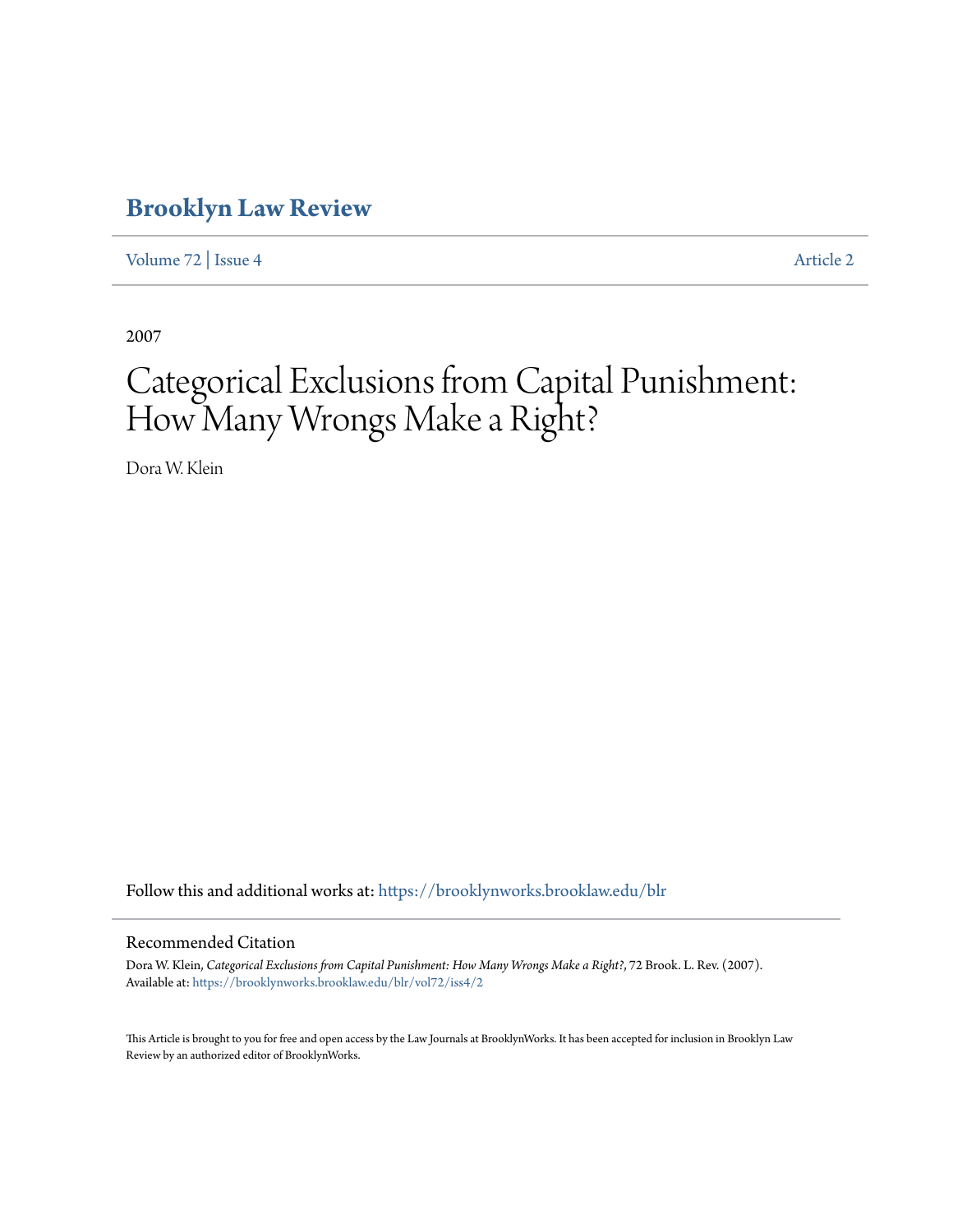## Categorical Exclusions from Capital Punishment

### HOW MANY WRONGS MAKE A RIGHT?

Dora W. Klein†

#### **INTRODUCTION**

 $\overline{a}$ 

Plenty is wrong with capital punishment. Even for people who support the death penalty in principle, many reasons exist to oppose the actual, real-world operation of this punishment.1 One well-noted problem is that defendants who are poor, or black, or whose victims were white, are disproportionately likely to be sentenced to death.<sup>2</sup>

 <sup>†</sup> Assistant Professor, St. Mary's University School of Law. J.D., Vanderbilt University Law School; M.A. (Psychology), University of Pennsylvania; B.A., Swarthmore College. For helpful comments and conversations, the author thanks Deborah Denno, Nancy King, Erik Knutsen, Charlene Luke, Thomas Main, Colin Marks, Greg Mitchell, Suzanna Sherry, Kent Syverud, Priya Travassos, Elizabeth Trujillo, and Judith Wise. Responsibility for all errors is, of course, the author's alone. 1 People who for pragmatic reasons oppose the death penalty comprise a

growing segment of the abolitionist movement:

A new group of abolitionists is emerging. These new abolitionists are not particularly interested in the philosophical, theoretical, or theological debate about the propriety of capital punishment. Rather, they have concluded that regardless of whether one believes that the government has the right to take life as an abstract matter, one cannot support the death penalty given the practical issues surrounding the unfairness and inaccuracy of its implementation.

Lawrence C. Marshall, The Innocence Revolution and the Death Penalty, 1 OHIO ST. J. CRIM. LAW 573, 576 (2004); see also Louis D. Bilionis, The Unusualness of Capital Punishment, 26 OHIO N.U. L. REV. 601, 601 (2000) (noting that current "public criticism does not dwell on the morality of the death penalty as an abstract concept, but instead raises sharp questions about the fundamental justice of the death penalty as a real, operating social institution").

 $^2$  The seminal article on indigent capital defendants' attorneys is Stephen B. Bright, Counsel for the Poor: The Death Sentence Not for the Worst Crime but for the Worst Lawyer, 103 YALE L.J. 1835, 1836 (1994) ("Poor people accused of capital crimes are often defended by lawyers who lack the skills, resources, and commitment to handle such serious matters. . . . It is not the facts of the crime, but the quality of legal representation, that distinguishes this case, where the death penalty was imposed, from many similar cases, where it was not." (footnotes omitted)). For more recent scholarship on indigent defense, see Ronald F. Wright, Parity of Resources for Defense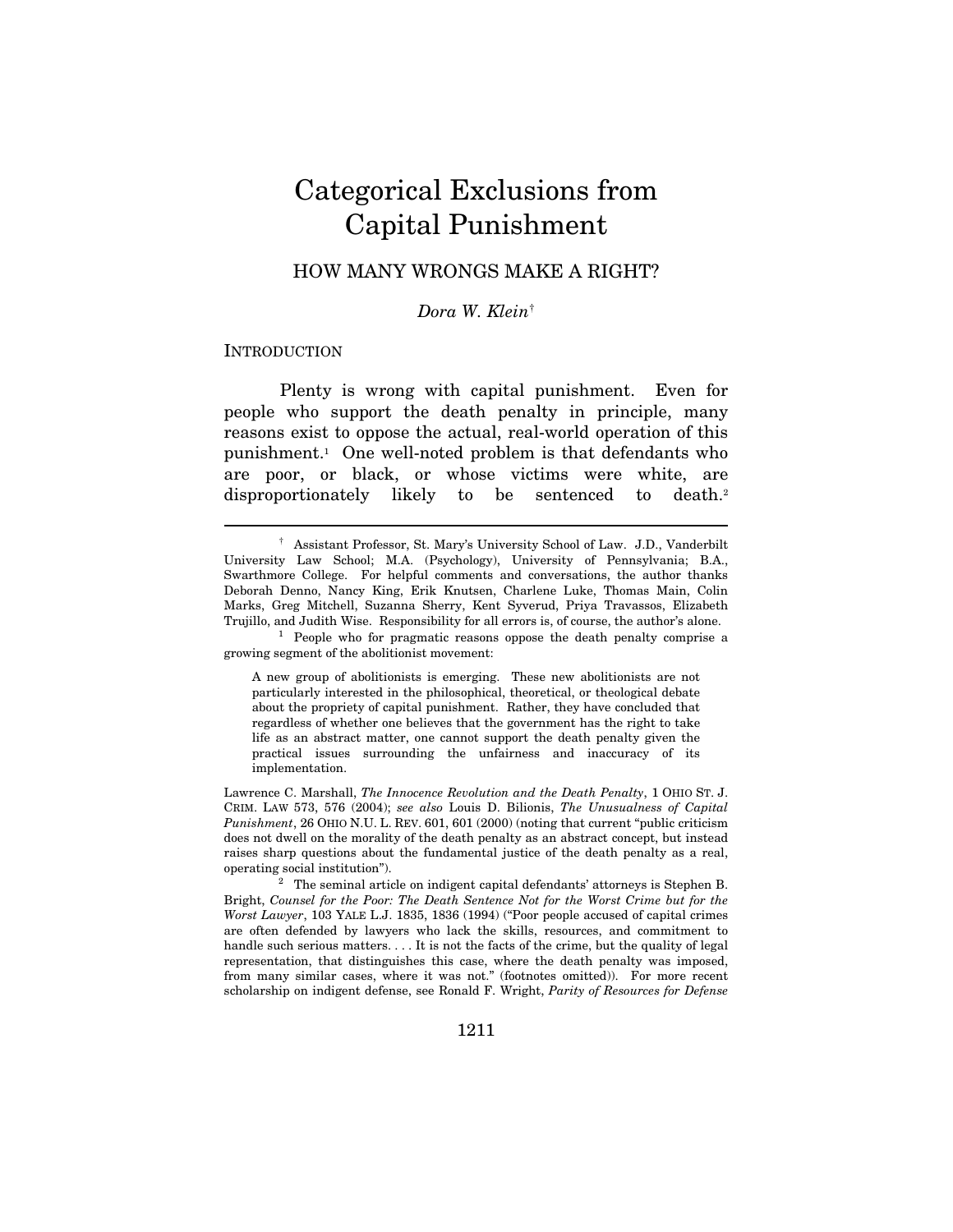Additionally, commentators have observed that appellate consideration of death sentences suffers from both too much emphasis on procedural rules and too little opportunity for meaningful review.3 Moreover, the Supreme Court has insisted

 Concerning race and the death penalty, perhaps the most (in)famous consideration of this issue is the Supreme Court's decision in McClesky v. Kemp. 481 U.S. 279 (1987). In this case, the Court accepted as valid several findings of "the Baldus study," including that "defendants charged with killing white victims were 4.3 times as likely to receive a death sentence as defendants charged with killing blacks" and that "black defendants were 1.1 times as likely to receive a death sentence as other defendants." Id. at 287. The Court nevertheless rejected McClesky's equal protection claim because he failed to prove that "race was a factor in [his] particular case." Id. at 308; see also David C. Baldus et al., Comparative Review of Death Sentences: An Empirical Study of the Georgia Experience, 74 J. CRIM. L. & CRIMINOLOGY 661 (1983) (presenting the study's full data). For recent discussions of race and the death penalty, see David C. Baldus & George Woodworth, Race Discrimination and the Legitimacy of Capital Punishment: Reflections on the Interaction of Fact and Perception, 53 DEPAUL L. REV. 1411, 1423-26 (2004) (discussing race-of-defendant and race-of-victim effects); Glenn L. Pierce & Michael L. Radelet, The Impact of Legally Inappropriate Factors on Death Sentencing for California Homicides, 1990-1999, 46 SANTA CLARA L. REV. 1, 19- 25 (2005) (discussing the greater likelihood of receiving a death sentence for the murder of a white victim than for the murder of an African American or Hispanic victim); see also Nancy J. King, How Different is Death? Jury Sentencing in Capital and Non-Capital Cases Compared, 2 OHIO ST. J. CRIM. L. 195, 204 (2004) ("There is considerable support for the claim that those who kill white victims are more likely to receive a death sentence than similarly situated murderers who kill non-white victims, although several studies suggest that the race of either the defendant or the victim may carry less significance for the jury's sentencing decision than it does for the prosecutor's charging and bargaining decisions.").<br><sup>3</sup> See, e.g., Joseph L. Hoffmann, *Is Innocence Sufficient? An Essay on the* 

U.S. Supreme Court's Continuing Problems with Federal Habeas Corpus and the Death Penalty, 68 IND. L.J. 817, 818 (1993) (calling "misguided" the Supreme Court's "jurisprudential choice to treat the Eighth Amendment as a 'super due process clause,' rather than as an invitation for the federal courts to review the merits of individual state-imposed death sentences" (footnote omitted)); Carol S. Steiker & Jordan M. Steiker, Sober Second Thoughts: Reflections on Two Decades of Constitutional Regulation of Capital Punishment, 109 HARV. L. REV. 355, 403 (1995) [hereinafter Steiker & Steiker, Sober Second Thoughts] (concluding that the Supreme Court's death penalty decisions "have produced a complicated regulatory apparatus that achieves extremely modest goals with a maximum amount of political and legal discomfort"); Bryan A. Stevenson, The Politics of Fear and Death: Successive Problems in Capital Federal Habeas Corpus Cases, 77 N.Y.U. L. REV. 699, 794 (2002) ("An array of procedural barriers to habeas corpus review has been crafted carefully, while basic questions of fairness and justice go unexamined. Although it would be comforting to believe that habeas corpus and other court processes guard against unjust executions, the sad reality is that the review procedures in capital cases are unmoored by any enduring commitment to heightened scrutiny or careful deliberation.").

Counsel and the Reach of Public Choice Theory, 90 IOWA L. REV. 219, 265 (2004) ("Year after year, in study after study, observers find remarkably poor defense lawyering that remains unchanged by this constitutional doctrine [established by Gideon v. Wainwright, 372 U.S. 335 (1963), and Strickland v. Washington, 466 U.S. 668 (1984)], and they point to lack of funding as the major obstacle to quality defense lawyering."); Note, Effectively Ineffective: The Failure of Courts to Address Underfunded Indigent Defense Systems, 118 HARV. L. REV. 1731, 1731 (2005) ("Many courts have been hesitant to acknowledge the ways in which the realities of indigent defense affect the assistance a defendant actually receives.").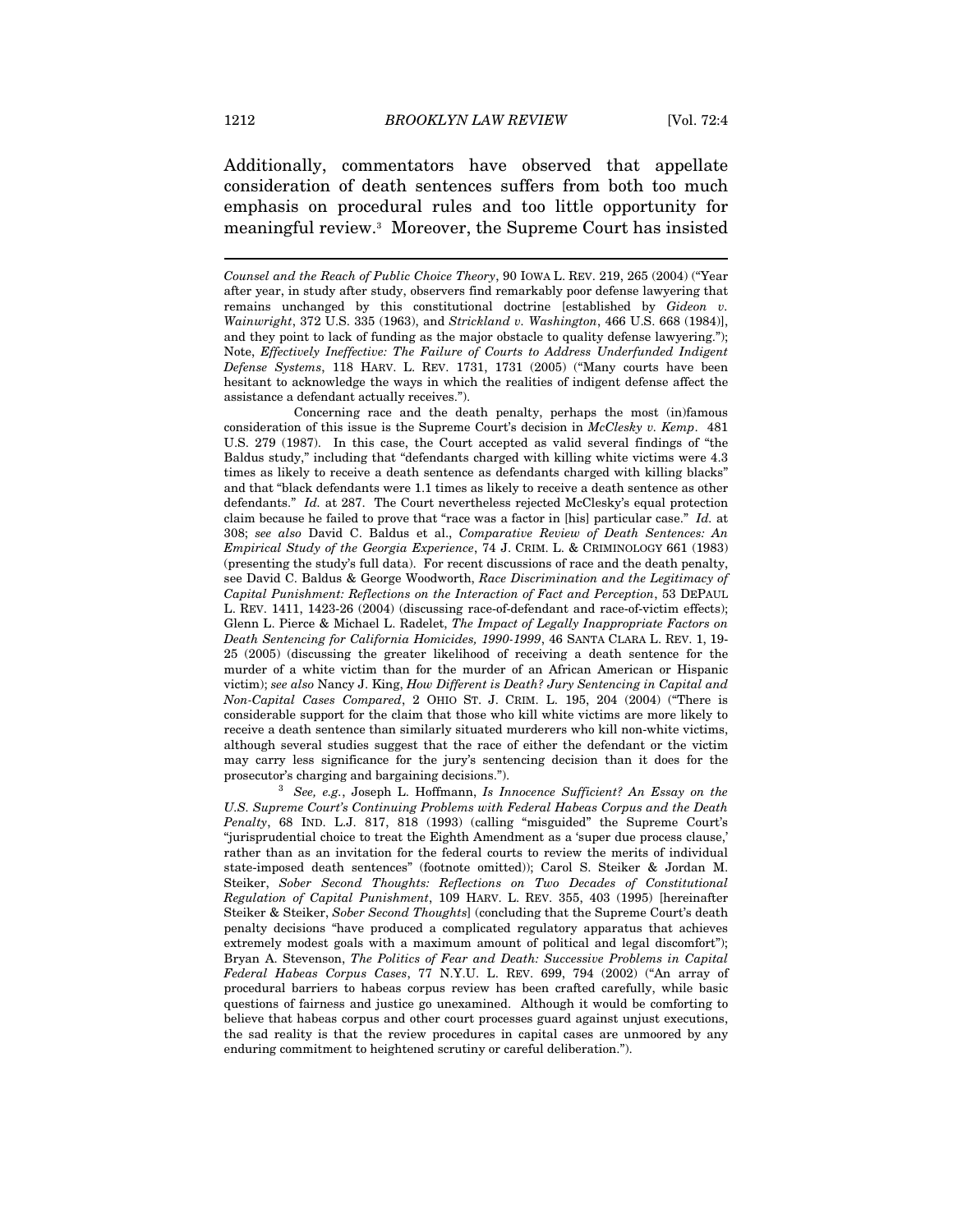that only "the worst of the worst" may be executed for their crimes,<sup>4</sup> yet the Court has provided little guidance about what exactly ought to qualify someone for inclusion in this supposedly select group of death penalty-eligible offenders.<sup>5</sup> This failure to articulate any defining principles for the "worst of the worst" category of offenders has allowed legislatures to enact death penalty statutes that are so encompassing as to not really limit eligibility for this punishment at all.<sup>6</sup> And in the past thirty years, the convictions of dozens of people on death row have been reversed,<sup>7</sup> raising the distinct possibility that an

<sup>&</sup>lt;sup>4</sup> See Kansas v. Marsh, 126 S. Ct. 2516, 2543 (2006) (Souter, J., dissenting) (stating that "within the category of capital crimes, the death penalty must be reserved for "the worst of the worst" (citing Roper v. Simmons, 543 U.S. 551, 568 (2005))); Roper, 543 U.S. at 568 ("Capital punishment must be limited to those offenders who commit 'a narrow category of the most serious crimes' and whose extreme culpability makes them 'the most deserving of execution'" (quoting Atkins v. Virginia, 536 U.S. 304, 319 (2002))); see also Dean A. Strang, The Rhetoric of Death, 1998 WIS. L. REV. 841, 853 (describing "the Court's insistence" that capital sentencing schemes ensure that death "is reserved for the worst of the worst"); Penny J. White, Can Lightning Strike Twice? Obligations of State Courts After Pulley v. Harris, 70 U. COLO. L. REV. 813, 866 (1999) ("[T]he Court assumed that by appropriately narrowing death eligibility . . . the death penalty could adequately be reserved for the 'worst of the worst.""); Note, The Rhetoric of Difference and the Legitimacy of Capital Punishment, 114 HARV. L. REV. 1599, 1604 n.40 (2001) ("Like the phrase 'death is different,' 'the worst of the worst' peppers death penalty literature." (citing Irene Merker Rosenberg & Yale L. Rosenberg, Lone Star Liberal Musings on "Eye for Eye" and the Death Penalty, 1998 UTAH L. REV. 505, 524 ("The capital punishment schemes in this country purport

 $5$  See Scott W. Howe, The Troubling Influence of Equality in Constitutional Criminal Procedure: From Brown to Miranda, Furman and Beyond, 54 VAND. L. REV. 359, 409 n.256 (2001) ("The Supreme Court has not required significant narrowing and has not suggested that the narrowing must build on any particular substantive theory."). 6 See Jeffrey L. Kirchmeier, Aggravating and Mitigating Factors: The

Paradox of Today's Arbitrary and Mandatory Capital Punishment Scheme, 6 WM. & MARY BILL RTS. J. 345, 391 (1998) ("The Supreme Court's failure to require state legislatures and courts to develop clear lines has resulted in the modern arbitrary use of capital punishment."); Jonathan Simon & Christina Spaulding, Tokens of Our Esteem: Aggravating Factors in the Era of Deregulated Death Penalties, in THE KILLING STATE: CAPITAL PUNISHMENT IN LAW, POLITICS AND CULTURE 82 (Austin Sarat ed., 1999) ("[N]ew aggravating circumstances have been added to capital statutes, like Christmas tree ornaments. These new factors reveal a process self-consciously freed from the dictates of substantive Supreme Court review."); Steiker & Steiker, Sober Second Thoughts, supra note 3, at 373 ("[T]he Court has approved aggravating circumstances that arguably encompass every murder, such as Arizona's circumstance that asks whether the defendant committed the offense in an 'especially heinous, cruel or depraved manner' and Idaho's circumstance that asks whether '[b]y the murder, or circumstances surrounding its commission, the defendant exhibited utter disregard for human life." (footnotes omitted)). <sup>7</sup> See Samuel R. Gross et al., *Exonerations in the United States 1989* 

Through 2003, 95 J. CRIM. L. & CRIMINOLOGY 523, 529 (2005) (reporting seventy-four exonerations of death-row prisoners between 1989 and 2003); Steven J. Mulroy, The Safety Net: Applying Coram Nobis Law to Prevent the Execution of the Innocent, 11 VA. J. SOC. POL'Y & L. 1, 3 (2003) ("Since 1973, 111 persons sentenced to death have been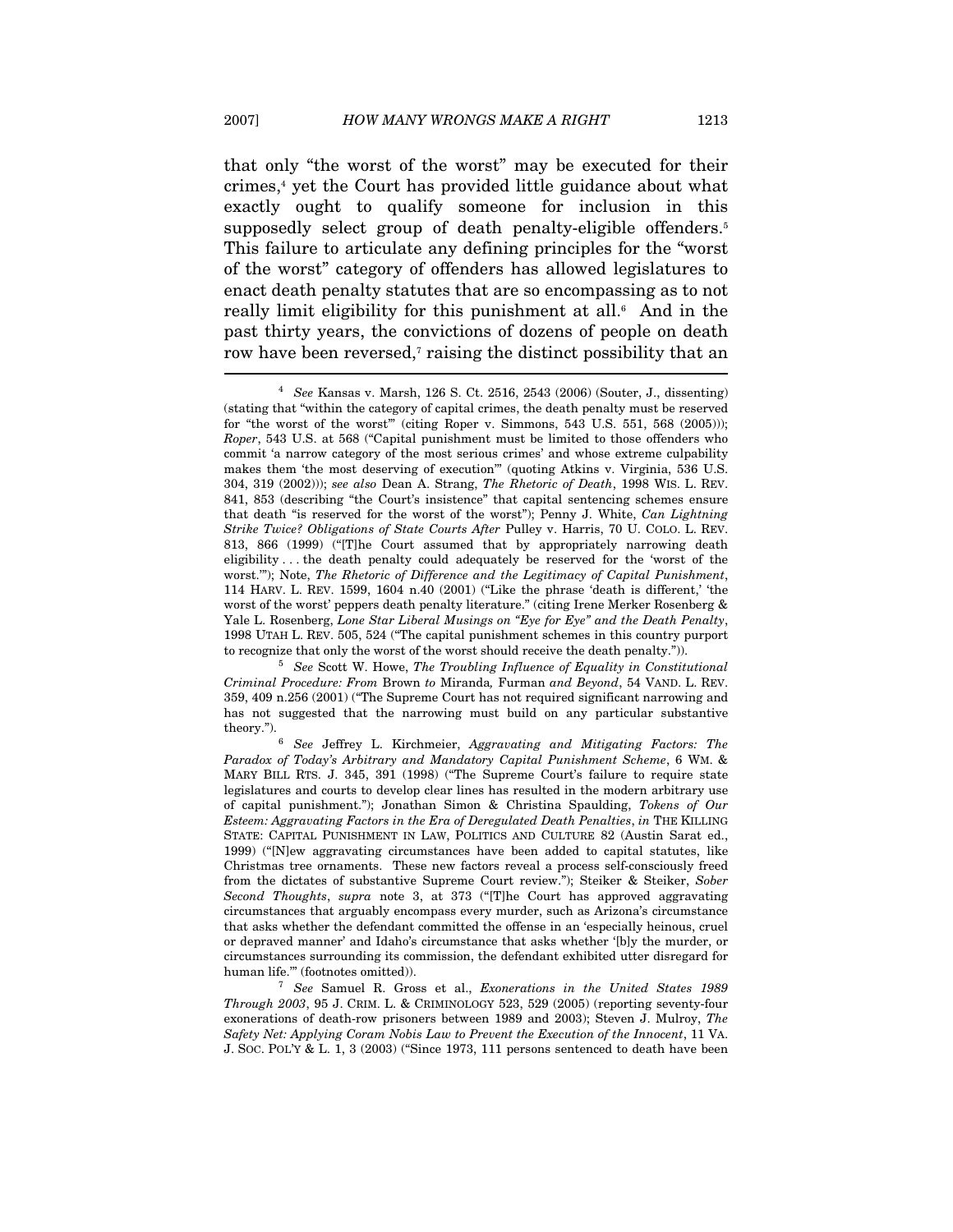innocent person might someday be—or might already have been—executed.8

Given such wrongs, it is tempting to regard as right any court decision that limits capital punishment's reach. Less of a bad thing is, all else being equal, a good thing. What if, however, a capital punishment-limiting decision possesses wrongs of its own? Two recent Supreme Court decisions, Roper v. Simmons and Atkins v. Virginia, raise this very question.<sup>9</sup> Both decisions limit the death penalty—Roper excludes from this punishment offenders who committed their crimes before they were eighteen years old and Atkins excludes offenders who are mentally retarded. But in both cases, the Supreme Court overstated the uniformity and universality of traits associated with diminished culpability among juvenile and mentally retarded offenders.10 Contrary to the impression the Court conveys in Atkins and Roper, not all offenders whom these decisions exclude from the death penalty are necessarily less culpable for their crimes than are the offenders who remain subject to this punishment.

Do the wrongs of capital punishment nevertheless make the Court's decisions in Atkins and Roper right? This Article proposes that answering this question requires considering the implications not only for the offenders whom these decisions exclude from capital punishment but also for those offenders who are still included. While Roper and Atkins quite clearly

released because of factual innocence." (footnote omitted)). Additionally, the Death Penalty Information Center maintains a list of exonerations. Death Penalty Info. Ctr., Innocence and the Death Penalty, http://www.deathpenaltyinfo.org/article.php? did=412&scid=6 (last visited Mar. 27, 2007) ("Since 1973, 123 people in 25 states have been released from death row with evidence of their innocence.").<br><sup>8</sup> This possibility, even more than any of the other problems, seems to be

especially alarming for death penalty supporters. For example, in 2000, Illinois Governor George Ryan imposed a moratorium on executions in part because of his state's "troubling track record of exonerating more Death Row inmates than it has executed." Steve Mills & Ken Armstrong, Governor to Halt Executions, CHI. TRIB., Jan. 30, 2000, at 1, cited in Stevenson, supra note 3, at 372 n.146; see also Samuel R. Gross, Update: American Public Opinion on the Death Penalty—It's Getting Personal, 83 CORNELL L. REV. 1448, 1462 (1998) (citing evidence that "the risk of executing innocent defendants is important because it is persuasive to those who generally favor the death

penalty"). 9 Roper v. Simmons, 543 U.S. 551 (2005); Atkins v. Virginia, 536 U.S. 304 (2002). 10 Roper, 543 U.S. at 571 (referring to "the diminished culpability of

juveniles"); Atkins, 536 U.S. at 319 ("the lesser culpability of the mentally retarded offender"). For a critique of the Court's consideration of juvenile and mentally retarded offenders' culpability, see infra Part I.A.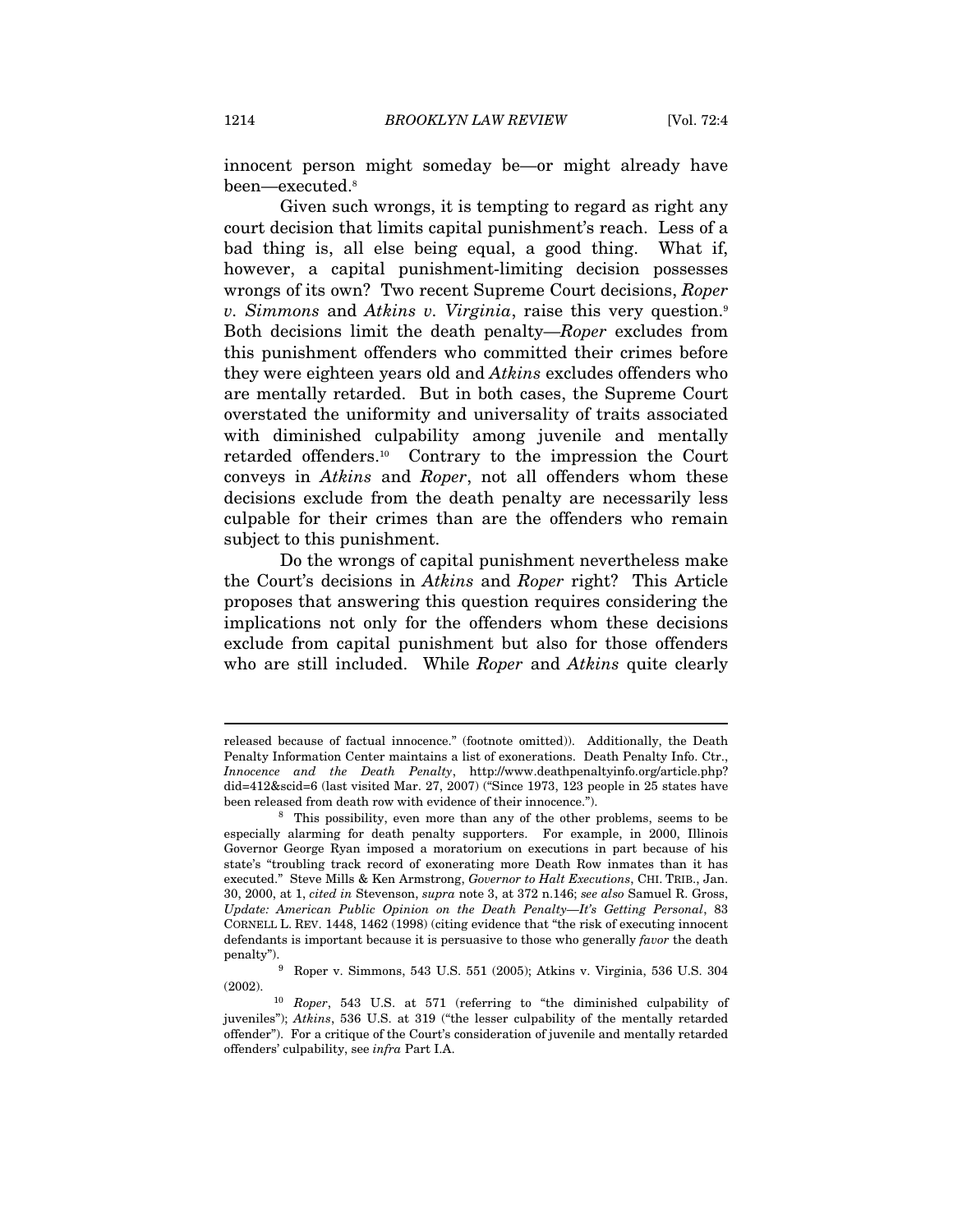affect juvenile and mentally retarded offenders,<sup>11</sup> that these decisions also affect non-juvenile and non-mentally retarded offenders is not so obvious. This Article proposes, though, that Roper and Atkins do affect these still-included offenders, in ways that lend support to the adage about two wrongs not making a right. As substantial as the wrongs of capital punishment are, they might not excuse the wrongs of categorical exclusions from capital punishment.12

Part I begins with a discussion of the Supreme Court's reasoning in Atkins and Roper. The key problem in these decisions is the Court's failure to recognize categorical exclusions' implications for non-juvenile and non-mentally retarded offenders.<sup>13</sup> Because not all offenders who after Atkins and Roper are ineligible for the death penalty are necessarily less culpable than those who may still be sentenced to death, the categorical exclusions allow for the unequally severe punishment of equally culpable offenders.14 These unequal sentences are unjust, and—because they are based on factors only imperfectly related to culpability—they are also arbitrary.15

Additionally, in the twenty states that prior to Atkins and Roper had included juvenile and mentally retarded offenders among those who could be sentenced to death, the Court's decisions might render the death sentences of nonjuvenile and non-mentally retarded offenders more severe than those states' legislatures had intended.16 These sentences might be more severe for two reasons. First, had a legislature known when it enacted its death penalty scheme that not all offenders whom it considered potentially deserving of the death penalty could receive this sentence, it might have chosen to

<sup>&</sup>lt;sup>11</sup> The effect of *Roper* on juvenile offenders is easy to identify—after *Roper*, the death penalty is an unconstitutional punishment for crimes committed by those who are not yet eighteen years old. Identifying the effect of *Atkins* on mentally retarded offenders is superficially as easy—after Atkins, the death penalty is an unconstitutional punishment for crimes committed by those who are mentally retarded. But as is discussed in detail in Part I, determining whether an offender is mentally retarded is vastly harder than determining whether he is eighteen years old.<br>See also infra note 161 and accompanying text.

 $12$  This caution is meant to apply only to categorical exclusions that are based on imperfect correlations with culpability. See infra notes 21-27 and accompanying text.  $13\quad \text{See infra Part I.A.}$ 

<sup>&</sup>lt;sup>14</sup> See infra Part I.B.1.<br><sup>15</sup> See infra Part I.B.2.<br><sup>16</sup> See infra Part I.B.3.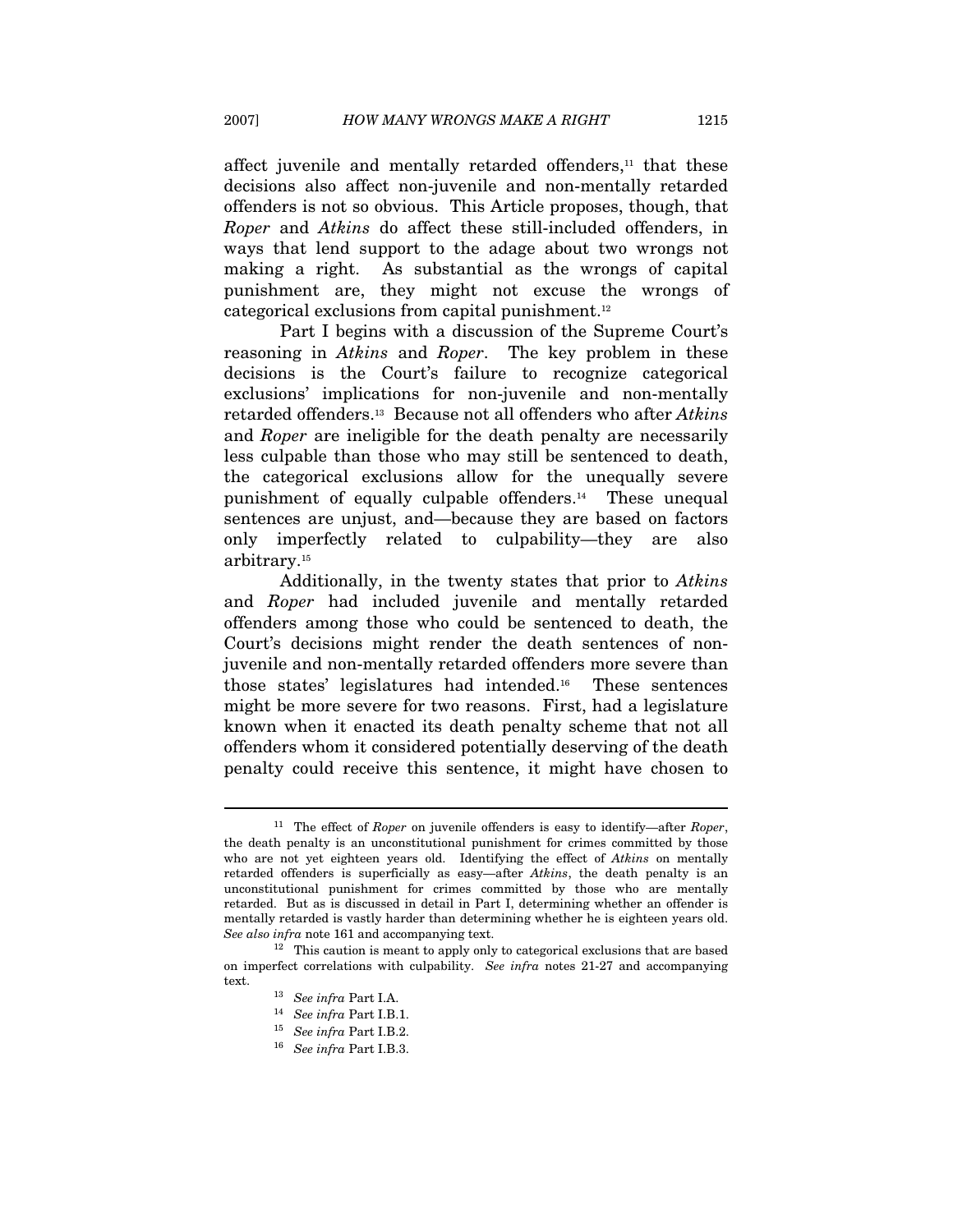enact a different scheme.<sup>17</sup> And second, if only some offenders who deserve a punishment actually receive it, then the offenders who are punished are treated as more blameworthy than the legislature had considered them to be.18

Part II discusses the effects of Atkins and Roper in the context of the broader capital punishment system. Numerous scholars—and on occasion a few members of the Supreme Court as well—have noted the difficulty, if not impossibility, of achieving both fairness in individual capital sentences and consistency among sentences.19 To the extent that categorical exclusions prevent the death penalty from being imposed when a juvenile or a mentally retarded offender is not so culpable as to deserve this punishment, the decisions in Atkins and Roper promote both of these capital-punishment sentencing goals. But by excluding from the death penalty even those juvenile and mentally retarded offenders who are as culpable as the non-juvenile and non-mentally retarded offenders who may be sentenced to death, the decisions in Atkins and Roper allow unfairness in individual sentences and inconsistency across sentences.<sup>20</sup> Moreover, because neither decision addresses even the possibility that categorical exclusions will diminish fairness and consistency, Atkins and Roper create a false sense that the justness of capital punishment has only been enhanced. This Article concludes that although the many wrongs of capital punishment provide strong motivation for believing that the Atkins and Roper decisions are right, the rightness of these decisions becomes far from certain when the consequences for non-excluded offenders are considered. Capital punishment after Atkins and Roper might appear to be more just, but this appearance might be misleading.

#### I. THE MISSTEPS OF ATKINS AND ROPER

#### A. From Imperfect Correlations to Categorical Exclusions

In Atkins and Roper, the Supreme Court justified categorically excluding certain offenders from the death penalty on the basis of those offenders' diminished culpability, yet defined the categories of offenders to be excluded—juvenile

 $17$  See infra notes 145-47 and accompanying text.

<sup>&</sup>lt;sup>18</sup> See infra notes 131-43 and accompanying text.<br><sup>19</sup> See infra Part II.<br><sup>20</sup> See infra Part II.B.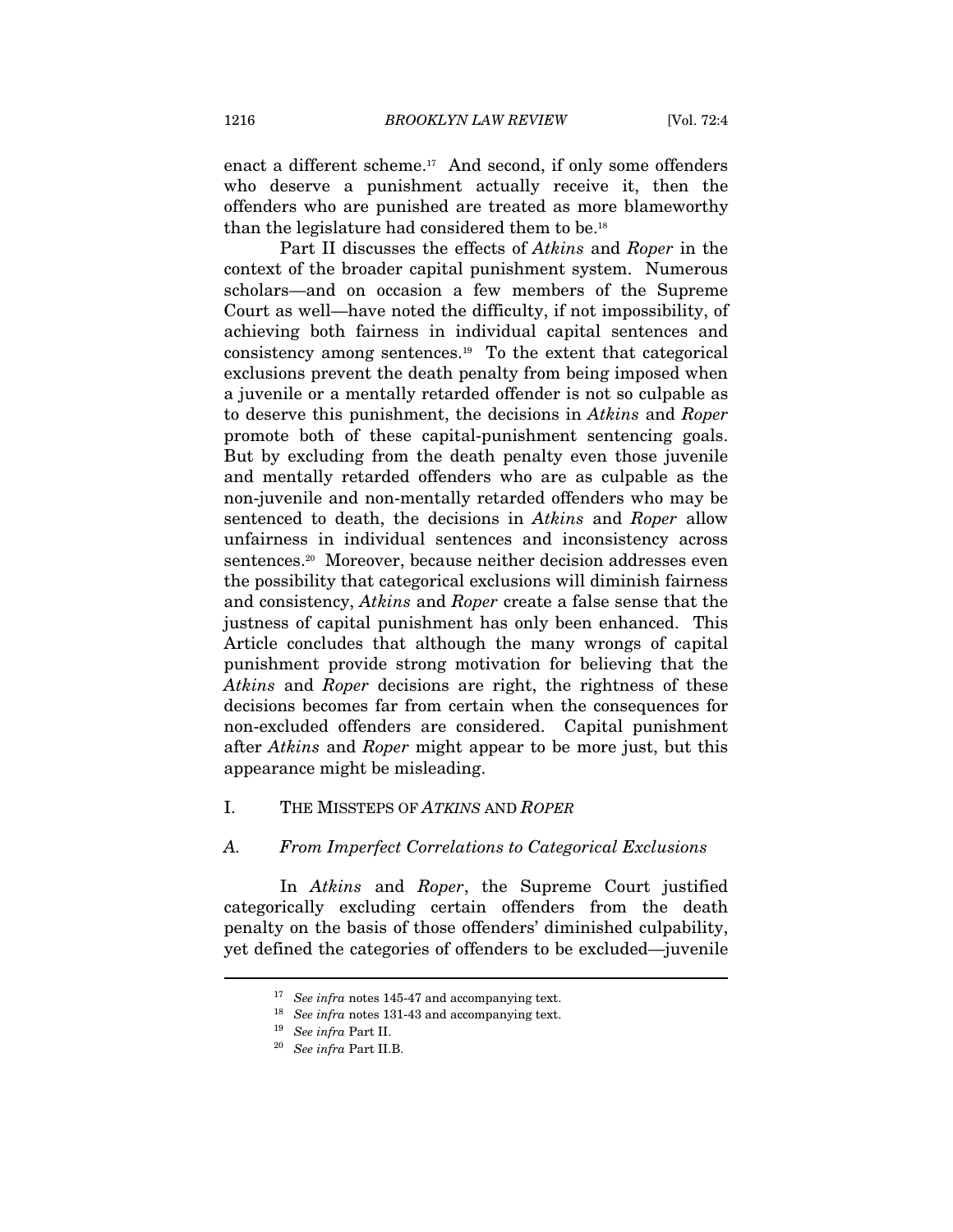$\overline{a}$ 

and mentally retarded offenders—in terms of characteristics age and mental abilities—that are only imperfectly related to culpability.<sup>21</sup> A person's level of culpability for a given act is most directly a function of the mental state that accompanied the act, not of age or cognitive abilities.<sup>22</sup> Certainly, age and

 This Article does not address either deterrence or incapacitation, the two other commonly invoked rationales for capital punishment, because whether an offender is mentally retarded or a juvenile cannot affect the legitimacy of either rationale. If incapacitation is a legitimate reason to sentence anyone to death, then it is a legitimate reason to sentence a mentally retarded or juvenile offender to death the mentally retarded or juvenile offender will be just as incapacitated as any nonmentally retarded or non-juvenile offender. Similarly, if deterrence is a legitimate reason for sentencing a non-mentally retarded or non-juvenile offender to death, then it is a legitimate reason for sentencing a mentally retarded or juvenile offender to death. In Atkins and Roper, the Court argued that the deterability (or lack thereof) of mentally retarded and juvenile offenders supported categorically excluding them from capital punishment. Roper v. Simmons, 543 U.S. 551, 571 (2005) ("As for deterrence, it is unclear whether the death penalty has a significant or even measurable deterrent effect on juveniles, as counsel for the petitioner acknowledged at oral argument."); Atkins v. Virginia, 536 U.S. 304, 319-20 (2002) ("Exempting the mentally retarded from [capital] punishment will not affect the 'cold calculus that precedes the decision' of other potential murderers. Indeed, that sort of calculus is at the opposite end of the spectrum from behavior of mentally retarded offenders." (citation omitted)). But the Court's arguments mostly miss the real point of the deterrence rationale, which is that the death penalty deters other people from committing crimes. Thus the issue is not whether mentally retarded or juvenile offenders can be deterred but whether executing them can deter other people from committing crimes. There seems to be no reason to believe that the deterrent effect (if any) of the death penalty on potential murderers is at all influenced by whether some of those who have received death sentences are mentally retarded or juvenile offenders.<br><sup>22</sup> See Tison v. Arizona, 481 U.S. 137, 156 (1987) ("A critical facet of the

individualized determination of culpability required in capital cases is the mental state with which the defendant commits the crime. Deeply ingrained in our legal tradition is the idea that the more purposeful is the criminal conduct, the more serious is the offense, and, therefore, the more severely it ought to be punished."); Larry Alexander, Insufficient Concern: A Unified Conception of Criminal Culpability, 88 CAL. L. REV. 931, 953 (2000) ("Criminal culpability is always a function of what the actor believes regarding the nature and consequences of his conduct and what the actor's reasons are for acting as he does in light of those beliefs."); Stephen J. Morse, Excusing the Crazy: The Insanity Defense Reconsidered, 58 S. CAL. L. REV. 777, 800 (1985) ("Both the law and lay judgments individuate an actor's culpability according to the mental states that accompany actions.").

This Article assumes, without necessarily endorsing, the same culpabilitybased, retributivist rationale for the death penalty as has the Supreme Court. See Spaziano v. Florida, 468 U.S. 447, 461 (1984) (stating that retributivism is the "primary justification of the death penalty"); Richard S. Murphy, Comment, The Significance of Victim Harm: Booth v. Maryland and the Philosophy of Punishment in the Supreme Court, 55 U. CHI. L. REV. 1303, 1333 (1988) ("[T]he Court's approach to punishment, at least in the death penalty context, is essentially retributive despite protestations to the contrary."); cf. Austin Sarat, Putting a Square Peg in a Round Hole: Victims, Retribution, and George Ryan's Clemency, 82 N.C. L. REV. 1345, 1350 (2004) ("Modern legality is founded on an effort to make reason triumph over emotion and to make punishments proportional in their severity to the crimes that occasion them. Just deserts, not deterrence or rehabilitation, becomes the primary, if not the sole, norm governing punishment." (footnotes omitted)).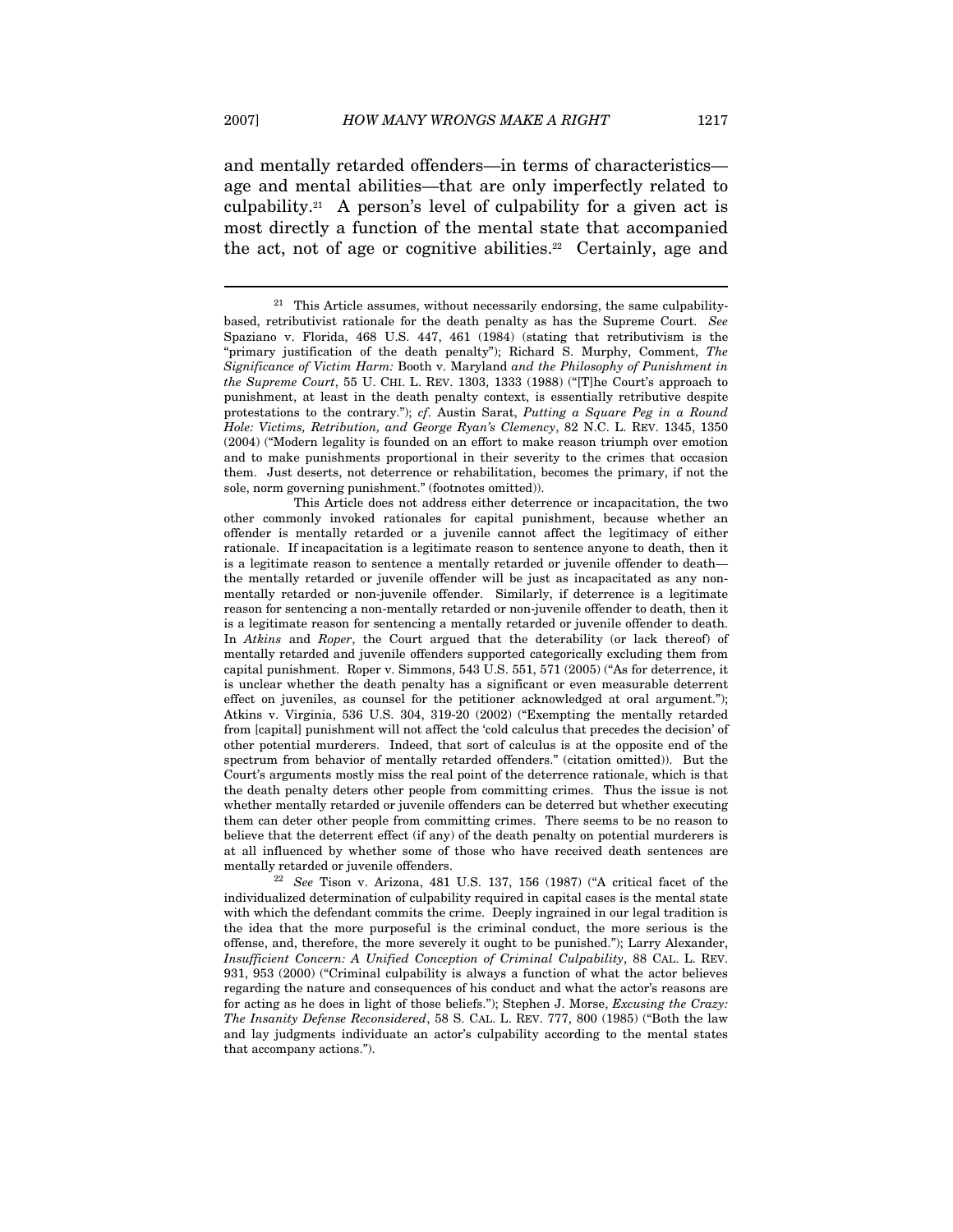cognitive abilities, along with many other aspects of a person's background, might influence culpability, especially penaltyphase culpability.23 What is difficult to determine, though, is the point at which these aspects actually, rather than merely potentially, influence culpability. While capacity for culpability undoubtedly does tend to increase with both age and cognitive ability, at least up until a certain threshold, there is no single point on either the age or cognitive ability spectrum that divides all those who are capable of a particular level of culpability from all those who are not.<sup>24</sup> Simply put, neither age nor mental ability correlates perfectly with capacity for culpability.

In *Roper*, the Court seemed to recognize on some level the imperfect relationship between age and culpability, $25$ acknowledging at least a theoretical possibility that some juvenile offenders might act with death penalty-level

 $23$  See Stephen P. Garvey, Aggravation and Mitigation in Capital Cases: What Do Jurors Think?, 98 COLUM. L. REV. 1538, 1562 (1998) (suggesting that in capital cases "'remote' reduced culpability . . . focuses on the defendant's character. It includes such things as abuse as a child and other deprivations that may have helped shape the defendant into the kind of person for whom a capital crime was a conceivable course of action."); Jordan M. Steiker, The Limits of Legal Language: Decisionmaking in Capital Cases, 94 MICH. L. REV. 2590, 2622 n.134 (1996) (proposing that sentencing-phase jurors in capital cases should be instructed "to consider not only the circumstances surrounding the crime, but also aspects of the defendant's character, background, and capabilities that bear on his culpability for the crime").<br><sup>24</sup> See Donald N. Bersoff, *The Differing Conceptions of Culpability in Law and* 

Psychology, 11 WIDENER L. REV. 83, 91 (2004) ("IQ, after all, is not the factor that renders the imposition of the death penalty against those with mental retardation unjust. Rather, IQ is a proxy, an imperfect one at that, for a combination of factors, such as maturity, judgment, and the capability of assessing the consequences of one's conduct, that determines the relative culpability of a mentally retarded killer."); Stephen J. Morse, Not So Hard (And Not So Special), After All: Comments On Zimring's 'The Hardest of the Hard Cases,' 6 VA. J. SOC. POL'Y & L. 471, 484-85 (1999) ("Adolescents as a class may be more developmentally malleable or amenable to treatment than adults, but then amenability or malleability, not age, is the operative variable.").

This lack of a perfect dividing point means that some juvenile and mentally retarded offenders will fall on the sufficiently culpable end of the culpability spectrum and also that some non-juvenile and non-mentally retarded offenders will fall on the not sufficiently culpable end. This Article focuses on the first group of offenders, because those in the second group already have an independently valid claim against a death sentence (the claim that they are not sufficiently culpable). The concern in this Article is the effect that categorically excluding the first group will have on the sentences of yet a third group, those non-juvenile and non-mentally retarded offenders who also fall on the sufficiently culpable end of the culpability spectrum.<br><sup>25</sup> Roper, 543 U.S. at 574 ("The qualities that distinguish juveniles from

adults do not disappear when an individual turns 18. By the same token, some under 18 have already attained a level of maturity some adults will never reach.").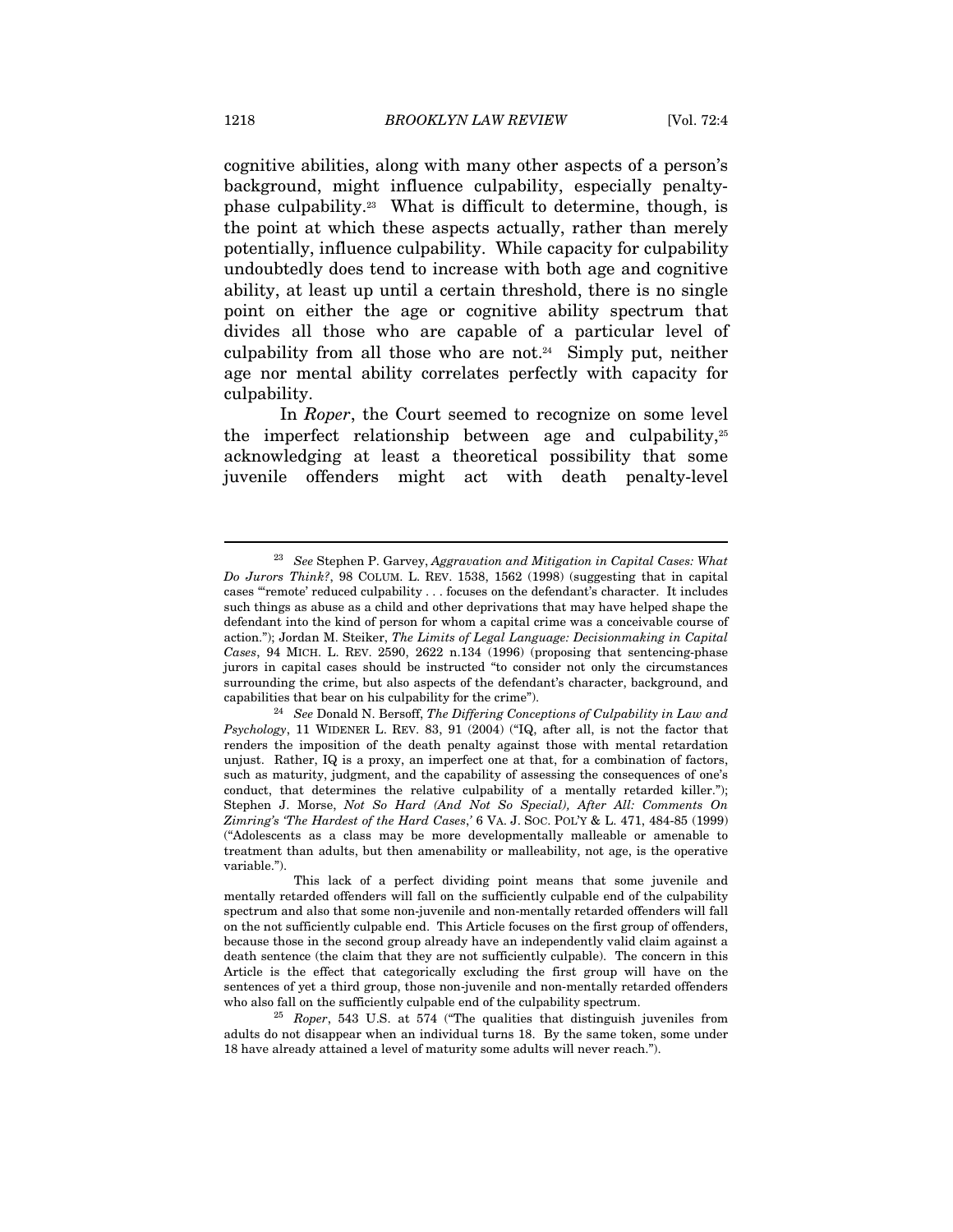culpability.26 In Atkins, though, the Court seemed to declare that for cognitive ability, a perfect dividing point does exist, such that all people who fall on the mentally retarded end of the cognitive ability spectrum are incapable of acting with a level of culpability that might warrant capital punishment.<sup>27</sup>

Two problems exist with this declaration that not a single person with mental retardation can commit a capital crime with the same level of culpability as someone without mental retardation. First, it is not supported by the available mental retardation research, as a close look at the sources the Court cited in the *Atkins* decision reveals.<sup>28</sup> Additionally, by failing to acknowledge the possibility that some mentally retarded offenders might act with death penalty-level culpability, the Court makes the task of administering a capital punishment system in a way that is both fair<sup>29</sup> and consistent<sup>30</sup> seem simpler than it really is. Categorical exclusions might solve the problem of improperly sentenced mentally retarded or juvenile offenders, but they raise other problems, problems that the Court in Roper failed to consider and that under Atkins, the Court could not possibly have considered because accepting the Court's reasoning means denying that these problems even exist.

#### 1. Atkins v. Virginia

In Atkins, the Supreme Court declared that for anyone who satisfies one of several commonly accepted clinical definitions of mental retardation,<sup>31</sup> a death sentence is cruel

<sup>&</sup>lt;sup>26</sup> Id. at 572 ("Certainly it can be argued, although we by no means concede the point, that a rare case might arise in which a juvenile offender has sufficient psychological maturity, and at the same time demonstrates sufficient depravity, to merit a sentence of death.").<br><sup>27</sup> Atkins v. Virginia, 536 U.S. 304, 306 (2002) ("Those mentally retarded

persons who meet the law's requirements for criminal responsibility should be tried and punished when they commit crimes. Because of their disabilities in areas of reasoning, judgment, and control of their impulses, however, they do not act with the level of moral culpability that characterizes the most serious adult criminal conduct."); id. at 318 ("[The] deficiencies [of mentally retarded persons] do not warrant an exemption from criminal sanctions, but they do diminish their personal culpability.").<br><sup>28</sup> See infra Part I.A.1.<br><sup>29</sup> Fairness refers to noncomparative justice—does a particular defendant

deserve, in an absolute sense, the death penalty? This concept is discussed in more detail  $\inf$ ra note 127.<br><sup>30</sup> Consistency means that similarly culpable offenders receive similarly

severe sentences. See sources cited *infra* note 127.<br><sup>31</sup> It is curious that the Court adopted a clinical approach to defining the

concept of mental retardedation, given that it has chosen not to define similar concepts,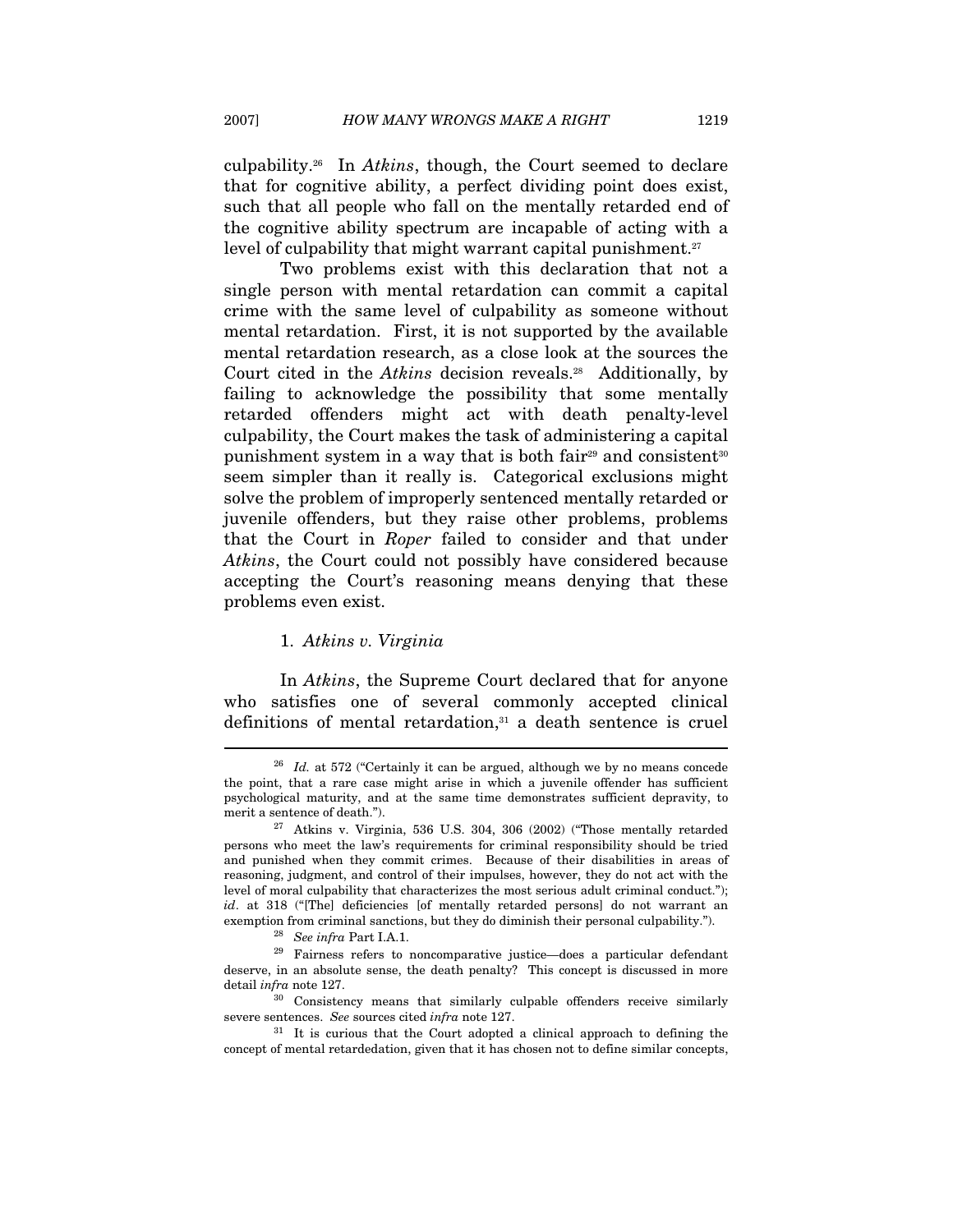and unusual punishment.<sup>32</sup> The Court based its decision on two conclusions: that a national consensus exists against sentencing mentally retarded offenders to death,<sup>33</sup> and that people who are mentally retarded all possess certain psychological characteristics that render them incapable of acting with the same level of culpability as people who are not mentally retarded.34

A discussion of whether the Court correctly assessed the national attitude regarding the death penalty for people who are mentally retarded is beyond this Article's scope.35 But even

mentally retarded is excessive).<br><sup>33</sup> Id. at 314 (discussing state legislatures).<br><sup>34</sup> Id. at 319-20 (discussing Court's agreement with the legislative consensus because of the "deficiencies" of people who are mentally retarded).<br><sup>35</sup> In Atkins as well as Roper, dissenting opinions argued that this consensus

was not so much a reality as a product of the Court's clever counting. See id. at 342 ("The Court . . . miraculously extracts a 'national consensus' forbidding execution of the mentally retarded from the fact that 18 States—less than half (47%) of the 38 States that permit capital punishment (for whom the issue exists)—have very recently enacted legislation barring execution of the mentally retarded.") (Scalia, J., dissenting). By Roper, Justice Scalia was apoplectic over the counting issue:

Consulting States that bar the death penalty concerning the necessity of making an exception to the penalty for offenders under 18 is rather like including old-order Amishmen in a consumer-preference poll on the electric car. Of course they don't like it, but that sheds no light whatever on the point at issue. That 12 States favor no executions says something about consensus against the death penalty, but nothing—absolutely nothing—about consensus that offenders under 18 deserve special immunity from such a penalty. . . . The attempt by the Court to turn its remarkable minority consensus into a faux majority by counting Amishmen is an act of nomological desperation.

Roper v. Simmons, 543 U.S. 551, 610-11 (2005) (Scalia, J., dissenting).

 But granting that some number of states prohibited the execution of juvenile and mentally retarded offenders, and also that even in states that did not expressly prohibit them such executions were uncommon, the question remains what kind of national consensus this evidence might establish. Thus, even if the Court was correct that some kind of national consensus existed regarding the execution of juvenile and mentally retarded offenders, it is nonetheless still possible that the Court erred in concluding that a national consensus existed that juvenile and mentally retarded offenders are necessarily incapable of acting with the kind of culpability that would

such as insanity and competence to stand trial, in clinical, mental illness terms. See GERALD C. DAVISON & JOHN M. NEALE, ABNORMAL PSYCHOLOGY 536 (8th ed. 2001) ("Insanity is a legal concept, not a psychiatric or psychological concept."); Dora W. Klein, Note, Trial Rights and Psychotropic Drugs: The Case Against Administering Involuntary Medications to a Defendant During Trial, 55 VAND. L. REV. 165, 167 n.8 (2002) ("Incompetence to stand trial is not synonymous with mental illness; a person can be mentally ill, yet still competent to stand trial." (citing Lee v. Alabama, 406 F.2d 466, 471-72 (5th Cir. 1968))); see also Lee, 406 F.2d at 471-72 ("One may be suffering from a mental disease . . . and simultaneously have a rational and factual understanding of court proceedings and be able to consult with a lawyer on a reasonably rational basis." (citations omitted)). 32 Atkins, 536 U.S. at 321 (concluding that execution of offenders who are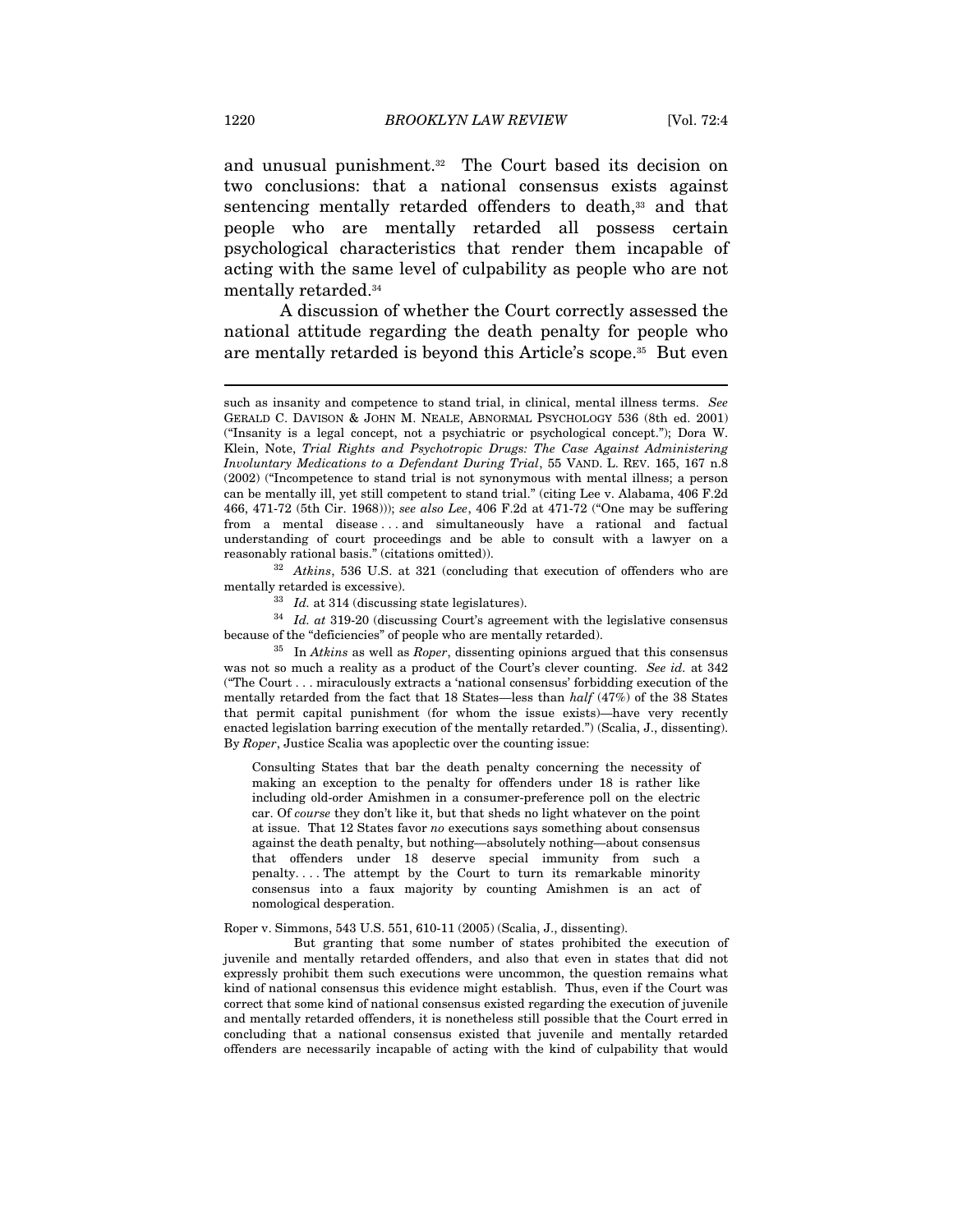2007] HOW MANY WRONGS MAKE A RIGHT 1221

assuming that the Court's assessment of a national consensus

against such punishment was correct, the Atkins decision is still troubling because of the Court's assertions about the relationship between a diagnosis of mental retardation and the capacity for culpability.36

#### a. Mental Retardation "By Definition"

In explaining its decision to exclude all people with mental retardation from the death penalty, the Atkins Court asserted that "by definition [mentally retarded persons] have diminished capacities to understand and process information, to communicate, to abstract from mistakes and learn from experience, to engage in logical reasoning, to control impulses, and to understand the reactions of others."37 A diagnosis of mental retardation does not, however, "by definition" necessarily include impairments in the particular skills the Court listed. Currently, the two most commonly used definitions of mental retardation are the definition adopted by the American Psychiatric Association<sup>38</sup> and the definition adopted by the American Association of Mental Retardation.39

DISORDERS 49 (4th ed. text revision 2000) [hereinafter DSM-IV-TR]. Under the APA definition,

The essential feature of Mental Retardation is significantly subaverage general intellectual functioning (Criterion A) that is accompanied by significant limitations in adaptive functioning in at least two of the following skill areas: communication, self-care, home living, social/interpersonal skills, use of community resources, self-direction, functional academic skills, work, leisure, health, and safety (Criterion B). The onset must occur before age 18 years (Criterion C).

Atkins, 536 U.S. at 308 n.3.<br><sup>39</sup> AM. ASS'N OF MENTAL RETARDATION, MENTAL RETARDATION: DEFINITION, CLASSIFICATION, AND SYSTEMS OF SUPPORTS 5 (10th ed. 2002) [hereinafter AAMR DEFINITION 2002]. Under the AAMR definition, mental retardation "is a disability characterized by significant limitations in both intellectual functioning and in adaptive behavior as expressed in conceptual, social, and practical adaptive skills. This disability originates before age 18." Id. The current AAMR definition differs somewhat from the AAMR definition that was in effect when the Supreme Court decided Atkins. Under that definition, mental retardation "is characterized by

justify the death penalty. See Leading Cases, 116 HARV. L. REV. 200, 226-27 n.65 (2002) (noting that in Atkins "the Court [did not] cite any legislative history supporting its view that the reduced culpability justification was the moral impetus for the state

bans"). <sup>36</sup> Cf. Mario J. Rizzo & Douglas Glen Whitman, *The Camel's Nose Is in the* Tent: Rules, Theories, and Slippery Slopes, 51 UCLA L. REV. 539, 579-80 n.107 (2003) (observing that "the underlying theory about why mental retardation is relevant in a criminal context is . . . vague").  $37$  Atkins, 536 U.S. at 318. <br> $38$  AM. PSYCHIATRIC ASS'N, DIAGNOSTIC AND STATISTICAL MANUAL OF MENTAL  $38$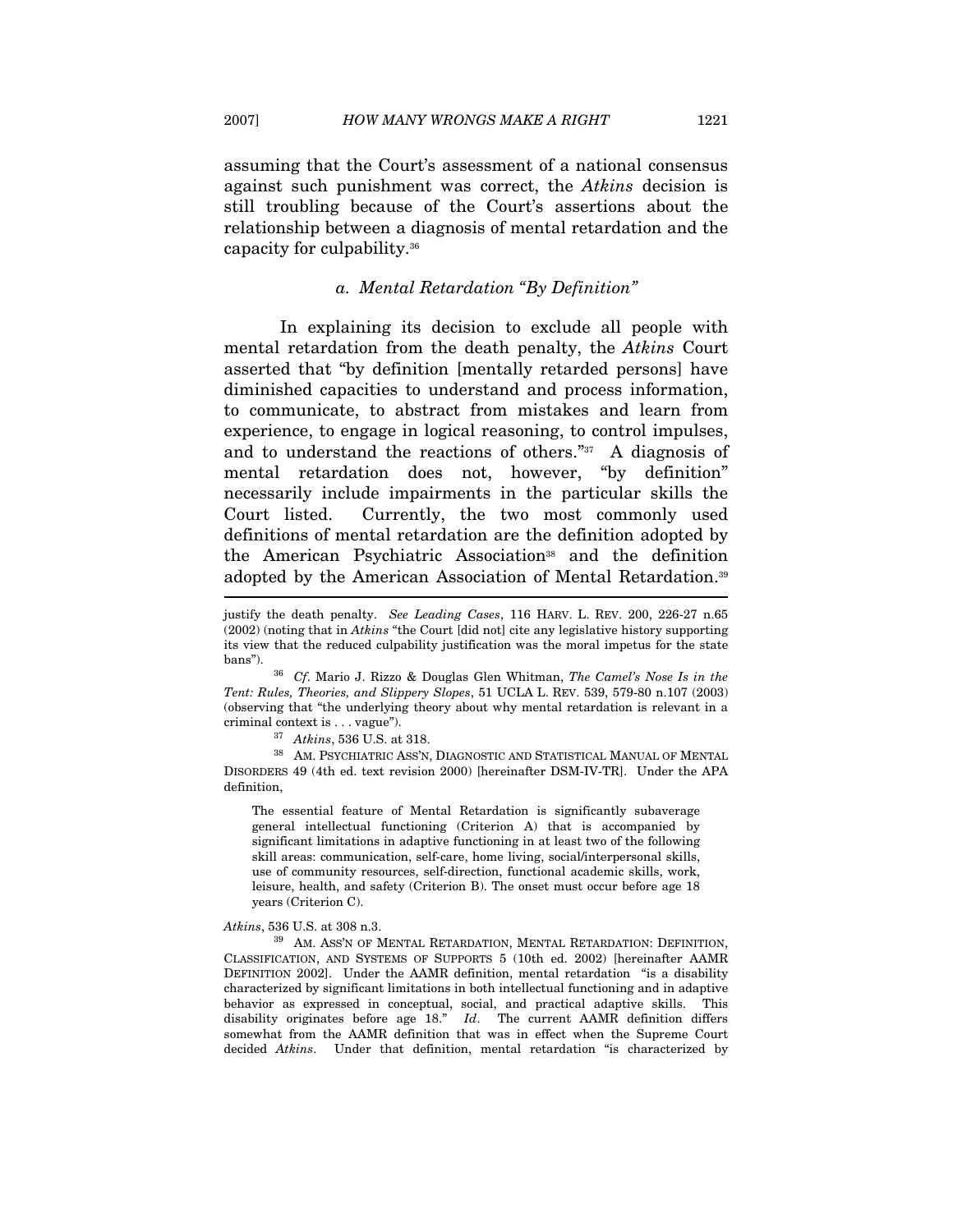Although these two definitions differ slightly, both regard mental retardation as a syndrome characterized by three kinds of symptoms: subaverage intellectual functioning, limitations in some number of adaptive skills, and onset before adulthood.40 A person diagnosed with mental retardation might—but also might not—suffer from one or more of the specific "diminished capacities" on the Court's list. The only feature, though, that people with mental retardation necessarily have in common is that an examiner has concluded that each meets the criteria of some definition of mental retardation. Contrary to the Atkins Court's repeated references to "their impairments"<sup>41</sup> and "their deficiencies,"<sup>42</sup> people who have been diagnosed with mental retardation do not uniformly exhibit any particular behavioral characteristics

require not only subaverage intellectual functioning, but also significant limitations in adaptive skills such as communication, self-care, and self-direction that became manifest before age 18." Id. at 318.

 The Court seemed oddly untroubled about—or perhaps just unaware of the instability of these definitions. But clinical definitions of mental retardation change rather often. In 2002, following Atkins, the AAMR revised its diagnostic criteria, emphasizing consideration of deficits in adaptive behaviors. Some changes have been more dramatic—in 1973, for example, the AAMR changed the definition of subaverage intelligence from an IQ score one standard deviation below the mean (85) to an IQ score two standard deviations below the mean (70). See Sharon Landesman & Craig Ramey, Developmental Psychology and Mental Retardation: Integrating Scientific Principles with Treatment Practices, 44 AM. PSYCHOL. 409, 409 (1989) ("What is well accepted within the field of mental retardation, but often viewed as surprising to those outside it, is that mental retardation is an arbitrarily defined diagnostic category, which has changed frequently and substantively over the years."). Moreover, definitions of mental retardation change not because of new scientific discoveries but because of new political values:

The process of defining mental retardation is essentially an exercise in public policy. There is no single God-given definition that scientists can discover and present as the "true" definition. . . . Prior to the new AAMR definition, scientists had already produced eight different AAMR definitions of mental retardation. . . . Each of the prior eight definitions had significant implications for people in terms of service models, stigmatization, and segregation. The task of developing the ninth AAMR definition was essentially one of selecting from a range of possibilities the language and concepts that might serve as the cornerstone of today's public policy.

Steven Reiss, Issues in Defining Mental Retardation, 99 AM. J. MENTAL RETARDATION 1, 5 (1994) (discussing the next-to-the-most-recent change in the AAMR's definition of mental retardation).

<sup>41</sup> *Atkins*, 536 U.S. at 306, 318, 320.<br><sup>42</sup> *Id.* at 305, 318.

significantly subaverage intellectual functioning, existing concurrently with related limitations in two or more of the following applicable adaptive skill areas: communication, self-care, home living, social skills, community use, self-direction, health and safety, functional academics, leisure, and work. Mental retardation manifests before age 18."  $Atkins$ , 536 U.S. at 308 n.3.<br><sup>40</sup> As the Court summarized, "clinical definitions of mental retardation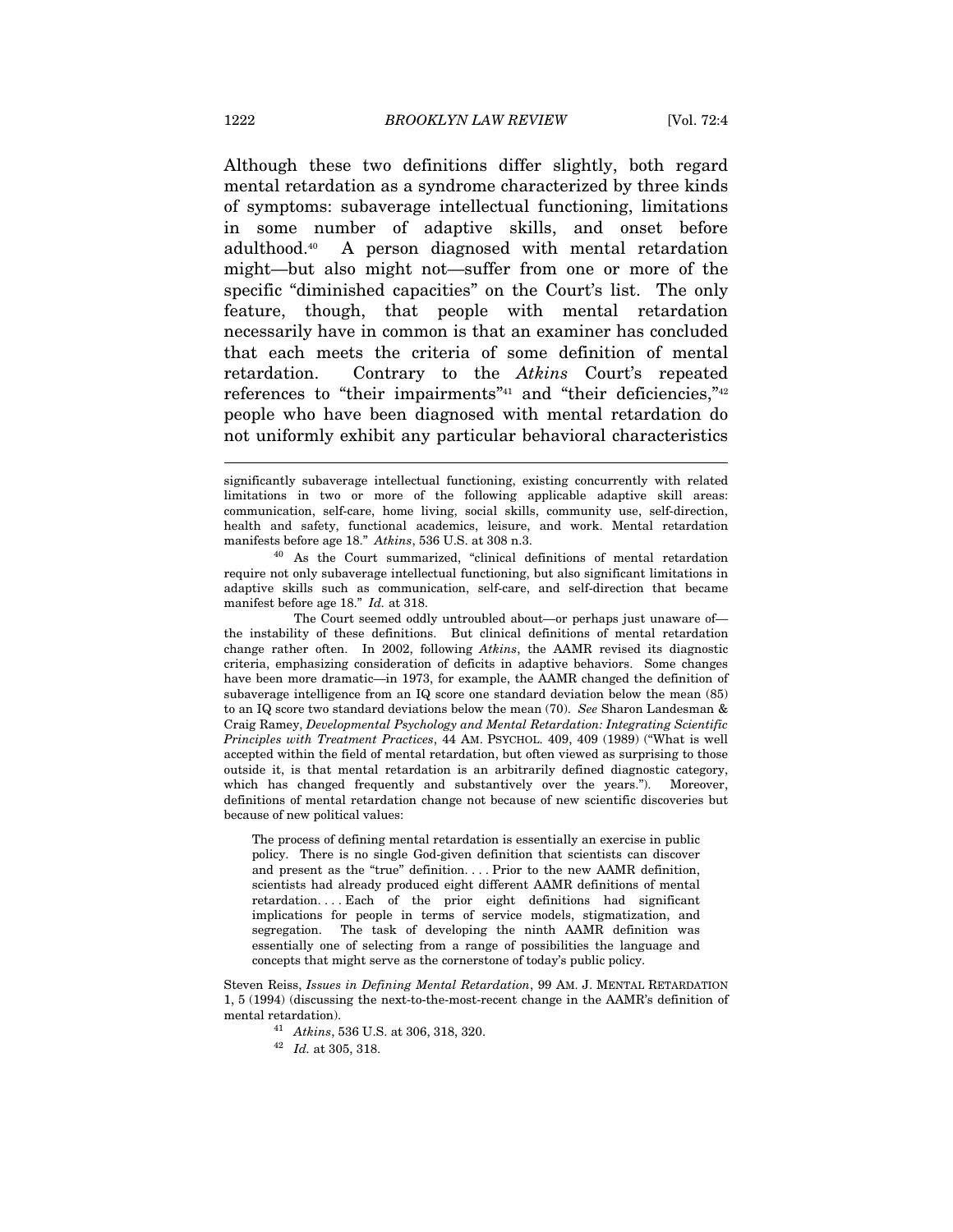or personality traits. As the American Psychiatric Association stresses in its diagnostic manual, "No specific personality and behavioral features are uniquely associated with Mental Retardation. Some individuals with Mental Retardation are passive, placid and dependent, whereas others can be aggressive and impulsive."43

#### b. The Atkins Court's Sources

The Court provides citations for two of its statements proposing that people diagnosed with mental retardation necessarily possess certain psychological traits. In the first of these, the Court stated: "[B]y definition [mentally retarded persons] have diminished capacities to understand and process information, to communicate, to abstract from mistakes and learn from experience, to engage in logical reasoning, to control impulses, and to understand the reactions of others."44 The Court then cited two sources to support this statement: a book chapter discussing the evaluation of mentally retarded criminal defendants45 and an article summarizing the difficulties faced by mentally retarded criminal defendants.<sup>46</sup>

The book chapter covers a wide range of topics, from "understanding mental retardation" to "the role of families,

Steven Reiss, A Mindful Approach to Mental Retardation, 56 J. SOC. ISSUES 65, 73 (2000) (citations omitted); see also Alfred A Baumeister, Mental Retardation: Some Conceptions and Dilemmas, 42 AM. PSYCHOL. 796, 797 (1987) ("[M]entally retarded subjects grouped homogeneously with respect to IQ exhibit significantly more betweenindividual differences on various tasks than do similarly grouped nonretarded subjects. To add more complexity, retarded individuals typically show greater within-subject variability than nonhandicapped individuals.").<br>
<sup>44</sup> Atkins, 536 U.S. at 318.<br>
<sup>45</sup> Id. at 318 n.23 (citing John J. McGee & Frank J. Menolascino, *The* 

Evaluation of Defendants with Mental Retardation in the Criminal Justice System, in THE CRIMINAL JUSTICE SYSTEM AND MENTAL RETARDATION 55, 58-60 (R. Conley, R. Luckasson & G. Bouthilet eds., 1992)).<br><sup>46</sup> Id. (citing Kenneth L. Appelbaum & Paul S. Appelbaum, Criminal-Justice

Related Competencies in Defendants with Mental Retardation, 22 J. PSYCHIATRY & L. 483, 487-89 (1994)).

<sup>&</sup>lt;sup>43</sup> DSM-IV-TR, supra note 38, at 44. Steven Reiss, a professor of psychology and psychiatry at Ohio State University, similarly writes:

Over the years, scientists have proposed various maladaptive traits to be characteristic of mental retardation. These include cognitive rigidity, neuroticism, excessive attention seeking, and disassociation between verbal and motor systems. Generally, researchers have failed to confirm theories holding that a specific trait is characteristic of all or most people with mental retardation. Instead, researchers have found vast individual differences in behavior among persons with mental retardation.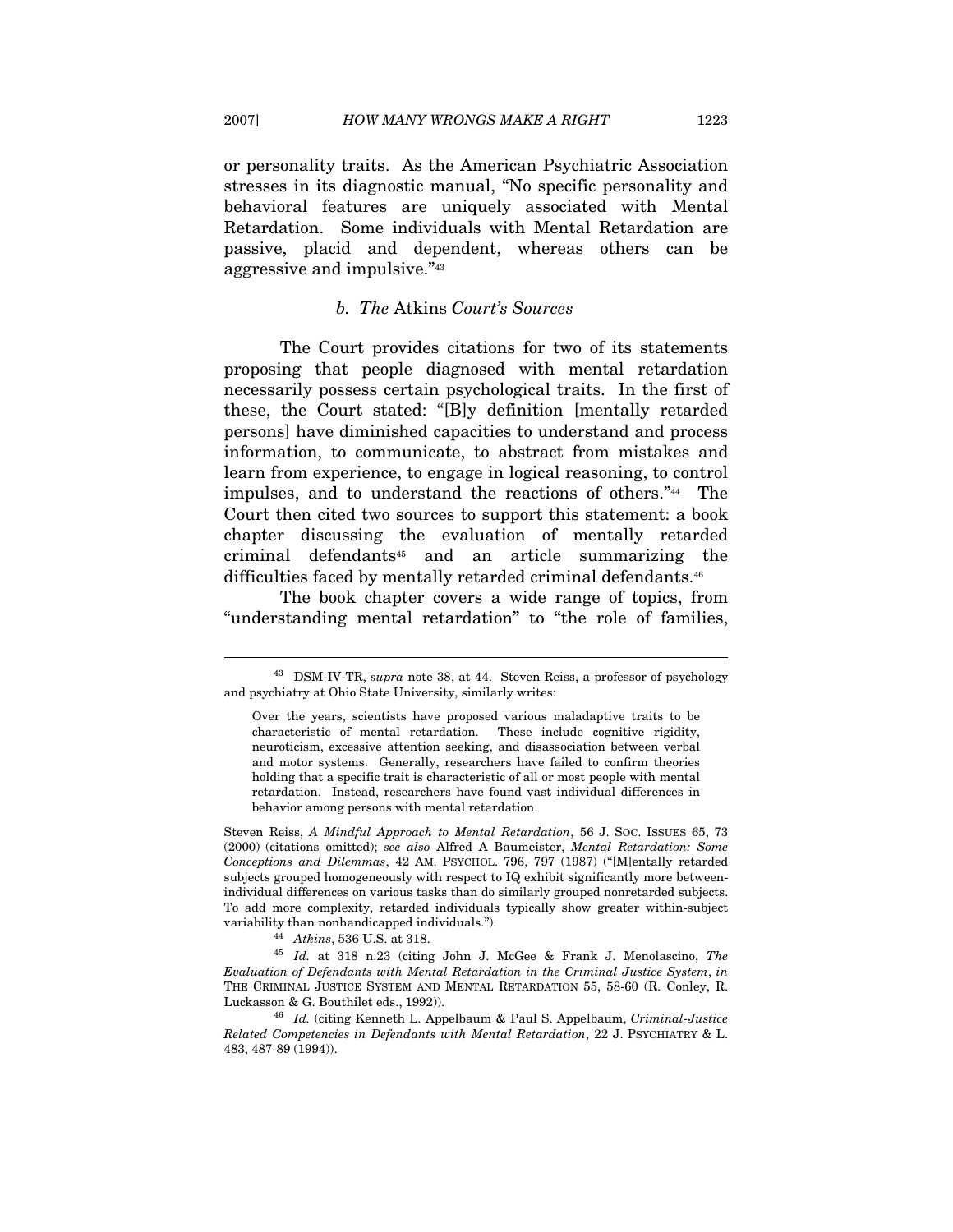guardians, and advocates."47 The specific pages the Court referenced discuss three topics, each in a single paragraph: "cognition and decision making," "cognition and social understanding," and "cognition and moral reasoning."48 Given the brief treatment of these topics, the superficiality of the discussion is not surprising. For example, the authors state that "[i]ndividuals with mental retardation have rigid thought processes that lead to a difficulty or failure to learn from mistakes, resulting in counterproductive behaviors."49 This statement, which is not supported by any citations, is followed by speculation—again unsupported—that "[p]ossible reasons for this rigidity and persistence center on a limited repertoire of social and communication skills."50 At best, this source helps establish that mentally retarded defendants as a group tend to exhibit certain traits, such as limited communication skills or difficulty learning from mistakes. While the chapter's authors likely approve of the Atkins decision, $51$  the chapter itself fails to support the *Atkins* Court's contention that "by definition" all people diagnosed with mental retardation possess these traits.

The second source, an article published in an interdisciplinary law and psychiatry journal, similarly presents a general overview of the characteristics of people diagnosed with mental retardation.<sup>52</sup> As a whole, the cited paper might serve as a useful introduction to or review of the varying competencies of people diagnosed with mental retardation, but it does not provide a basis for concluding that certain psychological traits of people who are mentally retarded are uniformly and universally different from the traits of people who are not mentally retarded. The particular pages the

 $\overline{a}$ 

51 The chapter presents, for example, under a section headed "Recommendations," in which the authors present what they describe as the "research and programmatic support systems [that] need to be initiated and established within the social fabric of the United States if justice is to be granted to persons with mental retardation," the item, "Abolition of the death penalty as a politically symbolic act congruent with basic human rights and the highest expression of a culture of life." McGee & Menolascino, *supra* note 47, at 71-72.<br><sup>52</sup> See Kenneth L. Appelbaum & Paul S. Appelbaum, Criminal-Justice-

Related Competencies in Defendants with Mental Retardation, 14 J. PSYCHIATRY & L. 483, 487-89 (1994).

 $47$  John J. McGee & Frank J. Menolascino, The Evaluation of Defendants with Mental Retardation in the Criminal Justice System, in THE CRIMINAL JUSTICE SYSTEM AND MENTAL RETARDATION 55, 58-60 (R. Conley, R. Luckasson, & G. Bouthilet eds., 1992). 48 Id.

 $^{49}\,$   $\,$   $\!ld$  . at 58.

<sup>50</sup> Id.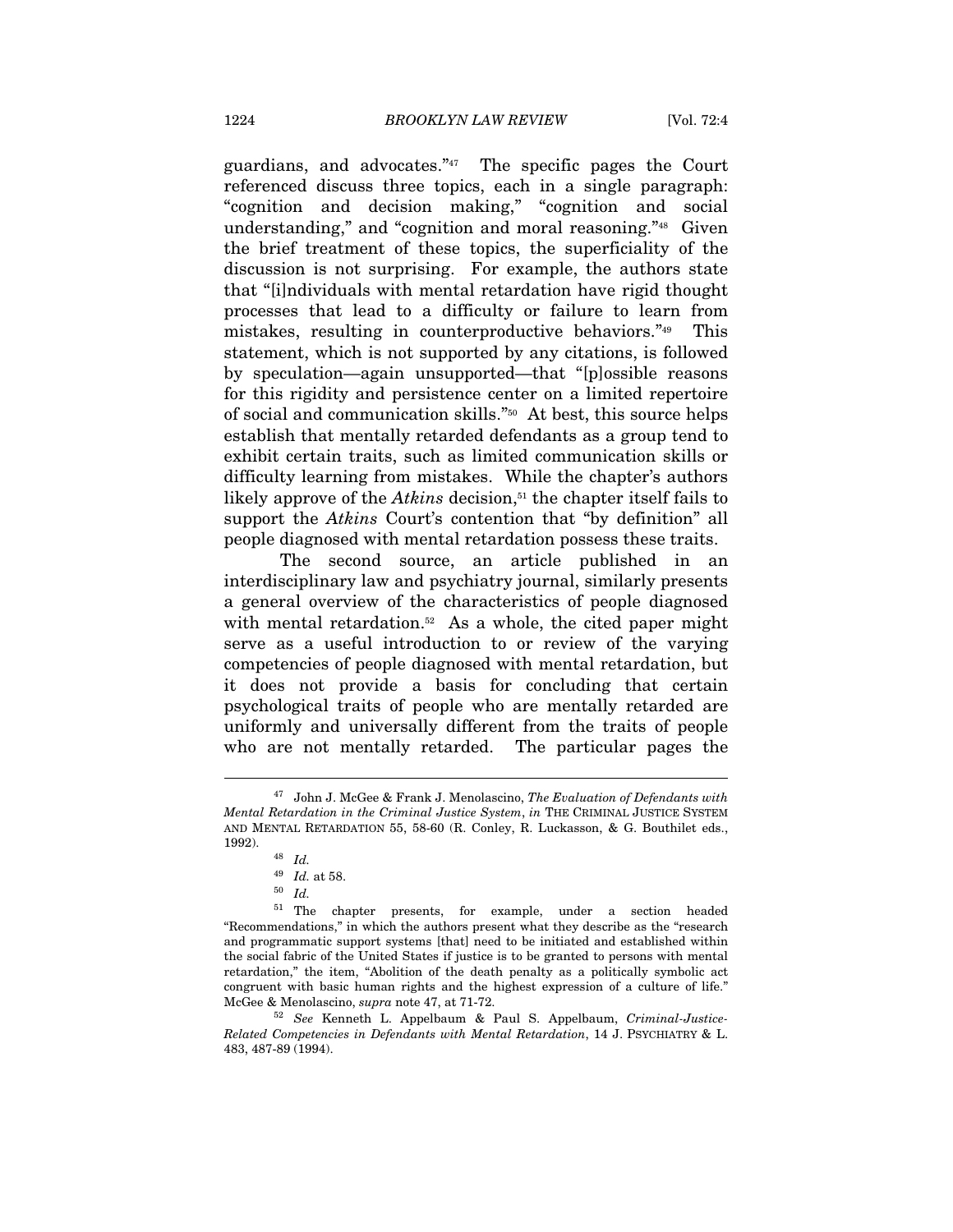Atkins Court cited do include such statements as "Many persons with mental retardation have communication problems,"53 and "Some persons with mental retardation exhibit an increased tendency toward passivity or helplessness."54 These statements' qualifiers—"many," "some"—implicitly contradict the Supreme Court's contention that all people with mental retardation possess certain psychological or behavioral traits. And while these statements are supported by citations, the sources that are cited present results that possess only limited generalizability.55 For example, the statement "Among people with mental retardation, appropriate responsiveness decreases as the complexity of the question increases,"56 is supported with a citation to a single study, which examined the extent to which subjects responded appropriately (defined as providing relevant but not necessarily truthful answers) to different kinds of questions (yes-no, multiple choice, and open-ended) posed by an examiner.<sup>57</sup> This study found that "[r]etarded persons achieve moderate success in answering either-or questions" and "have their greatest difficulty with open-ended questions and with verbal multiple choice questions."58 These results do support the study's conclusion that framing questions in a certain way is likely to increase a mentally retarded person's responsiveness in an interview setting.<sup>59</sup> The results do not, however, support the *Atkins* Court's contentions that people diagnosed with mental retardation necessarily have a diminished ability to communicate. Indeed, even though in this study open-ended and verbal multiple choice questions produced the lowest mean percentage of appropriate responses, as compared to the other kinds of questions, mentally retarded adults responded appropriately to these kinds of questions more than fifty percent of the time. $60$  Moreover, all of the

 $\begin{array}{cc} 53 & Id. \text{ at } 487. \\ 54 & Id. \text{ at } 489. \end{array}$ 

 $55$  This statement is not meant as a criticism of the paper or of the sources it cited, only of the Atkins Court's use of the paper to support statements that are more

general than warranted.<br><sup>56</sup> Appelbaum & Appelbaum, supra note 52, at 487.<br><sup>57</sup> Carol K. Sigelman, Jane L. Winer & Carol J. Shoenrock, *The* Responsiveness of Mentally Retarded Persons to Questions, 17 EDUC. & TRAINING MENTALLY RETARDED 120, 120-24 (1982), cited in Appelbaum & Appelbaum, supra note 52, at 499 n.30.<br>
<sup>58</sup> Sigelman, Winer & Shoenrock, *supra* note 57, at 123<br>
<sup>59</sup> Id. at 124.<br>
<sup>60</sup> Id. at 123.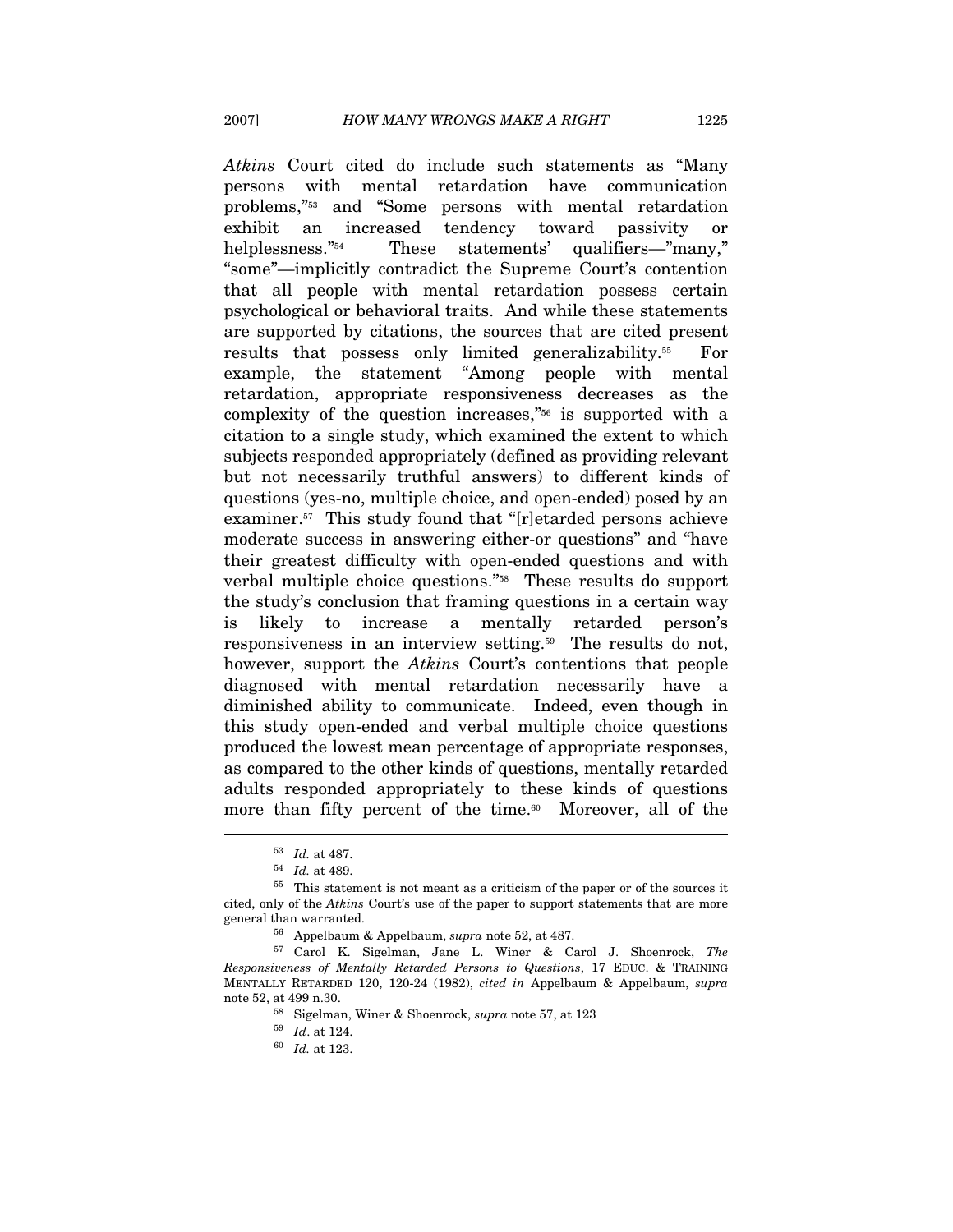study's adult subjects were institutionalized and many were diagnosed with moderate or severe mental retardation,<sup>61</sup> suggesting that they were, as a group, far more impaired than anyone who is at all likely to be convicted of a capital crime.62

The Atkins Court, in the second sentence devoted to supporting its position that certain psychological characteristics of people who are mentally retarded render them incapable of acting with death penalty-level culpability, stated: "[T]here is abundant evidence that [mentally retarded persons] often act on impulse rather than pursuant to a premeditated plan, and that in group settings they are followers rather than leaders."<sup>63</sup> In support of this statement, the Court cited four sources: a law review article<sup>64</sup> and three articles from social science journals discussing three particular psychological characteristics—ego identity, self regulation, and competency to confess.65

The law review article presents a thoughtful discussion of the difficulties that certain aspects of the criminal law often pose for defendants who are mentally retarded, especially as distinguished from the particular difficulties that defendants who are mentally ill often experience.<sup>66</sup> The article also includes some general, although carefully qualified, statements  $\overline{a}$ 

 $61$  Id. at 121 (describing adult sample as consisting of "42 institutionalized adults in the severe to mild ranges of retardation"). The sample subjects' mean IQ was 39.76 with a standard deviation of 13.12. Id. An IQ level of 35-40 defines the boundary between moderate and severe mental retardation. See DSM-IV-TR, supra

note 38, at 49.<br><sup>62</sup> Simply as a matter of statistics, most offenders are likely to be diagnosed with mild mental retardation, the level that "constitutes the largest segment (about 85%) of those with the disorder." DSM-IV-TR, supra note 38, at 43. Moderate mental retardation "constitutes about 10% of the entire population of people with Mental Retardation," while "[t]he group with Severe Mental Retardation constitutes 3%-4% of individuals with Mental Retardation."  $Id.$  Additionally, all defendants with severe mental retardation and most with moderate mental retardation will likely be found incompetent to stand trial. See Dusky v. United States, 362 U.S. 402, 402 (1960) (ruling that to be competent to stand trial, a defendant must have "sufficient present ability to consult with his lawyer with a reasonable degree of rational understanding" and must have "a rational as well as factual understanding of the proceedings against

him").  $63$  Atkins v. Virginia, 536 U.S. 304, 318 (2002).  $64$  James W. Ellis & Ruth A. Luckasson, Mentally Retarded Criminal Defendants, 53 GEO. WASH. L. REV. 414, 429 (1985).

 $65$  Caroline Everington & Solomon M. Fulero, Competence to Confess: Measuring Understanding and Suggestibility of Defendants with Mental Retardation, 37 MENTAL RETARDATION 212, 212-13 (1999); Rachel Levy-Shiff, Peri Kedem & Zamira Sevillia, Ego Identity in Mentally Retarded Adolescents, 94 AM. J. MENTAL RETARDATION 541, 546-47 (1990); Thomas L. Whitman, Self-Regulation and Mental  $Retardation, 94 \, \text{AM. J. MENTAL RETARDATION 347, 360 \, (1990). \label{eq:66}$   $^{66}$  Ellis & Luckasson,<br>  $supra$  note 64.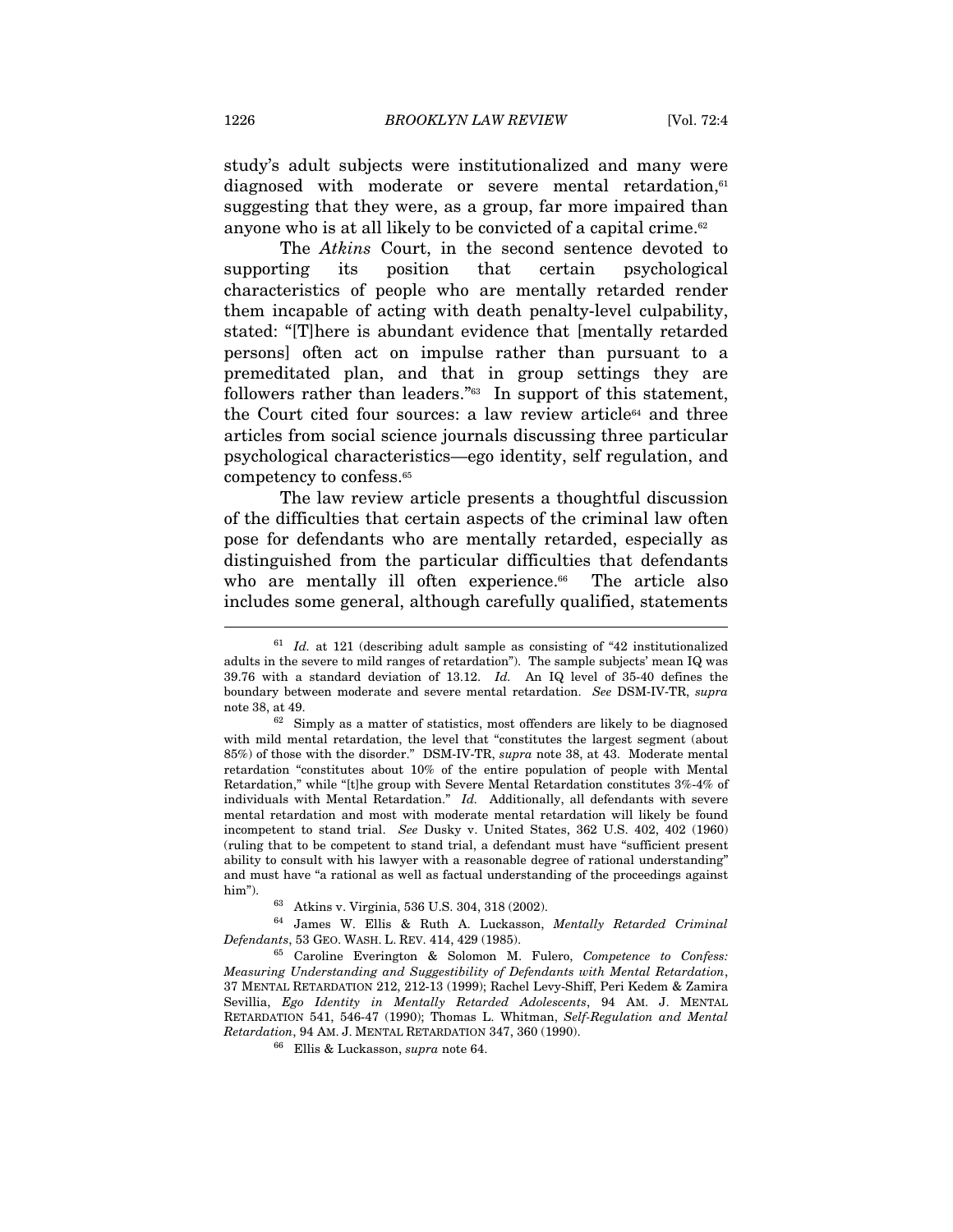about character traits that people who are mentally retarded often exhibit, statements such as "People with mental retardation are often described as impulsive or as having poor impulse control," and "Studies on the moral development of people with mental retardation reveal that some individuals have incomplete or immature concepts of blameworthiness and causation."67 Nowhere in this article, however, is there any statement asserting that all mentally retarded people possess any particular traits.

The three social science articles similarly fail to support the contention that certain psychological characteristics are universally observed in people who are mentally retarded. The paper on self-regulation reviews the literature on this trait for the purpose of proposing a comprehensive program to improve self-regulation among people with mental retardation.<sup>68</sup> Although the page that the Atkins Court cited does include such broad statements as "In summary, individuals with mental retardation have great difficulty regulating their own behavior,"69 the article earlier cautioned that "considerable research is needed to delineate the structure of the selfregulation system among nonretarded and retarded persons."70

The study of ego identity found that among mentally retarded adolescents, as compared to non-mentally retarded adolescents and preadolescents, "[d]iffused identity was particularly evident in three areas: feelings of meaningfulness, physical self, and mastery,"71 while the study of competence to confess found that "significantly more persons with mental retardation than without mental retardation" both "did not meet minimum criteria for competence [to confess]" and "did not understand any of the substantive portions of the [Miranda] warning." $72$  If in these studies all mentally retarded subjects demonstrated weaker ego identity or diminished competence to confess, such a result is not obvious from the published reports.73

 $67$  *Id.* at 429. These statements are preceded by the statement that "[m]entally retarded people are individuals. Any attempt to describe them as a group risks false stereotyping and therefore demands the greatest caution." *Id.* at 427.<br>
<sup>68</sup> Whitman, *supra* note 65.<br>
<sup>69</sup> *Id.* at 360.<br>
<sup>70</sup> *Id.* at 355.<br>
<sup>71</sup> Levy-Shiff, Kedem & Sevillia, *supra* note 65, at 545.<br>
<sup>72</sup>

differences between mentally retarded adolescents and the two comparison groups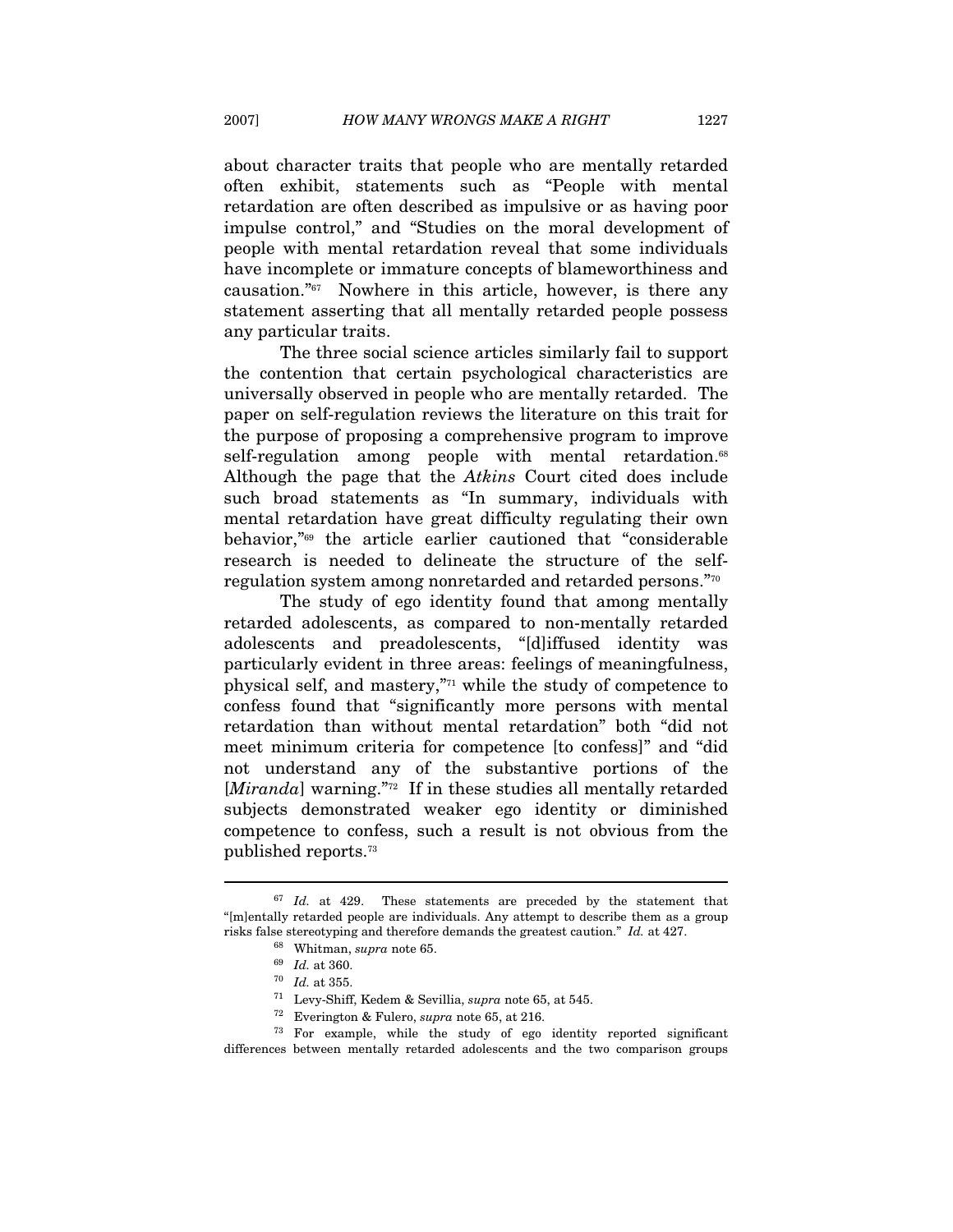In sum, all three social science sources as well as the law review article are consistent with the Atkins Court's statement that people who are mentally retarded "often" act impulsively and at the direction of others.74 In this particular statement, though, the Court itself modifies its absolutist position that mentally retarded offenders "by definition" possess certain traits that make them less culpable than offenders who are not mentally retarded.75

#### 2. Roper v. Simmons

As in Atkins, the Court in Roper explained its decision to adopt a categorical exclusion from eligibility for the death penalty—this time, for offenders who committed their crimes when they were not yet eighteen years old—as justified by two findings: that a national consensus exists against the death penalty for juveniles,76 and that juvenile offenders are less culpable for their actions than non-juvenile offenders. $77$ Compared to the Atkins decision, with its assertions that mentally retarded offenders "by definition" possess certain personality traits that render them incapable of death penaltylevel culpability, the Court in Roper is somewhat better about qualifying its statements regarding juvenile offenders' character traits. For example, the Court stated that immaturity and irresponsibility are traits "found in youth more often than in adults."78 The statements most clearly implying a recognition that not all people under the age of eighteen are

<sup>(</sup>non-mentally retarded adolescents and preadolescents) on three measures of ego identity, significant differences were not observed on three other measures (commitment and purpose, social recognition, and genuineness). Levy-Shiff, Kedem & Sevillia, *supra* note 65, at 546.<br><sup>74</sup> Atkins, 536 U.S. at 318.<br><sup>75</sup> For another discussion of the lack of fit between scientific research and the

Court's reasoning in Atkins, see Christopher L. Chauvin, Atkins v. Virginia: How Flawed Conclusions Convert Good Intentions Into Bad Law, 65 LA. L. REV. 473 (2004). The author, a law student at Louisiana State University, interviewed a clinical psychologist whose textbook was cited by the petitioners and who "suggests that it is 'patently false' that either any of his, []or any of the widely respected scientific research, can lead one to conclude that a diagnosis of mental retardation necessitates a conclusion that the offenders[] is less culpable for his acts." Id. at 500-01 (citing interviews with Johnny L. Matson, Ph.D., Director of Clinical Training in Psychology, Louisiana State University, in Baton Rouge, LA (Sept. 2002-Nov. 2002)).  $^{76}\,$  Roper v. Simmons, 543 U.S. 551, 564 (2005).

 $77$  Id. at 571 ("Once the diminished culpability of juveniles is recognized, it is evident that the penological justifications for the death penalty apply to them with % lesser force than to adults.").  $$^{78}\,$   $Id.$  at 569.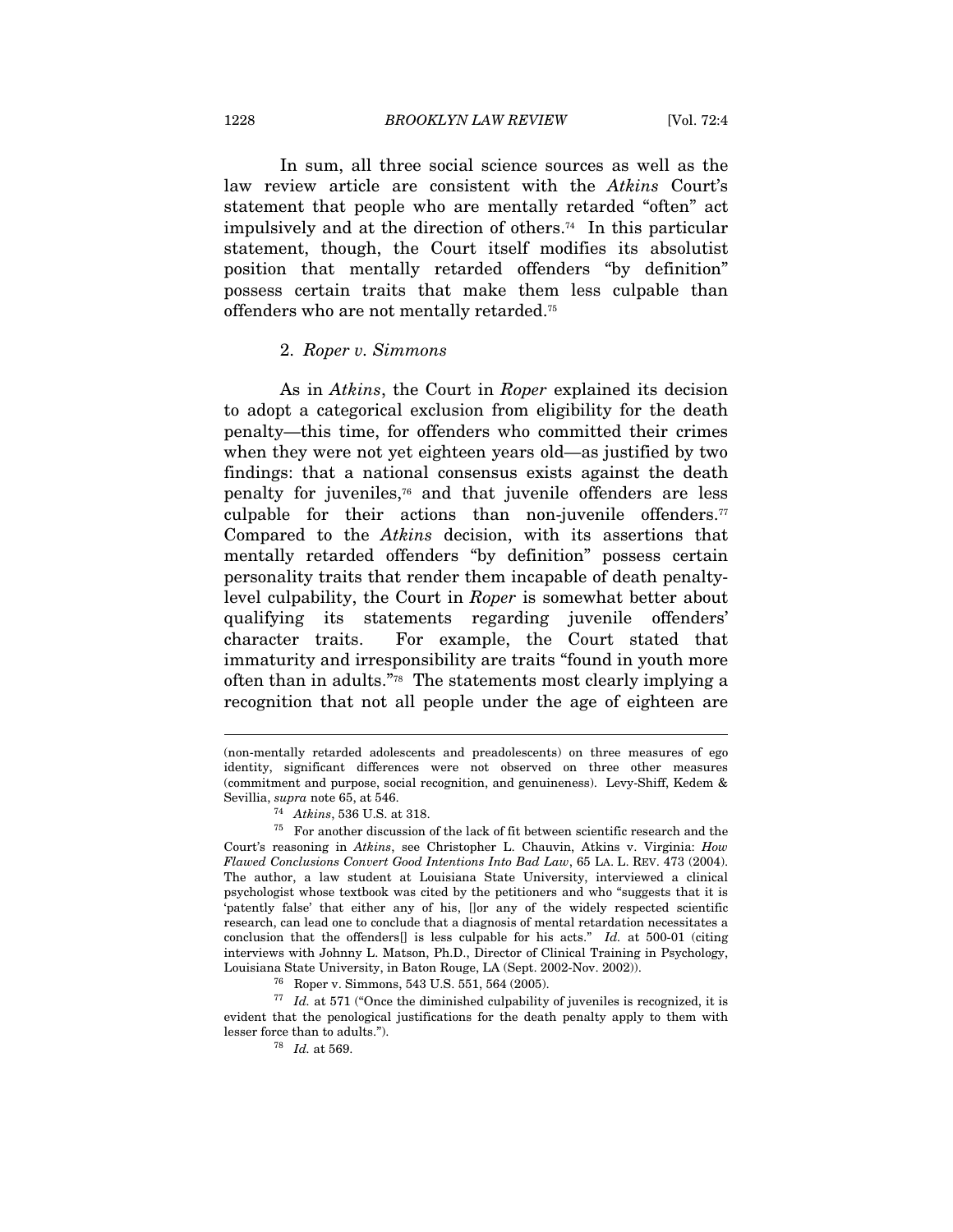necessarily less culpable for their actions than people who are eighteen years old<sup>79</sup> are found near the end of the opinion, where the Court resorted to the assertion that "a line must be drawn somewhere" to explain why it was adopting a categorical exclusion from capital punishment for sixteen- and seventeenyear-old offenders but not for eighteen- or nineteen-year-old offenders.80

Despite its apparent recognition that the correlation between age and culpability is less than perfect, the Roper Court did not acknowledge that categorically excluding juveniles from the death penalty might result in equally culpable offenders receiving unequally severe sentences. Thus, even though the Roper opinion's reasoning is an improvement over the reasoning in  $Atkins$ , $s<sup>1</sup>$  both decisions fail to consider even the possibility that categorical exclusions will impact not only those offenders who are excluded from the death penalty but also those offenders who remain subject to this punishment.

<sup>&</sup>lt;sup>79</sup> The Court is not, however, consistent in maintaining this insight. *E.g.*, *id.* at 571 (referring to "the diminished culpability of juveniles" and the "characteristics that render juveniles less culpable than adults").<br><sup>80</sup> Id. at 574. The Court offers an unsatisfactory explanation of why line-

drawing is necessary. Id. ("The age of 18 is the point where society draws the line for many purposes between childhood and adulthood. It is, we conclude, the age at which the line for death eligibility ought to rest."). Criminal sentencing—particularly death penalty sentencing—is supposed to be the ultimate in individualized assessment. Lockett v. Ohio, 438 U.S. 586, 605 (1978) ("Given that the imposition of death by public authority is so profoundly different from all other penalties, we cannot avoid the conclusion that an individualized decision is essential in capital cases. The need for treating each defendant in a capital case with that degree of respect due the uniqueness of the individual is far more important than in noncapital cases."). That governments draw lines for voting and marrying and other mass activities is not at all relevant to the question whether categorical rules should apply to eligibility for capital

 $81$  The Roper Court's sources, however, are perhaps no better than those in Atkins. See Deborah W. Denno, The Scientific Shortcomings of Roper v. Simmons, 3 OHIO ST. J. CRIM. L. 379, 380 (2006) ("For such a deep and important opinion, Roper is far too scanty, vague, and dated in explaining how and why modern science justifies the legal distinction between juveniles and adults."). The difference in citation problems between Atkins and Roper is that while the Roper Court could have found better sources to support its claims that as a group juveniles are more likely than adults to possess certain character traits that influence culpability, sources simply do not exist that would support the Atkins Court's claims about the necessarily diminished culpability of people who are mentally retarded.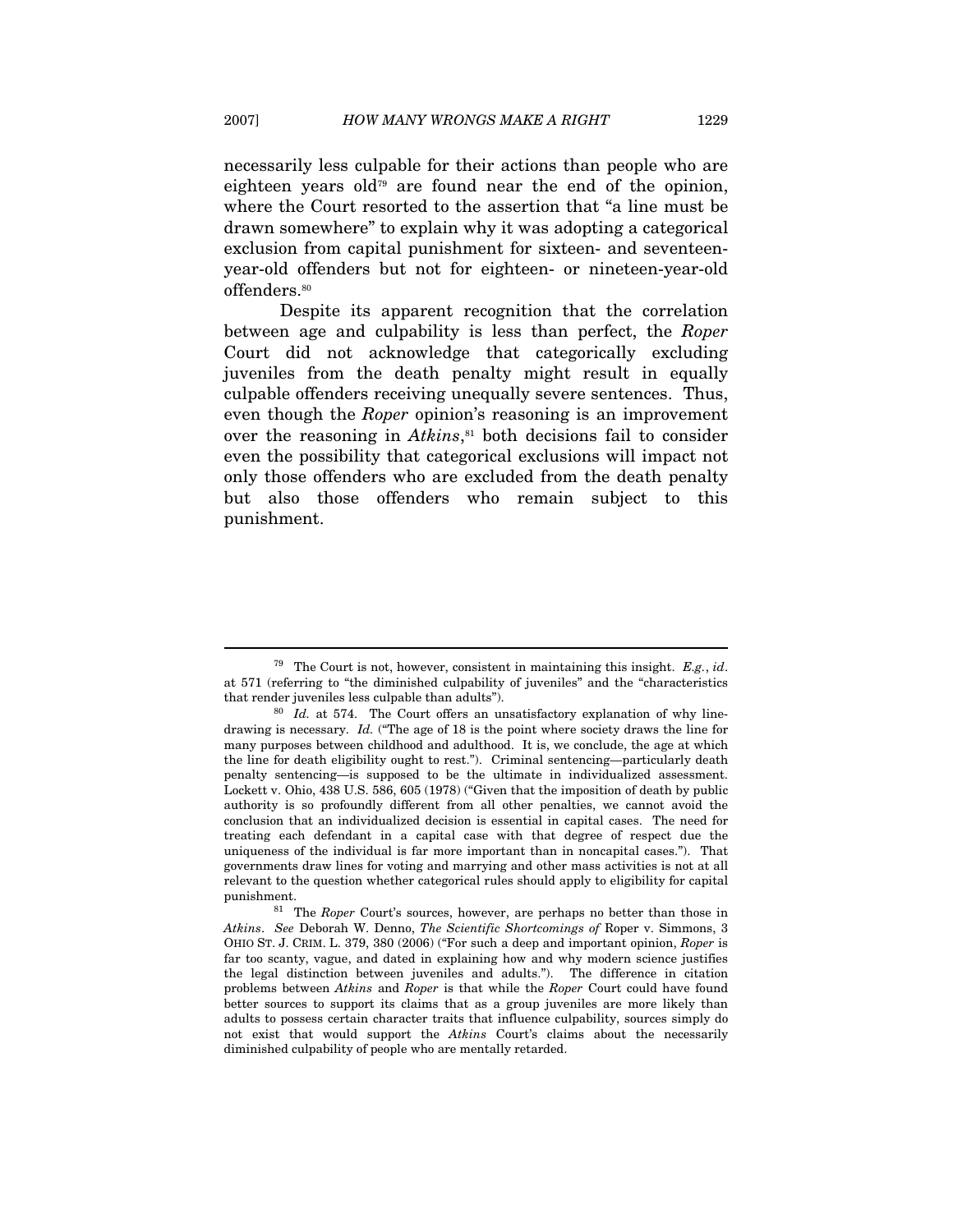#### B. From Categorical Exclusions to Problematic Punishments

#### 1. Unjust Punishments: Treating Like Cases Unalike

The old Aristotelian principle still holds true: like cases are to be treated alike, and unlike cases unalike.<sup>82</sup>

By excluding some offenders from the death penalty on the basis of criteria that are only imperfectly correlated with culpability, the categorical rules adopted in Atkins and Roper allow equally culpable offenders to receive unequally severe sentences. For example, a person who breaks into a woman's house, wraps her face in duct tape and binds her hands and feet with electrical cord, then tosses her off a bridge to drown<sup>83</sup> might receive a death sentence if he commits this crime a week after his eighteenth birthday, while a person who commits this same crime a week before his eighteenth birthday cannot receive the same sentence.<sup>84</sup> Nothing the *Roper* Court said—or could have said—about juveniles, however, supports a conclusion that the not-quite eighteen-year-old cannot have acted with the same level of culpability as the just-barely eighteen-year-old.85 Thus, the just-barely eighteen-year-old

<sup>82</sup> Margareth Etienne, Parity, Disparity, and Adversariality: First Principles of Sentencing, 58 STAN. L. REV. 309, 311 (2005). More recently, Congress enacted the Federal Sentencing Guidelines to achieve equality in sentencing. See id. at 315 ("It has been said that the principal goal of the Federal Sentencing Guidelines has been 'to reduce unjustified disparities and so reach toward the evenhandedness and neutrality that are the distinguishing marks of any principled system of justice.'" (quoting Koon v. United States, 518 U.S. 81, 113 (1996))); William J. Stuntz, The Political Constitution of Criminal Justice, 119 HARV. L. REV. 780, 825 n.234 (2006) ("The chief justification for the Guidelines was the elimination of unjustified sentencing disparity."). Although the Supreme Court recently declared unconstitutional on Sixth Amendment grounds the statutory provision making the Guidelines mandatory, the Court also preserved an advisory role for the Guidelines. United States v. Booker, 543 U.S. 220, 245-46 (2005) (ruling that as modified by the Court's decision, the Federal Sentencing Act "makes the Guidelines effectively advisory. It requires a sentencing court to consider Guidelines ranges, but it permits the court to tailor the sentence in light of other statutory concerns as well." (internal citations omitted)).<br><sup>83</sup> These are the undisputed although abbreviated facts of *Roper v. Simmons*.

<sup>543</sup> U.S. 551, 556-57 (2005).<br><sup>84</sup> For a similar example, see generally Joseph L. Hoffmann, *On the Perils of Line Drawing: Juveniles and the Death Penalty*, 40 HASTINGS L.J. 229 (1989).

 $85$  David O. Brink, Immaturity, Normative Competence, and Juvenile Transfer: How (Not) to Punish Minors for Major Crimes, 82 TEX. L. REV. 1555, 1584 (2004) ("[A]ge is an imperfect proxy for maturity. Even if maturation is reasonably regular, so that there is a significant correlation between age and maturity, there will be individual variance. Some 16-year-olds will have as much normative competence as the normal 18-year-old, and some 16-year-olds will have as much normative competence as the normal 14-year-old." (footnote omitted)). According to Judge Posner,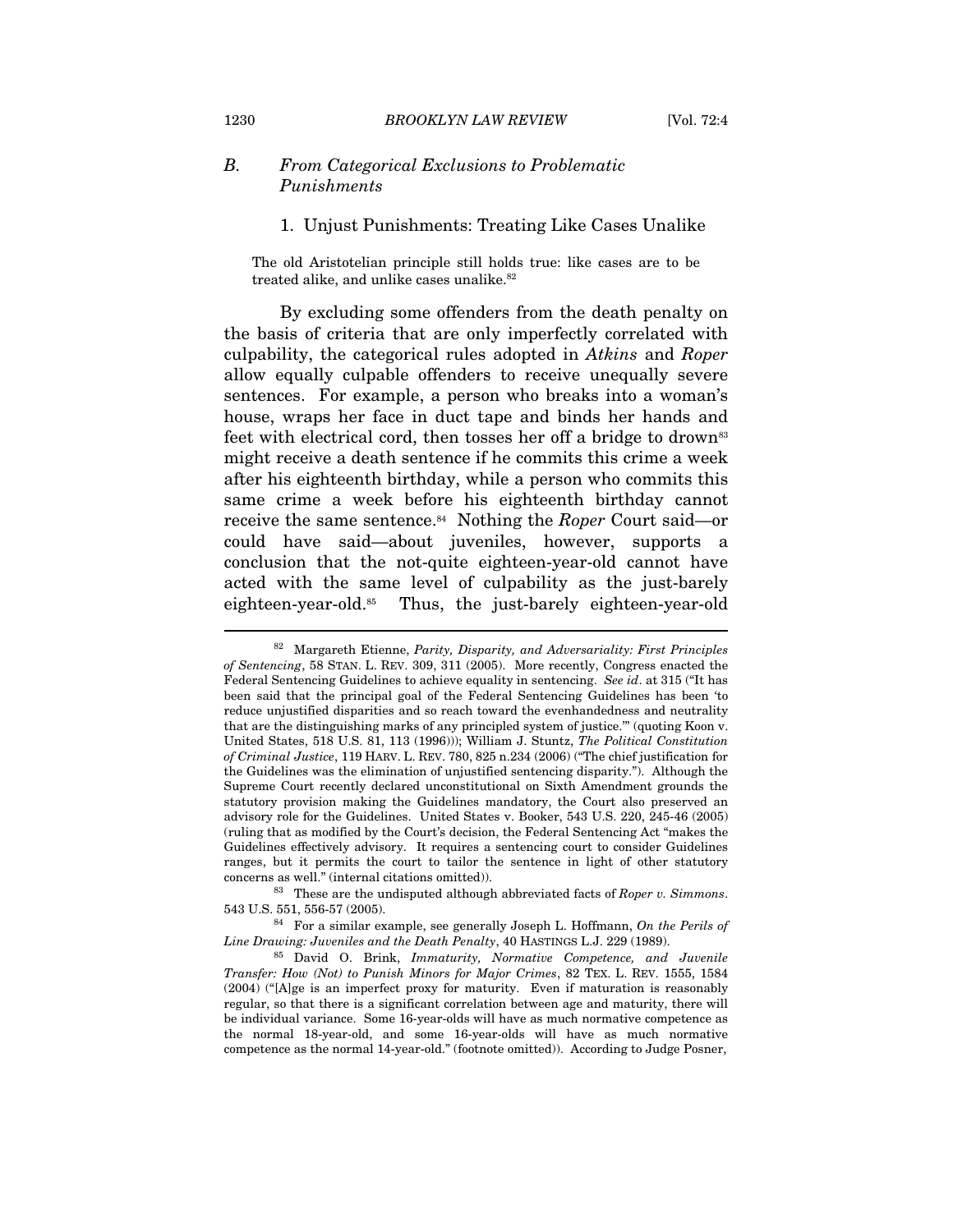who does receive a death sentence for this crime has a valid argument that so long as his actions were no more harmful and his mental state no more culpable, he should not be punished more severely than the not-quite eighteen-year-old.<sup>86</sup>

The just-barely non-mentally retarded $87$  offender has the same argument. For example, a person who abducts a man at gunpoint from a convenience store parking lot, forces him to drive to an ATM machine and withdraw money, then shoots him eight times<sup>88</sup> might receive a death sentence for committing this murder if his score on an IQ test is 78 (generally outside the range of a mental retardation diagnosis) while a person who scores 74 on an IQ test and is found to be mentally retarded cannot receive the same sentence.<sup>89</sup>

Richard A. Posner, The Supreme Court, 2004 Term—Foreword: A Political Court, 119

HARV. L. REV. 31, 64-65 (2005). 86 STEPHEN NATHANSON, AN EYE FOR AN EYE?: THE IMMORALITY OF PUNISHING BY DEATH 62 (2d ed. 2001) ("If death is arbitrarily imposed on only some who deserve it, while others equally deserving are treated more leniently, then those who are executed are treated unjustly, even if they deserved to die."); see also Joseph L. Hoffmann & William J. Stuntz, Habeas After the Revolution, 1993 SUP. CT. REV. 65, 121 (noting though not necessarily endorsing the position "that even defendants who have committed aggravated capital crimes may properly claim injustice if they are given death sentences when others of equal or greater culpability receive prison

terms"). 87 There is a diagnostic category for people who are not quite mentally retarded: Borderline Intellectual Functioning. DSM-IV-TR, supra note 38, at 740. ("This category can be used when the focus of clinical attention is associated with borderline intellectual functioning; that is, an IQ in the 71-84 range.").<br><sup>88</sup> These facts are simplified from *Atkins*, in which the defendant admitted

participating in the abduction and armed robbery but claimed that someone else was the triggerman. Atkins v. Virginia, 536 U.S. 304, 307-08 (2002).<br><sup>89</sup> The DSM criteria for mild mental retardation specify an IQ score in the

range of 55 to "approximately 70." DSM-IV-TR, supra note 38, at 49. Because of a five point margin of error for IQ tests, "it is possible to diagnose Mental Retardation in individuals with IQ scores between 71 and 75 if they have significant deficits in adaptive behavior that meet the criteria for Mental Retardation." Id. at 48.

 The Flynn effect complicates matters further. This effect refers to the increase in IQ scores over time. See Stephen J. Ceci, Matthew Scullin & Tomoe Kanaya, The Difficulty of Basing Death Penalty Eligibility on IQ Cutoff Scores for Mental Retardation, 13 ETHICS & BEHAV. 11, 12 (2003). Specifically, this effect means

The Justices in the [Roper] majority should not have relied on a psychological literature that they mistakenly believed showed that persons under eighteen are incapable of mature moral reflection. One does not have to be a social scientist to know that such an inference cannot be correct. Chronological age does not coincide with mental or emotional maturity; age eighteen is not an inflection point at which teenagers suddenly acquire an adult capacity for moral behavior. The studies on which the Court relied acknowledge that their findings that sixteen- or seventeen-year-olds are less likely to make mature judgments than eighteen-year-olds are statistical rather than individual and do not support a categorical exclusion of sixteen- and seventeen-year-olds from the ranks of the mature.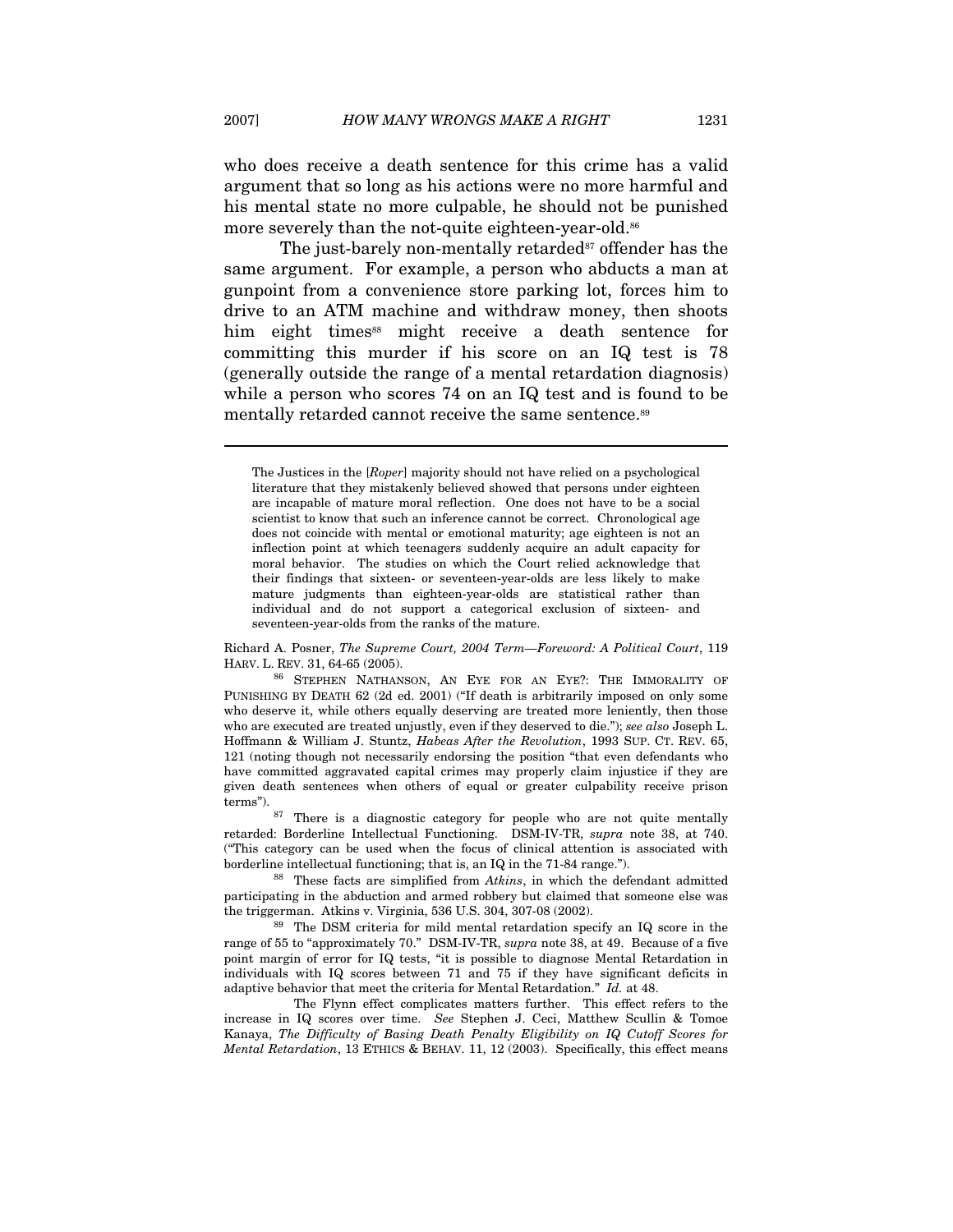Although age is an imperfect marker for culpability, drawing the incapable-of-death-penalty-level-culpability line at seventeen years, three hundred and sixty four days old at least has the virtues, as compared to mental retardation as a marker for culpability, of simplicity and objectivity. Like age, mental retardation is an imperfect marker for culpability, but unlike determining whether someone is or is not eighteen years old, determining whether someone is or is not mentally retarded involves a host of complex and subjective assessments.

A diagnosis of mental retardation is based on three findings: significantly subaverage intellectual functioning, almost always as measured by an IQ test;<sup>90</sup> significantly impaired adaptive functioning in at least one (AAMR definition) or two  $(APA definition)$  areas of daily life;<sup>91</sup> and manifestation of these impairments before adulthood.92 All three criteria require judgment calls on the part of the person making the assessment.

Administering an IQ test involves literally hundreds of judgment calls. For example, the IQ test most commonly administered to adults, the Wechsler Adult Intelligence Scale-III (WAIS-III),93 consists of fourteen subtests, three of which (Comprehension, Similarities, and Vocabulary) require the examiner to score open-ended responses. Thus, the examiner must decide whether to award zero, one, or two points to a response such as "For when it rains," to a question such as

that "the use of IQ norms based on a prior cohort of test-takers progressively inflates the IQ scores of subsequent cohorts of test-takers." Id. Expert opinions differ as to how examiners should take the Flynn effect into account in individual cases. Compare id. at 16 (arguing that "it is insufficient for courts to simply ask for an IQ score"), with I. Bruce Frumkin, Challenging Expert Testimony on Intelligence and Mental Retardation, 34 J. PSYCHIATRY & L. 51, 60 (2006) ("This is not to say that a psychologist should 'adjust' the IQ score to take into consideration the Flynn effect."), and Jianjun Zhu & David S. Tulsky, Can IQ Gain Be Accurately Quantified by a Simple Difference  $Formula$ ?, 88 PERCEPTUAL & MOTOR SKILLS 1255, 1259-60 (1999) (suggesting that the Flynn effect should not cause examiners to adjust individual IQ scores). 90 DSM-IV-TR, supra note 38, at 49.

<sup>&</sup>lt;sup>91</sup> "Adaptive functioning refers to how effectively individuals cope with common life demands and how well they meet the standards of personal independence expected of someone in their particular age group, sociocultural background, and community setting." Id. at 42.<br><sup>92</sup> These three components are similar though not identical in the two most

widely accepted approaches to diagnosing mental retardation; the DSM criteria and the AAMR criteria. See supra notes 38-40 and accompanying text.<br><sup>93</sup> See ALAN S. KAUFMAN & ELIZABETH O. LICHTENBERGER, ESSENTIALS OF

WAIS-III ASSESSMENT 4-5 (1999) [hereinafter KAUFMAN & LICHTENBERGER, ESSENTIALS OF WAIS-III] ("Although many new instruments for measuring intellectual functioning have been developed in the past decade, the Wechsler scales are the most frequently used.").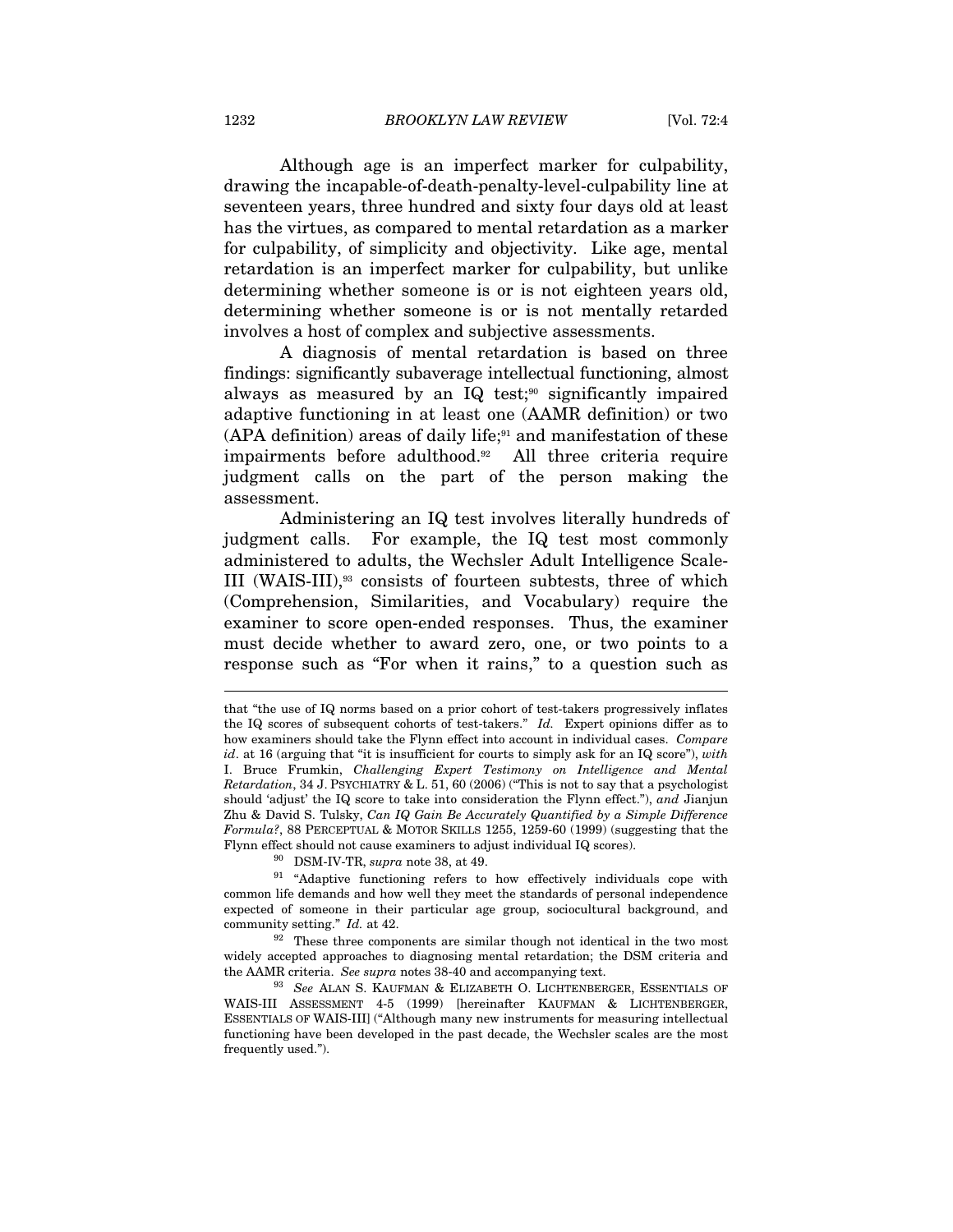"What is an umbrella for?"94 What matters is not that the examiner award an objectively or normatively "correct" number of points but rather that the examiner award the same number of points as were awarded for similar responses when the test questions were normed; otherwise, the IQ score derived from the items will be invalid.<sup>95</sup>

Adding to the difficulty of administering the WAIS-III is that seven of the subtests are timed (Arithmetic, Picture Completion, Picture Arrangement, Object Assembly, Digit Symbol-Coding, Symbol Search, and Block Design).<sup>96</sup> The amount of time allotted for various tasks is measured in seconds (e.g., 120 seconds for Digit Symbol-Coding; $\mathfrak{I}$  for Picture Arrangement, 30 seconds for item one, 45 seconds for item two, 60 seconds for items three and four, 90 seconds for items five and six, and 120 seconds for items seven through eleven<sup>98</sup>). Allowing someone a few additional seconds to copy symbols or complete a puzzle might add points to his IQ score.<sup>99</sup> A textbook authored by two leading experts on intelligence testing stresses the importance of properly administering and scoring every item on the WAIS-III:

Standardized administration and scoring means conducting an experiment with  $N=1$  every time an examiner tests someone on an intelligence test. For the results of this experiment to be meaningful, the experimenter-examiner must adhere precisely to the wording in the manual, give appropriate probes as defined in the

Two-point responses are: "Use it to keep the rain off . . . protects you when it rains . . . put it over your head when it rains . . . so you don't get wet when it rains." One-point responses are: "Carry it when it rains . . . big round thing that can fold up . . . put it over your head . . . to keep off the sun . . . you hold it up (gives appropriate demonstration)...helps you if it starts raining . . . keeps you dry."

Parents in Action on Special Educ. v. Hannon, 506 F. Supp. 831, 844 (N.D. Ill. 1980). 95 See infra text accompanying note 100; see also GARY GROTH-MARNAT,

HANDBOOK OF PSYCHOLOGICAL ASSESSMENT 139 (4th ed. 2003) ("[T]here is a certain degree of subjectivity when scoring many of the items on [the] Comprehension, Similarities, and Vocabulary [subtests of the WAIS]. Thus, a 'hard' scorer may develop a somewhat lower score than an 'easy' scorer.").<br><sup>96</sup> KAUFMAN & LICHTENBERGER, ESSENTIALS OF WAIS-III, *supra* note 93, at

 $94$  This is a real question from the WISC-R, the revised Wechsler IQ test for children, which was discussed in detail in a court opinion (the Psychological Corporation, which publishes the Wechsler tests, does not make test items available to the general public). The court explained the official instructions for scoring responses to this question as:

<sup>25.</sup>  $^{97}$  *Id.* at 32.  $^{98}$  *Id.* at 45.  $^{99}$  *See infra text accompanying note 100.*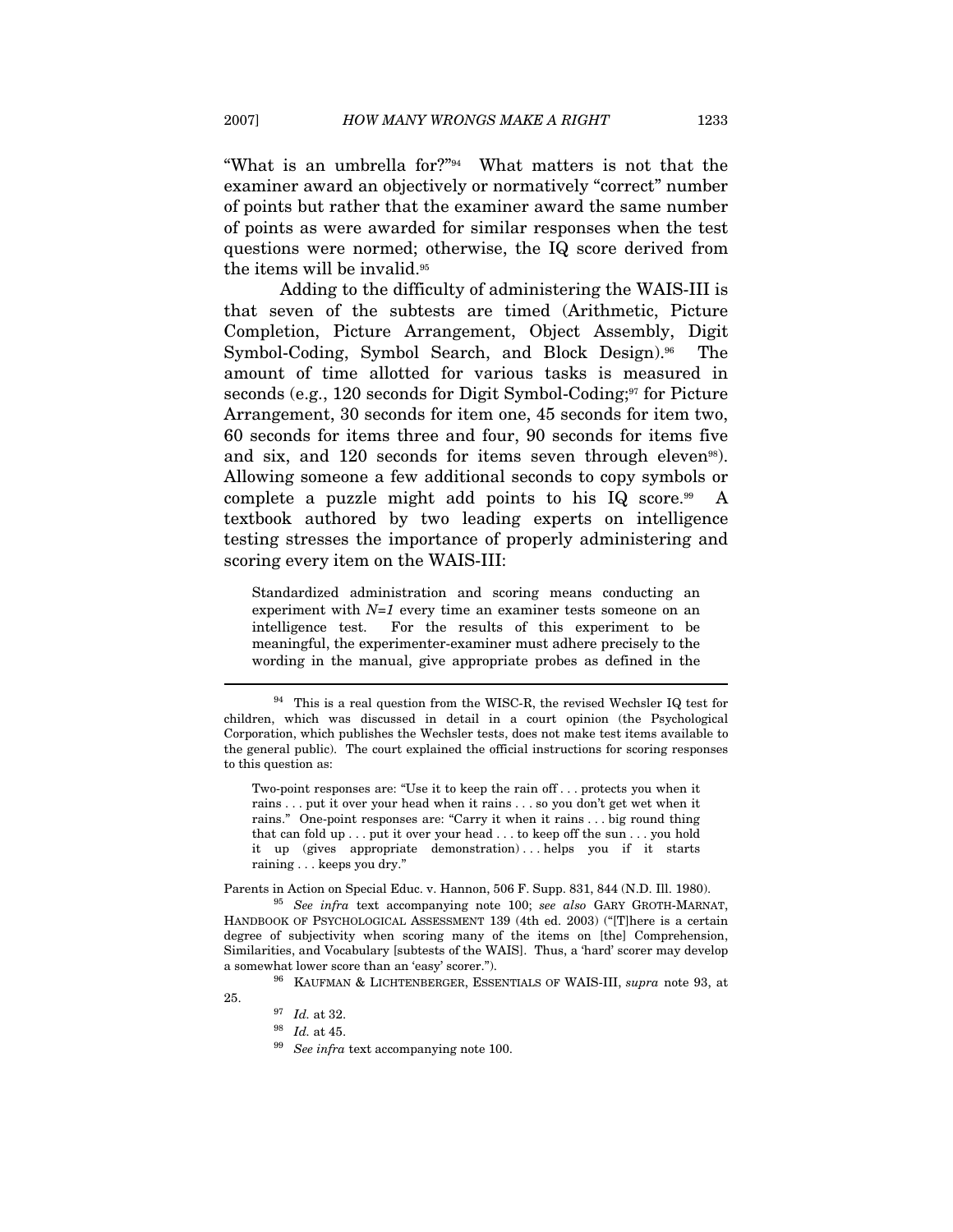instructions, time each relevant response diligently, and score each item exactly the way comparable responses were scored during the normative procedures. . . . [I]t is vital for an examiner to follow the standardized procedures to the letter while administering the test; otherwise, the standard scores yielded for the person will be invalid and meaningless.100

After all of the items on the individual subtests are administered and scored, these scores must be added, subtracted, and/or multiplied (depending on the subtest) to obtain raw scores for each subtest; the raw scores must then be converted to scaled scores; finally, the scaled scores must be converted to indexes, or IQ scores.101 Studies of not only graduate student trainees but also experienced Ph.D. examiners have reported scoring errors that resulted in huge variability—ten points or more—in obtained IQ scores.102

Assessing the second diagnostic criterion, adaptive functioning, is not a simple endeavor either.<sup>103</sup> Inclusion of adaptive functioning as a component of a mental retardation diagnosis was intended to balance the emphasis on the  $\overline{a}$ 

60-61. 102 KAUFMAN & LICHTENBERGER, ASSESSING INTELLIGENCE, supra note 100, at

198-99 (citing Joseph Ryan, Aurelio Prifitera, & Linda Powers, Scoring Reliability of the WAIS-R, 51 J. CONSULTING & CLINICAL PSYCHOL. 149 (1983)); see also GROTH-MARNAT, supra note 95, at 143 (noting that "the number of administration and scoring errors on the part of trainees and experienced clinicians is far higher than [it] should

<sup>100</sup> ALAN S. KAUFMAN & ELIZABETH O. LICHTENBERGER, ASSESSING ADOLESCENT AND ADULT INTELLIGENCE 20 (3d ed. 2006) [hereinafter KAUFMAN & LICHTENBERGER, ASSESSING INTELLIGENCE]; accord Alvin Enis House & Marjorie L. Lewis, Weschler Adult Intelligence Scale—Revised, in MAJOR PSYCHOLOGICAL ASSESSMENT INSTRUMENTS 326 (Charles S. Newmark ed., 1985) ("It is difficult to stress this point strongly enough—a poorly administered instrument yields useless information."). 101 KAUFMAN & LICHTENBERGER, ESSENTIALS OF WAIS-III, *supra* note 93, at

be" (citations omitted)). 103 See Linda Knauss & Joshua Kutinsky, Into the Briar Patch: Ethical Dilemmas Facing Psychologists Following Atkins v. Virginia, 11 WIDENER L. REV. 121, 122 (2004) ("Determinations regarding adaptive functioning are often subjective and left largely to the clinical judgment of mental health professionals." (citing AMERICAN PSYCHIATRIC ASSOCIATION, DIAGNOSTIC AND STATISTICAL MANUAL OF MENTAL DISORDERS 39-40 (4th ed. 1994))). State courts are increasingly expressing frustration with the subjectivity of evaluating adaptive functioning. See, e.g., State v. Burke, No. 04AP-12342005, 2005 WL 3557641, at \*8 (Ohio App. Dec. 30, 2005) ("Although experts offer insightful opinions, the adaptive behavior criteria are subjective, and experts will offer opinions on both sides of the issue."); Ex parte Rodriguez, 164 S.W.3d 400, 405-06 (Tex. Crim. App. 2005) (Cochran, J., concurring) ("As experts on both sides in this case testified, there are no objectively verifiable standards by which to gauge whether a specific person does or does not suffer the kind of significant 'adaptive deficits' that a diagnosis of mental retardation requires."); Ex parte Briseno, 135 S.W.3d 1, 8 (Tex. Crim. App. 2004) ("The adaptive behavior criteria are exceedingly subjective, and undoubtedly experts will be found to offer opinions on both sides of the issue in most cases.").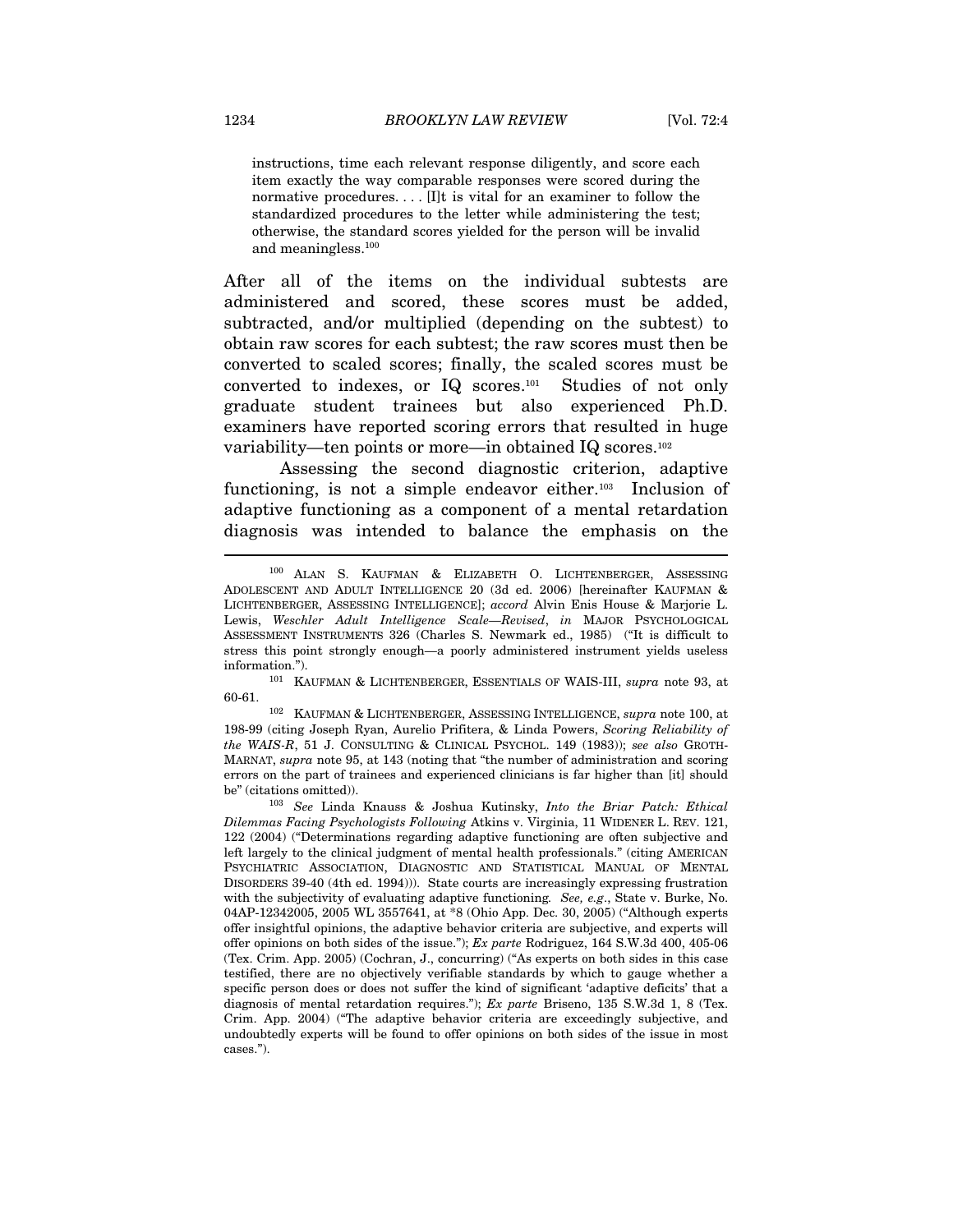academic kinds of intelligence measured by IQ tests with a different, practical kind of intelligence.<sup>104</sup> Historically, examiners have assessed adaptive functioning on the inherently subjective bases of interviews, observations, and professional judgment.105 Recently, researchers have developed a number of test instruments for quantifying adaptive functioning.106 These instruments, however, can be less than ideal for assessing adult criminal defendants who might be mentally retarded. The first problem is that most of these instruments require the availability of at least one caregiver, or other reliable independent source, to provide information.107 Additionally, the particular populations that were used to develop a test's norms determine the general usefulness of that test; the norms for one widely used test, the Vineland Adaptive Behavior Scales, were developed with juveniles,108 while the

of [mental retardation]").<br><sup>105</sup> Reiss, *supra* note 40, at 4, *cited in* Note, *Implementing* Atkins, 116 HARV.

<sup>&</sup>lt;sup>104</sup> See AAMR DEFINITION 2002, supra note 39, at 24 ("The addition of adaptive behavior limitations as a criterion for diagnosing mental retardation was intended to better reflect the social characteristics of the disability, to reduce reliance on IQ scores, and to decrease the number of 'false positives,' or individuals falsely identified as having mental retardation."); see also Stephen Greenspan, What Is Meant by Mental Retardation?, 11 INT'L REV. PSYCHIATRY 6, 14 (1999) (noting that the term "adaptive behaviour" was "invented by the AAMR for use in its dual criteria definition

L. REV. 2565, 2575 (2003) [hereinafter Implementing Atkins]. 106 DSM-IV-TR, supra note 38, at 42. Two popular tests are the Vineland Adaptive Behavior Scales, which includes questions about communication, daily living skills, socialization, and motor skills, and the American Association on Mental Retardation Adaptive Behavior Scale, which includes items measuring personal selfsufficiency, community self-sufficiency, personal-social responsibility, and social adjustment. Id.

 $107$  This is a general problem with assessing adaptive functioning. See DSM-IV-TR, supra note 38, at 42 ("It is useful to gather evidence for deficits in adaptive functioning from one or more reliable independent sources (e.g., teacher evaluation and educational, developmental, and medical history)."). Some instruments require that the information come from someone other than the person being assessed. Frumkin, supra note 89, at 57 ("The most common mistake forensic clinicians make in these [adaptive functioning] assessments is to evaluate adaptive functioning by giving the Vineland or [Adaptive Behavior Scales] tests to the defendant rather than to a family member or individual who knows the defendant well. Such administration procedures invalidate the testing for a variety [of] reasons in addition to violating the instructions for test administration contained in the tests' manuals.").<br><sup>108</sup> See Nigel Beail, Utility of the Vineland Adaptive Behavior Scales in

Diagnosis and Research with Adults Who Have Mental Retardation, 41 MENTAL RETARDATION 286, 286 (2003) (stating that for the 1984 Vineland, "[t]he standardization of the instrument was conducted with a sample of 3,000 individuals from birth to 18 years 11 months who were selected across the United States according to demographic information from the 1980 Census"); id. at 287 ("The Vineland has some major psychometric deficiencies when used with adults who have mental retardation."). According to Pearson Assessments, which publishes the Vineland, a second edition of this test, with an expanded age range, was introduced in 2006. See Vineland Adaptive Behavior Scales, Second Edition (Vineland II),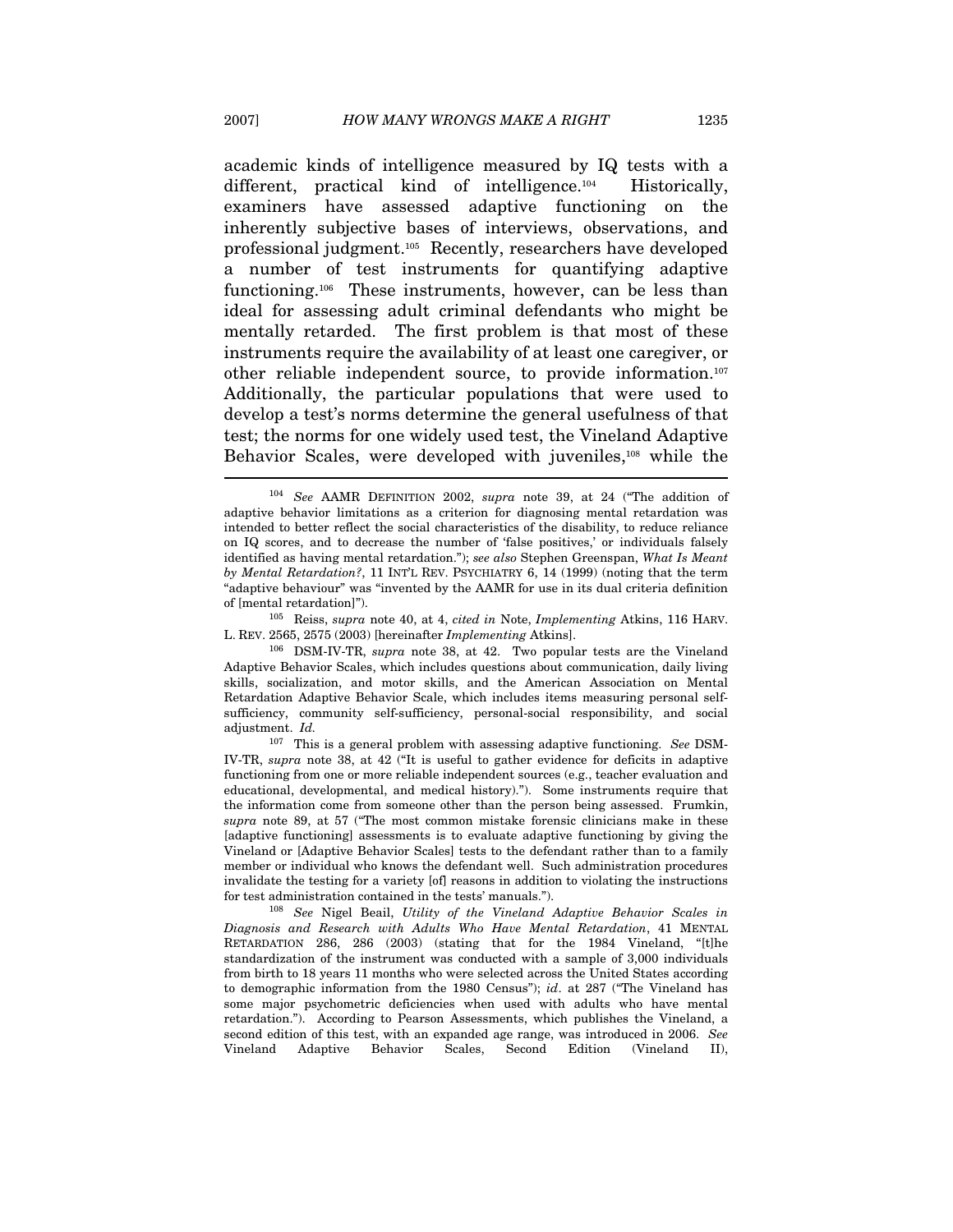norms for the AAMR's Adaptive Behavior Scales were based only on adults diagnosed with developmental disabilities.109 Finally, because adaptive functioning is context-dependent,<sup>110</sup> assessment can be especially difficult when a person has been living in an atypical environment such as a prison.<sup>111</sup>

The final diagnostic criterion—that impairments in intelligence and adaptive functioning must be evident before age eighteen—also presents problems when someone is evaluated for the first time as an adult. The primary difficulty is that the examiner might be unable to determine, because of missing school records or the absence of family members, whether any present impairments began in childhood.<sup>112</sup>

Because of the layers of complexity and subjectivity involved in diagnosing mental retardation, using mental retardation as a marker for culpability creates perhaps an even greater risk of producing unequal sentences for equal

may not be related to adult environments." Id.<br> $110$  Id. at 8 ("Limitations in present functioning must be considered within the context of community environments typical of the individual's age peers and culture."); DSM-IV-TR, supra note 38, at 42 (noting that "behaviors that would normally be considered maladaptive (e.g., dependency, passivity) may be evidence of good adaptation in the context of a particular individual's life (e.g., in some institutional settings)").<br><sup>111</sup> See Stanley L. Brodsky & Virginia A. Galloway, *Ethical and Professional* 

http://ags.pearsonassessments.com/group.asp?nGroupInfoID=aVineland (last visited Mar. 27, 2007). Whether this new version adequately resolves the old version's psychometric problems, without introducing additional problems, remains to be

investigated. 109 AAMR DEFINITION 2002, supra note 39, at 89 (noting that the Residential and Community version of the AAMR Adaptive Behavior Scales "was developed to be appropriate for individuals through 79 years of age, but norms are not available for adults with typical functioning"). The only other version of the Adaptive Behavior Scales, the School and Community version, is unsuitable for assessing adults because it "provides norms through age 21 and includes items appropriate for school settings that

Demands for Forensic Mental Health Professionals in the Post-Atkins Era, 13 ETHICS & BEHAV. 3, 7 (2003) ("Our inquiries into what evaluators from institutions for the retarded would use with someone who has been in jail or prison for many years or on death row indicated that an assessment of adaptive functioning would be difficult."); Caroline Everington & Denis W. Keyes, Diagnosing Mental Retardation in Criminal Proceedings: The Critical Importance of Documenting Adaptive Behavior, 8 FORENSIC EXAMINER 31, 33 (1999) ("In situations of prolonged incarcerations, neither standardized instruments nor informal questionnaires are appropriate as the individual has no opportunity to perform in most of the skill domains."); see also Robert H. Bruininks et al., Adaptive Behavior and Mental Retardation, 21 J. SPECIAL EDUC. 69, 77-80 (1987) (discussing the effect of environment on adaptive behavior), cited in Implementing Atkins, supra note 105, at 2576.<br><sup>112</sup> Cf. John M. Fabian, Death Penalty Mitigation and the Role of the Forensic

Psychologist, 27 LAW & PSYCHOL. REV. 73, 114 (2003) ("Objective adaptive functioning assessment instruments may not be available in the defendant's past records and it may be difficult to assess current adaptive functioning due to inability to contact family members and friends and obtain relevant information.").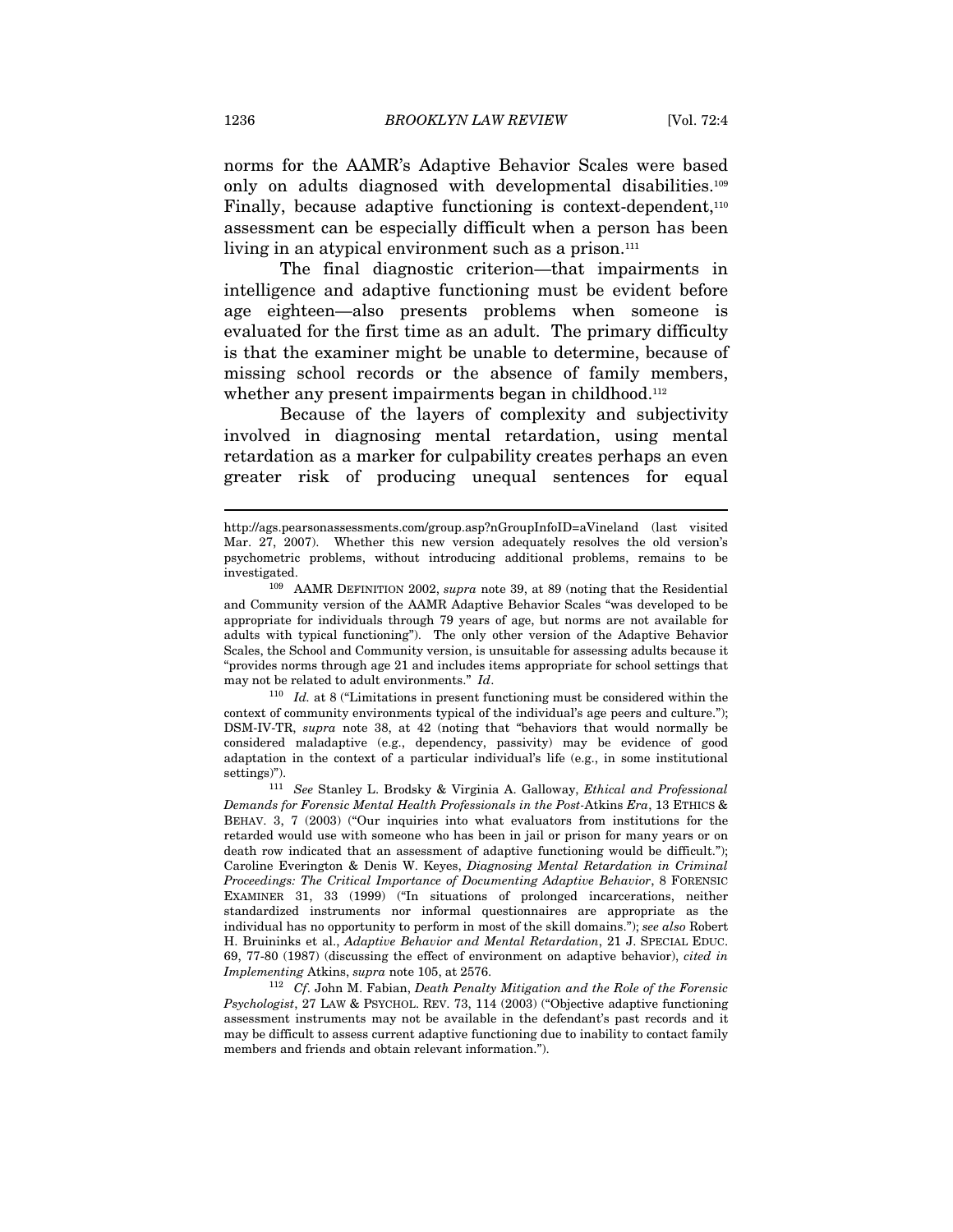culpability than does using age as a marker. An offender who obtains an accurate IQ score placing him just outside the range of mental retardation—while another, no less culpable offender obtains a slightly lower score, one that is within the mentally retarded range, because the examiner who administered the IQ test misscored a few items or miscalculated a few scales, for example—has a valid argument that in neither case should a mental retardation diagnosis be grounds for either allowing or not allowing the jury to impose the death penalty. Moreover, even if the second offender's lower score were accurate, and he really did meet the criteria for a diagnosis of mental retardation, the first offender—the one who really did not meet the criteria for a diagnosis of mental retardation—would still have a valid argument that although his greater mental ability makes him more likely to be more culpable, he should not be punished more severely unless he actually is more culpable.113

In sum, the categorical exclusions adopted in Atkins and Roper affect not only the juvenile and mentally retarded offenders who cannot receive a sentence of death but also the non-juvenile and non-mentally retarded offenders who remain subject to capital punishment. The decisions in Atkins and Roper leave those offenders who are not excluded from capital punishment with a valid argument that their death sentences are unjust because like cases are not being treated alike.114

#### 2. Arbitrary Punishments: "Not Based on the Nature of Things"

In the Oxford English Dictionary, among the definitions of "arbitrary" is the entry "not based on the nature of things."115 When a death sentence is avoided (or not avoided) solely because of age or mental ability, the punishment is arbitrary;

<sup>&</sup>lt;sup>113</sup> See supra note 86.  $\frac{114}{114}$  Of course, perfect equality in sentencing is not attainable, nor is it contitutionally required. See Pulley v. Harris, 465 U.S. 37, 54 (1984) ("Any capital sentencing scheme may occasionally produce aberrational outcomes."). However, the kind of inequality invited by Atkins and Roper should not be tolerated. It is one thing to accept that aberrations might occassionally occur; it is quite another thing to adopt a sentencing scheme that systematically excludes from capital punishment offenders who are not necessarily any less culpable than those who remain subject to this penalty. See Robert A. Burt, Disorder in the Court: The Death Penalty and the Constitution, 85 MICH. L. REV. 1741, 1794 (1987) ("The absence of perfection may mean an occasional lapse from the norm or it may mean routine, gross disregard for it."); see also supra notes 149-56 and accompanying text (discussing sources of sentencing inequality). 115 1 THE OXFORD ENGLISH DICTIONARY 602 (2d ed. 1989) (definition 3).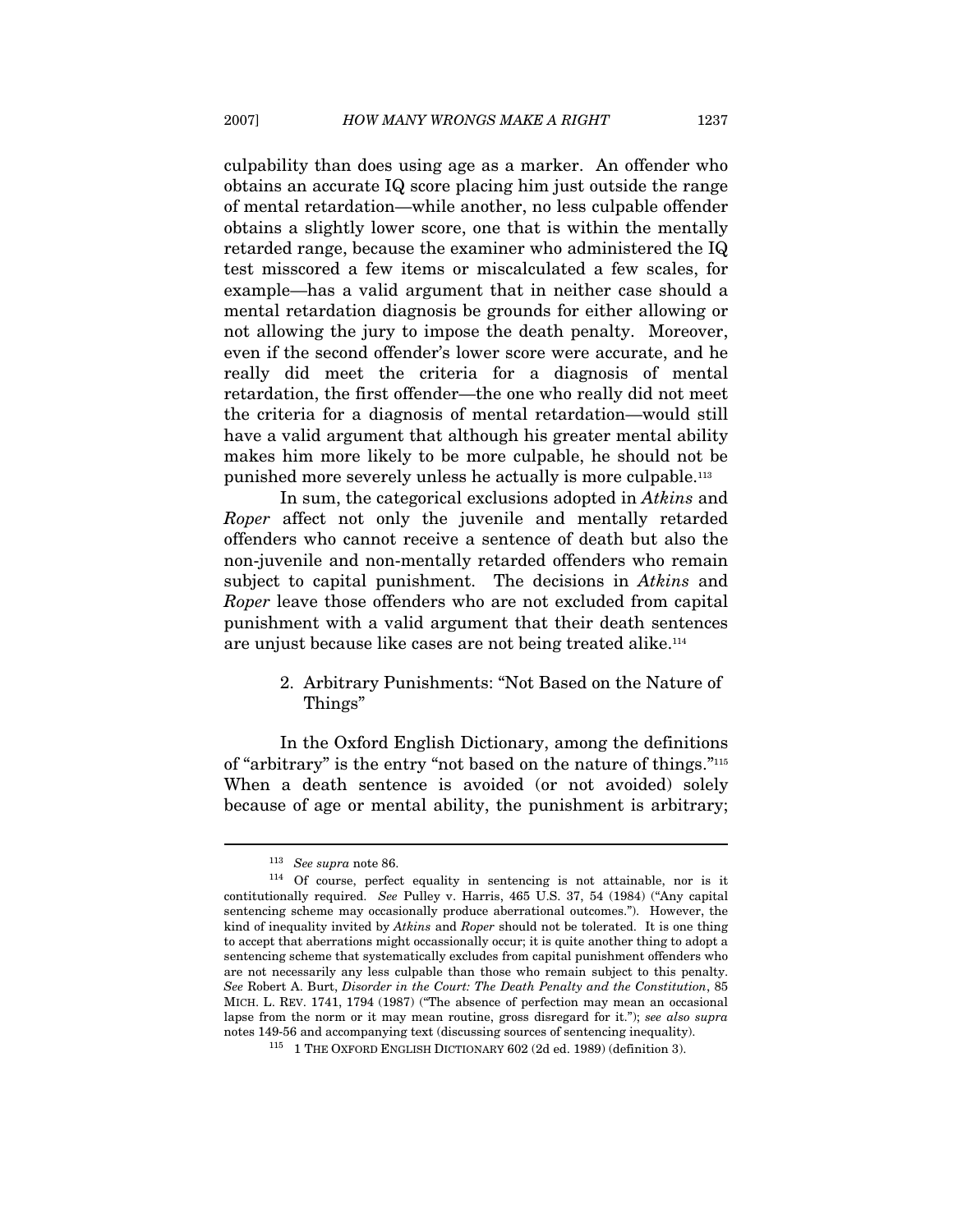that is, the punishment is not based on the nature of the particular things—act and culpability for the act<sup>116</sup>—on which punishment ought to be based.<sup>117</sup>

The arbitrary imposition of death sentences once caused the Supreme Court to declare capital punishment unconstitutional. In 1972, in Furman v. Georgia, the Court ruled that Georgia's death penalty sentencing scheme, which allowed juries unbounded discretion in deciding whether to sentence an offender convicted of a capital crime to death, produced sentencing patterns that were so arbitrary as to violate the Eighth Amendment's ban on cruel and unusual punishments.118 Although five justices agreed that the sentencing scheme was unconstitutional, the justices could not come together to express their reasons in a single opinion; instead, each justice wrote only for himself. The one thread that connects the five opinions is their consensus regarding the unacceptable arbitrariness of Georgia's death penalty.119

mentally retarded offenders from capital punishment.<br><sup>118</sup> 408 U.S. 238 (1972) (per curiam).<br><sup>119</sup> The Court's opinion was issued per curiam with each of the concurring (as well as dissenting) justices writing separately to explain his position, which has caused some difficulty identifying the central reasoning of Furman. Most commentators agree, however, that arbitrariness was the key defect in the statutes that Furman held unconstitutional. See, e.g., Jack Greenberg, Capital Punishment as a System, 91 YALE L.J. 908, 914 (1982) ("Although nine separate opinions accompanied the [Furman] Court's per curiam decision, it is fair to say that the case stands for the proposition that capital punishment, as then administered, was inflicted arbitrarily or 'freakishly,' as one of the Justices put it, and was therefore cruel and unusual." (footnote omitted)); Carol S. Steiker & Jordan M. Steiker, The Seduction of Innocence: The Attraction and Limitations of the Focus on Innocence in Capital Punishment Law and Advocacy, 95 J. CRIM. L. & CRIMINOLOGY 587, 592 (2005) ("All five of the Justices supporting the decision expressed concerns about arbitrariness, pointing to the absence of safeguards or procedures that would ensure the fair selection of the condemned."); see also Gregg v. Georgia, 428 U.S. 153, 206 (1976) (plurality opinion) ("The provision for appellate review in the Georgia capital-sentencing system serves as a check against the random or arbitrary imposition of the death penalty.").

 Because in 1972 almost all death penalty statutes allowed this kind of discretion, the Furman decision effectively shut down capital punishment nationwide. Jordan M. Steiker, The Limits of Legal Language: Decisionmaking in Capital Cases, 94 MICH. L. REV. 2590, 2592 n.12 (1996) ("Of the 40 state statutes in effect at the time of Furman, all but Rhode Island's suffered from the defect of 'standardless' discretion and were thus unenforceable in light of the decision."). Many commentators expected the ruling to mark the beginning of the end of capital punishment in this country. The Supreme Court, 1986 Term—Leading Cases, 101 HARV. L. REV. 149, 149 (1987) ("The Supreme Court's decision in Furman led many observers to believe that the death penalty in America was effectively nullified." (citing Franklin E. Zimring & Gordon Hawkins, Capital Punishment and the Eighth Amendment: Furman and Gregg in

<sup>116</sup> See supra note 23 and accompanying text.

 $117$  As explained *supra* note 21, this Article does not discuss other factors that might legitimately influence punishment, particularly deterrence and incapacitation, because they are not relevant to the desirability of categorically excluding juvenile and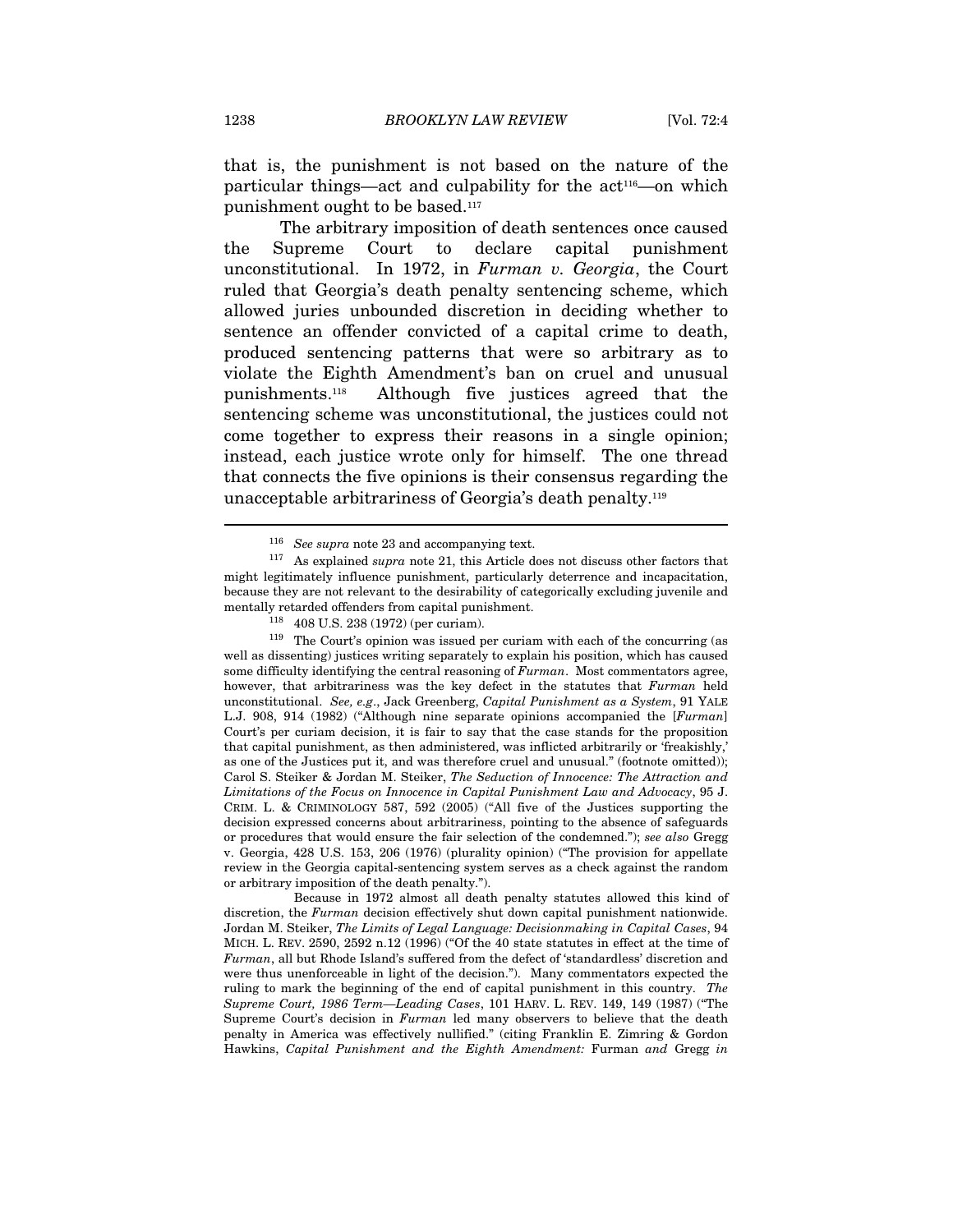Perhaps the clearest expression of the justices' belief that equally culpable offenders must receive equally severe sentences is Justice Stewart's statement that "of all the people convicted of rapes and murders in 1967 and 1968, many just as reprehensible as these, the petitioners are among a capriciously selected random handful upon whom the sentence of death has in fact been imposed."120 The justices did not question whether those who had been sentenced to death deserved this punishment; instead, they questioned why these offenders had been sentenced to death while others who equally deserved this punishment had not. The justices could find no good reason. Justice Marshall observed that "the burden of capital punishment falls upon the poor, the ignorant, and the under privileged members of society," while "the wealthier, better-represented, just-as-guilty person can escape" this punishment.121 Several justices suggested that there simply was no reason why some offenders received death sentences while other, no less culpable offenders did not; death sentences were a matter of pure chance or bad luck. Justice Stewart, for example, wrote that the death penalty was cruel and unusual "in the same way that being struck by lightning is cruel and unusual."122 Similarly, Justice Brennan declared: "When the punishment of death is inflicted in a trivial number of the cases in which it is legally available, the conclusion is virtually inescapable that it is being inflicted arbitrarily. Indeed, it smacks of little more than a lottery system."123

Justice Brennan considered the possibility that rather than suggesting arbitrariness, the small number of death sentences suggested that juries were imposing this penalty only in the most deserving cases. The problem with this possibility, according to Justice Brennan, was that "[n]o one has yet suggested a rational basis that could differentiate in those terms the few who die from the many who go to prison."124

Retrospect, 18 U.C. DAVIS L. REV. 927, 944 (1985))). Just four years later, though, the Court upheld statutes that allowed juries to impose death sentences under certain enumerated "aggravating" circumstances, such as when a murder was committed for the purpose of obtaining money or avoiding arrest. Gregg, 428 U.S. at 158-207 (plurality opinion); Proffitt v. Florida, 428 U.S. 242 (1976) (plurality opinion); Jurek v. Texas, 428 U.S. 262 (1976) (plurality opinion). 120 Furman, 408 U.S. at 309-10 (Stewart, J., concurring) (footnote omitted). 121 Id. at 365-66 (Marshall, J., concurring).

<sup>&</sup>lt;sup>122</sup> Id. at 309 (Stewart, J., concurring).<br><sup>123</sup> Id. at 293 (Brennan, J., concurring).<br><sup>124</sup> Id. at 294.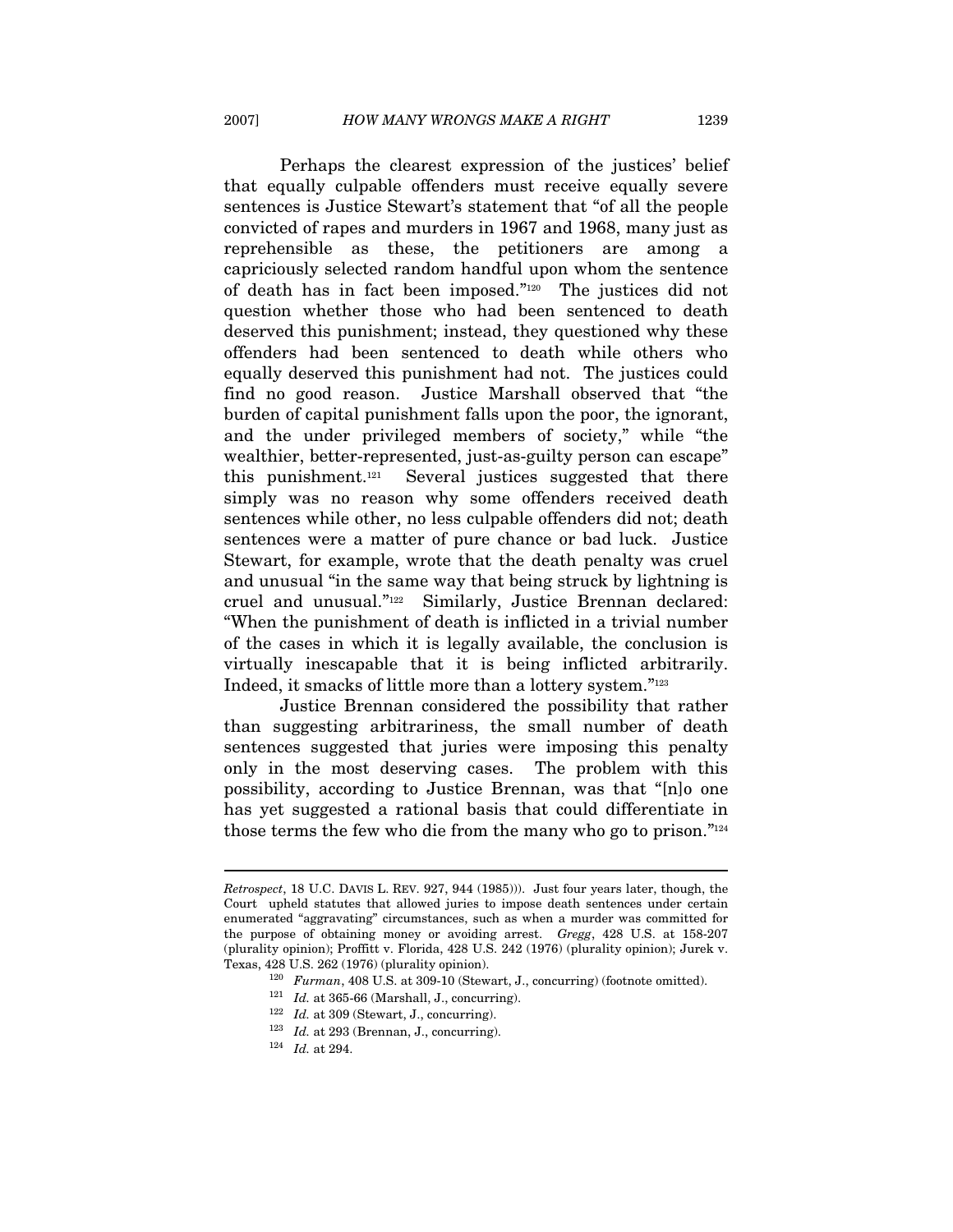Justice White similarly observed that the death penalty as imposed in Georgia lacked a "meaningful basis for distinguishing the few cases in which it is imposed from the many cases in which it is not."<sup>125</sup> Without such a rational, meaningful basis, the death penalty was, as Justice Douglas wrote, "not compatible with the idea of equal protection of the laws that is implicit in the ban on 'cruel and unusual' punishments."126

The moral of *Furman* is that noncomparative justice is not enough.127 Even if those who are sentenced to death deserve this punishment, their sentences are arbitrary unless some meaningful difference exists between them and other defendants who do not receive this punishment.128 If age and mental ability were perfect correlates of culpability, then such a meaningful difference would exist between, for example, the offender who is one week away from his eighteenth birthday

 The terms "comparative" and "noncomparative" justice are commonly attributed to Joel Feinberg. E.g., JOEL FEINBERG, SOCIAL PHILOSOPHY 98-99 (1973); Joel Feinberg, Noncomparative Justice, 83 PHIL. REV. 297 (1974). Other writers have used different terms to refer to the same concepts. E.g., R.A. DUFF, PUNISHMENT, COMMUNICATION, AND COMMUNITY 133 (2001) (using the terms "absolute proportionality" and "relative proportionality"); ANDREW VON HIRSCH, PAST OR FUTURE CRIMES: DESERVEDNESS AND DANGEROUSNESS IN THE SENTENCING OF CRIMINALS 38-46 (1985) (applying terms of "cardinal" proportionality and "ordinal" proportionality to sentencing); Thomas Hurka, Desert: Individualistic and Holistic, in DESERT AND JUSTICE 45, 45-48 (Serena Olsaretti ed., 2003) (using the terms "individualistic" and "holistic"), cited in Youngjae Lee, The Constitutional Right Against Excessive

Punishment, 91 VA. L. REV. 677, 710 n.156 (2005).<br><sup>128</sup> Stephen P. Garvey, *Is It Wrong to Commute Death Row? Retribution*, Atonement, and Mercy, 82 N.C. L. REV. 1319, 1330 (2004) ("Retributive justice requires an offender to be punished because and to the extent, but only to the extent, he deserves to be punished. Moreover, as a perfect obligation, retributive justice is subject to the demands of equality. Like cases must be treated alike."); Andrew von Hirsch, Hybrid Principles in Allocating Sanctions: A Response to Professor Robinson, 82 NW. U. L. REV. 64, 65 (1987) ("In sentencing, the most important desert requirement is that of ordinal proportionality. Acts of comparable seriousness should receive punishments of approximately equal severity.").

 $125$  *Id.* at 313 (White, J., concurring).

<sup>&</sup>lt;sup>126</sup> Furman, 408 U.S. at 257 (Douglas, J., concurring).<br><sup>127</sup> Noncomparative justice is concerned with whether and to what extent a person deserves to be punished, independent of whether and to what extent other people are punished. Thus we can agree with Justice Stewart that even a single day in prison for the "crime" of having a cold would be unjust, regardless of how many other people received this same punishment for the same "offense." Robinson v. California, 370 U.S. 660, 667 (1962) ("Even one day in prison would be a cruel and unusual punishment for the 'crime' of having a common cold."). If, however, some amount of time in prison could be a just sentence for having a cold, then it would matter whether other people with colds were punished, and what punishments they were given. A day's imprisonment might be an appropriate sentence when considered in isolation, but if other offenders were receiving several months in prison—or receiving no prison time at all—then the sentences would be unjust in a comparative sense.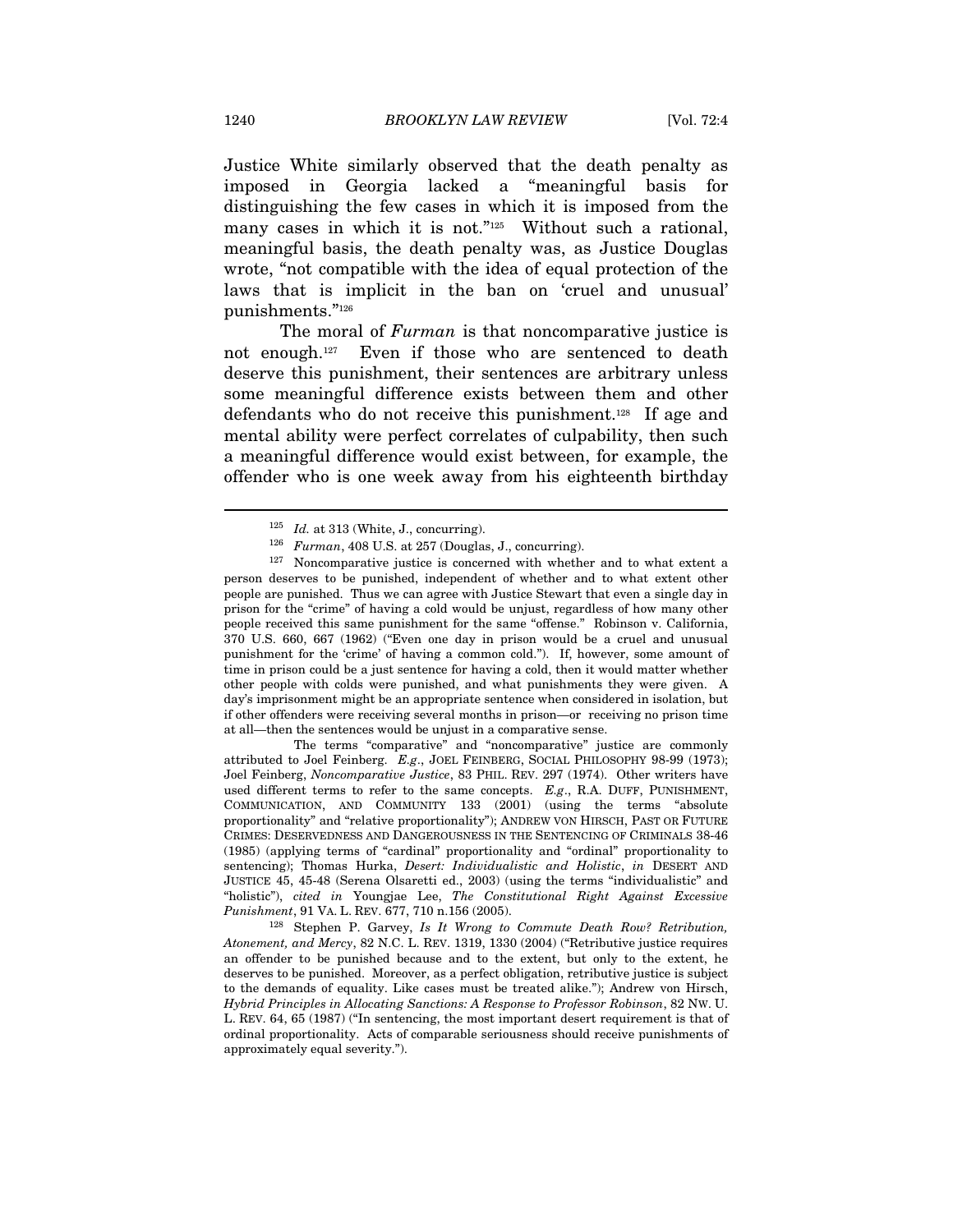and the offender who is one week past his, or between the offender with an IQ score of 78 and the offender whose score is 74. But because such perfect correlations do not exist, neither age nor mental ability alone meaningfully distinguishes offenders who deserve the death penalty from those who do not.129 As a result, it is arbitrary to allow a jury to sentence someone to death because he is a few days older or because he scores a few points higher on an IQ test than someone who, with similar culpability, committed a similar crime yet because of his age or mental ability is categorically excluded from capital punishment.130

#### 3. Excessive Punishments: More Severe Than the Legislature Intended

The text of the Eighth Amendment prohibits "cruel and unusual punishments."131 The Supreme Court has interpreted this provision to also prohibit punishments that are excessive.132 Although the Court's decisions leave unclear exactly how to measure excessiveness—excessive as compared to what?133—one way a sentence may violate the Eighth Amendment is by being more severe than the statutorily

Stephen Nathanson, Does It Matter if the Death Penalty Is Arbitrarily Administered?, 14 PHIL. & PUB. AFF. 149, 157 (1985). 131 U.S. Const. amend. VIII ("Excessive bail shall not be required, nor

<sup>&</sup>lt;sup>129</sup> See supra note 24 and accompanying text.<br><sup>130</sup> Philosopher Stephen Nathanson similarly argues that it would be arbitrary to fail one student for plagiarizing but not to fail, because of sympathy, another student who also plagiarized:

If I have a stated policy of failing students who plagiarize, then it is unjust for me to pass students with whom I sympathize. Whether I am sympathetic or not is irrelevant, and I am treating the student whom I do fail unjustly because I am not acting simply on the basis of desert. Rather, I am acting on the basis of desert plus degree of sympathy.

excessive fines imposed, nor cruel and unusual punishments inflicted.").<br><sup>132</sup> See, e.g., Roper v. Simmons, 543 U.S. 551, 552 (2005) (explaining that in

Atkins "the Court ruled that the death penalty constitutes an excessive sanction for the entire category of mentally retarded offenders"); Atkins v. Virginia, 536 U.S. 304, 311 n.7 (2002) ("[W]e have read the text of the [Eighth] Amendment to prohibit all excessive punishments, as well as cruel and unusual punishments that may or may not be excessive."); Coker v. Georgia, 433 U.S. 584, 592 (1977) ("[T]he Eighth Amendment bars not only those punishments that are 'barbaric' but also those that are 'excessive' in relation to the crime committed.").<br><sup>133</sup> This question is borrowed from Richard S. Frase, *Excessive Prison* 

Sentences, Punishment Goals, and the Eighth Amendment: "Proportionality" Relative to What?, 89 MINN. L. REV. 571 (2005).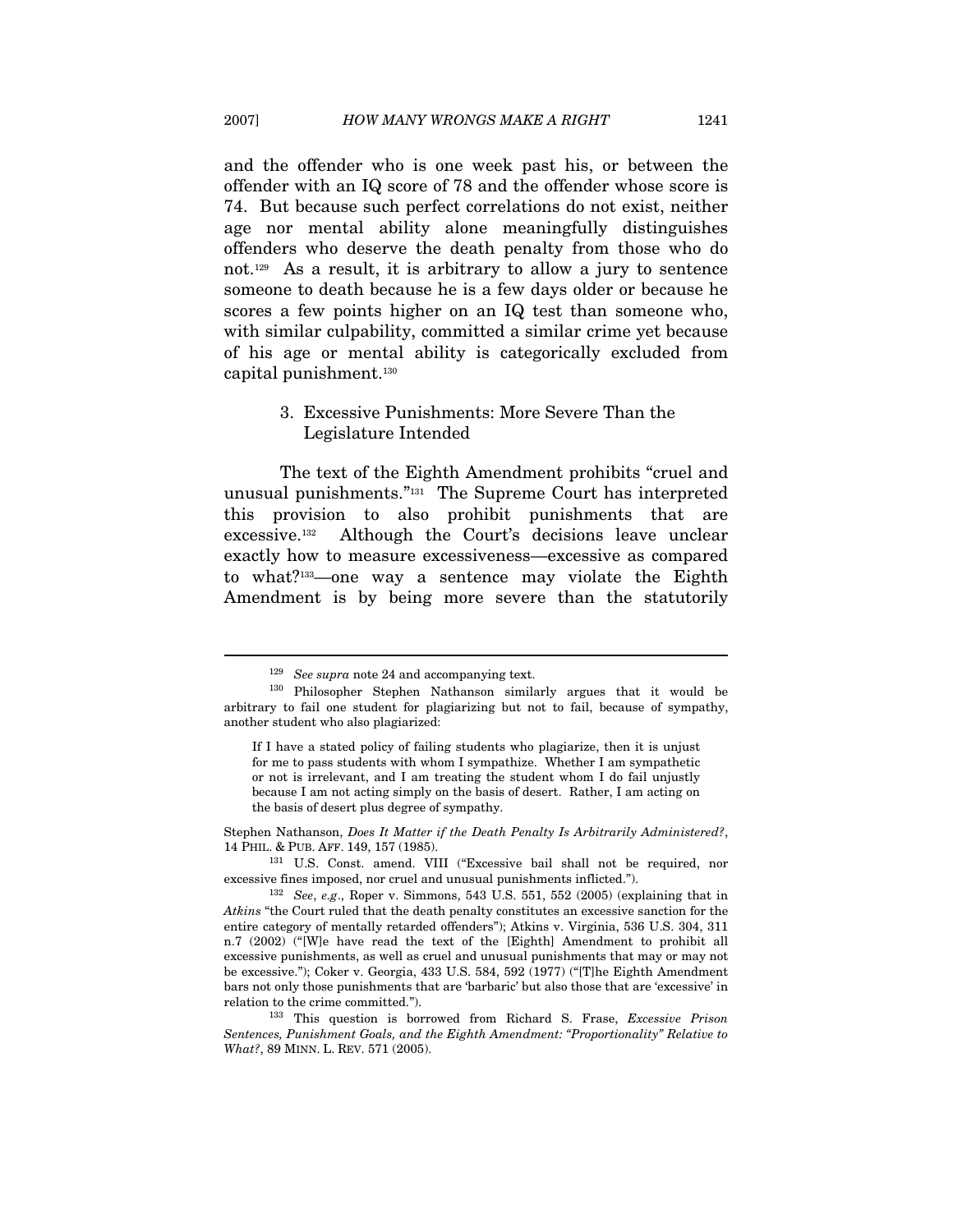sanctioned punishments.134 Thus, the Supreme Court could not, for example, require a non-death penalty state to impose this punishment.135

When the Court ruled that mentally retarded and juvenile offenders could no longer be sentenced to death, the death penalty became an even more severe, and perhaps excessive, punishment for those still subject to it. One reason excluding some offenders whom a legislature meant to be included results in more severe punishments for those who are still included is that the punitive value of a punishment is in part a function of how many people receive the punishment. When capital punishment was imposed for many offenses—not just murder but also witchcraft, adultery, pig theft, and burning down tobacco warehouses<sup>136</sup>—death was not, in a relative sense, an especially severe sentence. Those sentenced to death were condemned as ordinary, run-of-the-mill felons. Now, when capital punishment is reserved for the "worst of the worst" murders,<sup>137</sup> death is an especially severe sentence. Those sentenced to death are condemned as less than human.<sup>138</sup>

should define criminal activity."). 136 LAWRENCE M. FRIEDMAN, CRIME AND PUNISHMENT IN AMERICAN HISTORY

<sup>&</sup>lt;sup>134</sup> See Akhil Reed Amar & Jonathan L. Marcus, *Double Jeopardy Law After* Rodney King, 95 COLUM. L. REV. 1, 29 & n.149 (1995) (noting that "judges may not impose greater punishment than the legislature has authorized" and that the Eighth Amendment's prohibition of excessive punishment "plainly includ[es] punishment beyond that legislatively authorized"); see also Blockburger v. United States, 284 U.S. 299, 304 (1932) (holding that legislative intent determines whether cumulative punishments may be imposed for the same conduct: "[W]here the same act or transaction constitutes a violation of two distinct statutory provisions, the test to be applied to determine whether there are two offenses or only one is whether each provision requires proof of a fact which the other does not.").<br><sup>135</sup> See Carol S. Steiker & Jordan M. Steiker, Let God Sort Them Out?

Refining the Individualization Requirement in Capital Sentencing, 102 YALE L.J. 835, 865 (1992) [hereinafter Steiker & Steiker, Let God Sort Them Out?] (noting that "requiring a state that does not embrace the death penalty to execute certain murderers . . . would clearly fail Eighth Amendment scrutiny because the Eighth Amendment must also protect defendants against punishment not authorized by their local communities"); cf. United States v. Bass, 404 U.S. 336, 348 (1971) ("[B] ecause of the seriousness of criminal penalties, and because criminal punishment usually represents the moral condemnation of the community, legislatures and not courts

<sup>42-44 (1993) (</sup>discussing crimes punishable by death in colonial America).<br><sup>137</sup> See supra note 4.<br><sup>138</sup> See Hugo Adam Bedau, *The Death Penalty in America: Yesterday and* Today, 95 DICK. L. REV. 759, 768 (1991) ("Defenders of the death penalty insist that the killings they favor are justified, desirable, legal, authorized—and therefore are 'necessary.' Besides, we are told, those who are condemned to die by the death penalty are less than human."); Robert A. Burt, Judges, Behavioral Scientists, and the Demands of Humanity, 143 U. PA. L. REV. 179, 191-92 (1994) (noting "our current romantic obsession with the death penalty: the premise that criminal offenders are not simply different from law-abiding citizens, but that they are so different as to stand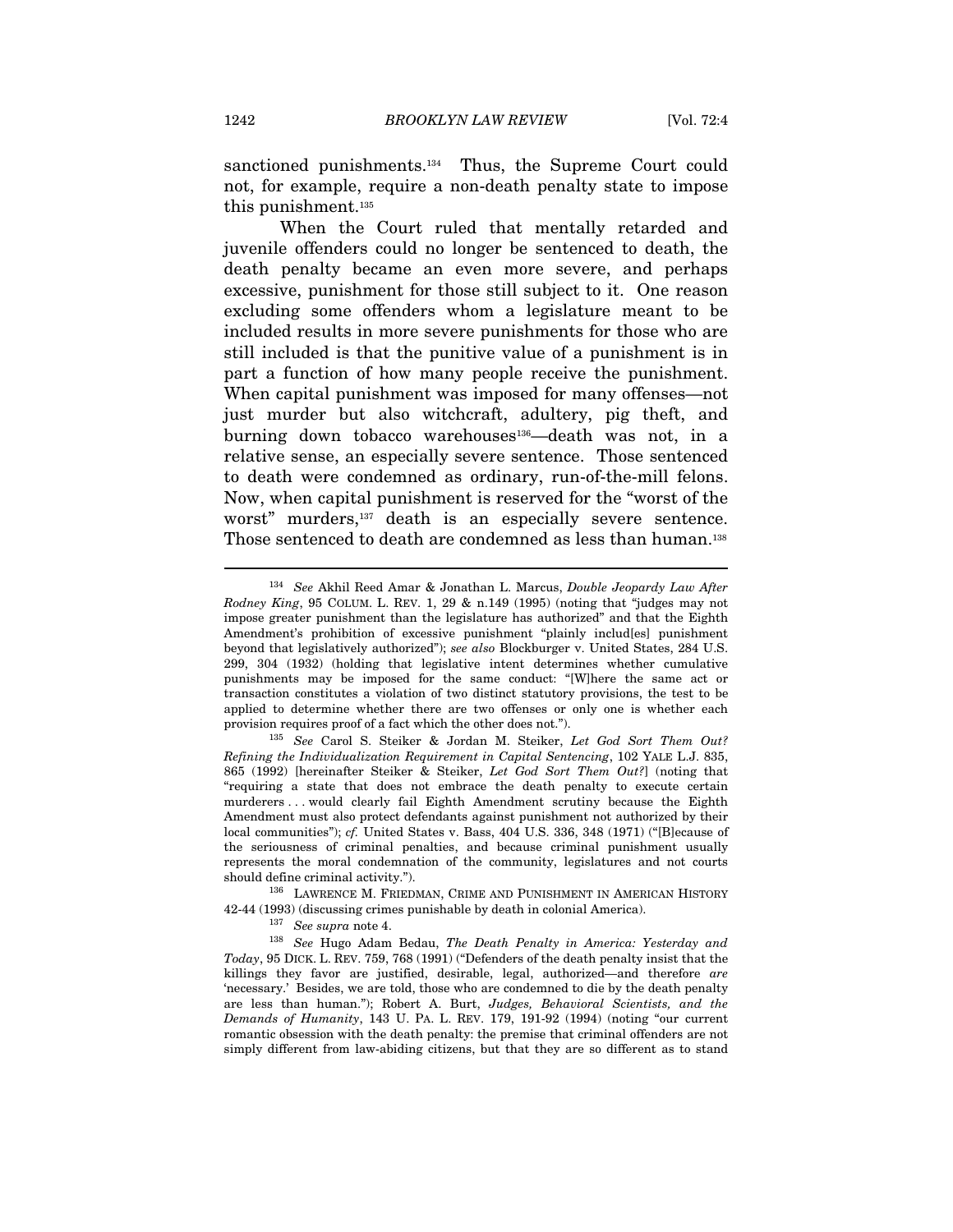$\overline{a}$ 

It is not only the expression but also the experience of condemnation that becomes more severe as fewer offenders receive death sentences. Psychologists attribute this kind of relative valuing of punishments to the process of social comparison.139 Philosophers speak in terms of the comparative nature of desert.140 Regardless of how it is explained, the

HUM. REL. 117 (1954) (proposing that one way that people assess their own abilities is through comparisons to others); see also William Austin, Equity Theory and Social Comparison Processes, in SOCIAL COMPARISON PROCESSES: THEORETICAL AND EMPIRICAL PERSPECTIVES 279, 279 (Jerry M. Suls & Richard L. Miller eds., 1977) ("Philosophers and social scientists both seem to agree that social comparison processes are indelibly linked with perceptions of 'fairness,' 'justice,' or 'equity.' Scholars agree first that questions of fairness or justice inevitably arise from subjective, evaluative judgments, and second that such judgments can occur only after an individual locates himself within some frame of reference." (citations omitted)). A related concept is relative deprivation, which explains "the important observation that feelings of satisfaction or dissatisfaction with one's outcomes depend more on subjective standards, such as the level of outcomes obtained by salient comparison persons, than on objective prosperity." James M. Olson & J. Douglas Hazlewood, Relative Deprivation and Social Comparison: An Integrative Perspective, in RELATIVE DEPRIVATION AND SOCIAL COMPARISON: THE ONTARIO SYMPOSIUM, VOLUME 4, at 1, 2 (James M. Olson et al. eds., 1986); see also PETER M. BLAU, EXCHANGE AND POWER IN SOCIAL LIFE 158-60 (1964) (discussing the principles of relative gratification and relative deprivation).  $140 E.g., Shelly Kagan, *Comparative Desert, in* DESERT AND JUSTICE 93, 98$ 

(Serena Olsaretti ed., 2003) ("[C]omparative desert demands that my level of wellbeing bear a certain relation to your level of well-being, where this precise relation is itself a function of how our levels of virtue compare."); Owen McLeod, On the Comparative Element of Justice, in DESERT AND JUSTICE, supra, at 123, 144 ("[A]ny total theory of justice will have to explain the fact that the justice of what you receive

altogether outside the bounds of humanity"); cf. Robert Weisberg, Deregulating Death, 1983 SUP. CT. REV. 305, 361 ("The overall goal of the defense is to present a human narrative . . . so the jury will be less inclined to cast [the defendant] out of the human circle.").

Relatedly, because imposing the death penalty is the most severe condemnation, a decision not to impose the death penalty may be interpreted as a statement that the offender's victims are not as valued as the victims of offenders who have been sentenced to death. See FRANKLIN E. ZIMRING & GORDON HAWKINS, CAPITAL PUNISHMENT AND THE AMERICAN AGENDA 162 (1986) ("The victim's mother cries out for the murderer to be executed and is dissatisfied with any lesser penalty, precisely because the death penalty is available as the most substantial response to willful killing in the United States at this time. Because it is available, any lesser penalty would depreciate the significance of the crime and would confer second-class status on the life, and the circumstances of the death, of the victim."); Randall L. Kennedy, McCleskey v. Kemp: Race, Capital Punishment, and the Supreme Court, 101 HARV. L. REV. 1388, 1391 (1988) (concluding that race-of-the-victim disparities in imposing the death penalty "indicate a devaluation of black victims: put bluntly, officials in Georgia place a higher value on the lives of whites than blacks" (internal punctuation omitted)); Charles J. Ogletree, Jr., Black Man's Burden: Race and the Death Penalty in America, 81 OR. L. REV. 15, 32 (2002) ("Disproportionate application of the death penalty in cases where the victim is white compared to cases where the victim is black reflect a disturbing racial calculus: White lives are considered to be more valuable than black lives, because the killing of a white is treated as a more serious crime—a crime worthy of a more severe punishment—than the killing of a black.").<br><sup>139</sup> See generally Leon Festinger, A Theory of Social Comparison Processes, 7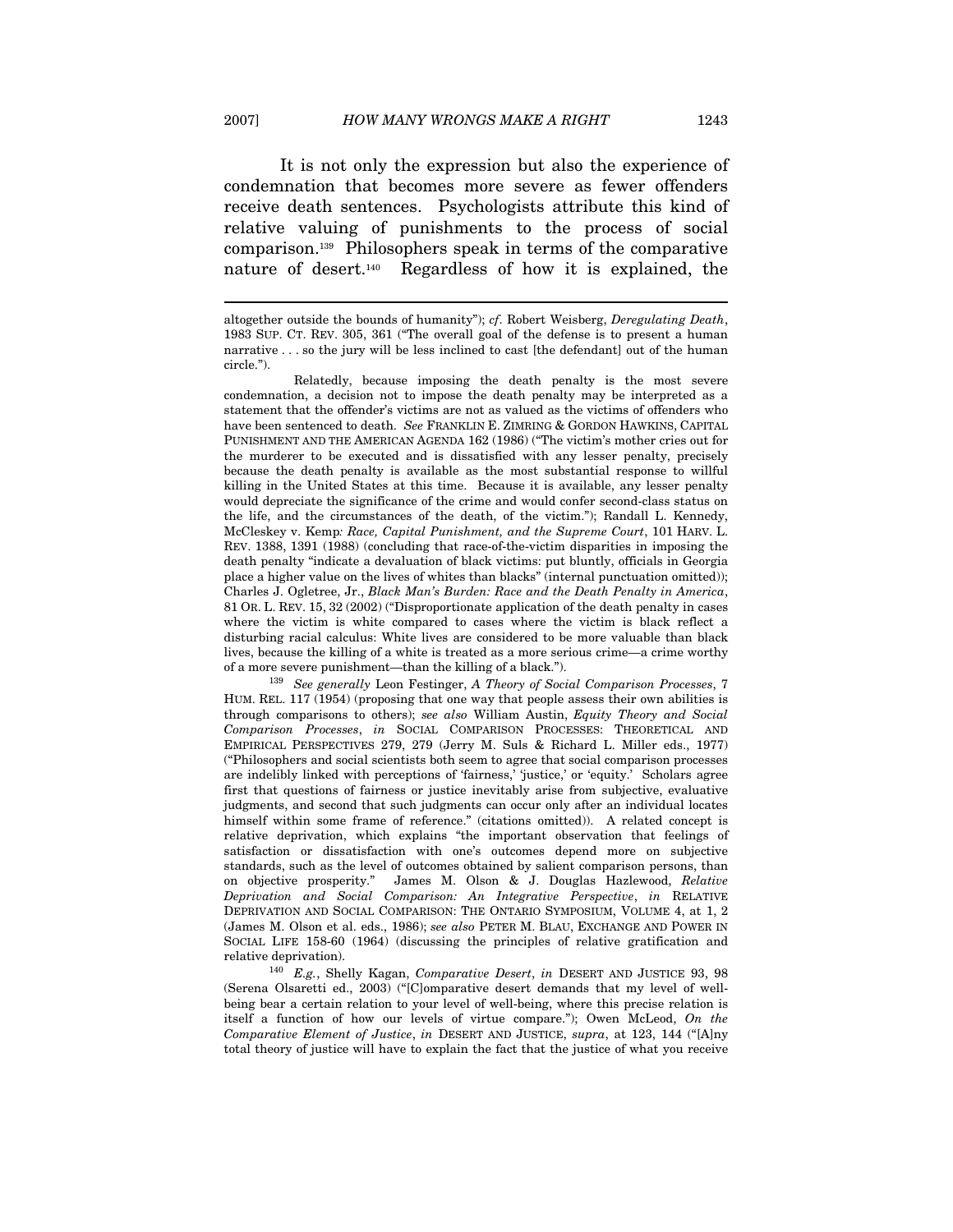conclusion that the "desert-satisfying power" of a particular punishment is relative or comparative is confirmed by a host of everyday, real-world experiences.<sup>141</sup> It is readily understood by, for example, any student who after receiving a grade of "F" on a test has wondered whether anyone else also received the same grade. A student who alone receives a failing grade understands her performance on the test to have been especially bad, whereas a student who fails along with the rest of her class does not.

The comparative or relative value of grades, and by extension of rewards and punishments more generally, is even more apparent when the grades are assigned on a curve. If a curve allows only three "A" grades but the best six exams are essentially the same, the reward value of the "A" grades is excessive—that is, the three students who receive the "A" grades are being told that their work is better than the work of all but two of their classmates when it really is only better than all but five.142 Similarly, if a curve allows only three students to receive "F" grades but the worst six exams are essentially the same, then the punishment value of the "F" grades is excessive—that is, assigning the "F" grades tells three students that their work is worse than all but two of their classmates when it really is only worse than all but five.

The categorical exclusions adopted in Atkins and Roper act like a forced curve, allowing the death penalty to be imposed in fewer cases than some legislatures had deemed warranted. Prior to Atkins, twenty states had not excluded mentally retarded offenders from capital punishment, the same number that prior to *Roper* had allowed juveniles to be

can have something to do with how it compares to what others receive."); Peter Simpson, Book Review, NOTRE DAME PHIL. REVIEWS (Jul. 1, 2004), http://ndpr.nd.edu/ review.cfm?id=1451 (reviewing SERENA OLSARETTI, ED. DESERT AND JUSTICE (Oxford, 2003)) (arguing that "justice in distribution is secured if my share is related to my desert as your share is related to your desert. Then I get absolutely what I deserve because I get what I comparatively deserve.").<br><sup>141</sup> McLeod, *supra* note 140, at 144. The examples presented here involving

grades are inspired by similar examples presented in, among others, McLeod, supra note 140, and Nathanson, *supra* note 130.<br><sup>142</sup> This is the reverse of the problem of grade inflation, the problem that

awarding too many "A's" diminishes the grade's value. See Simpson, supra note 140. ("[S]uppose an excellent student absolutely deserves an A but the professor gives mediocre students As as well. Then, in this case, the A grade fails to be appropriate to the excellent student's desert since it fails to indicate his superiority over the mediocre students."). Awarding not enough "A's" has the opposite effect, increasing the grade's value.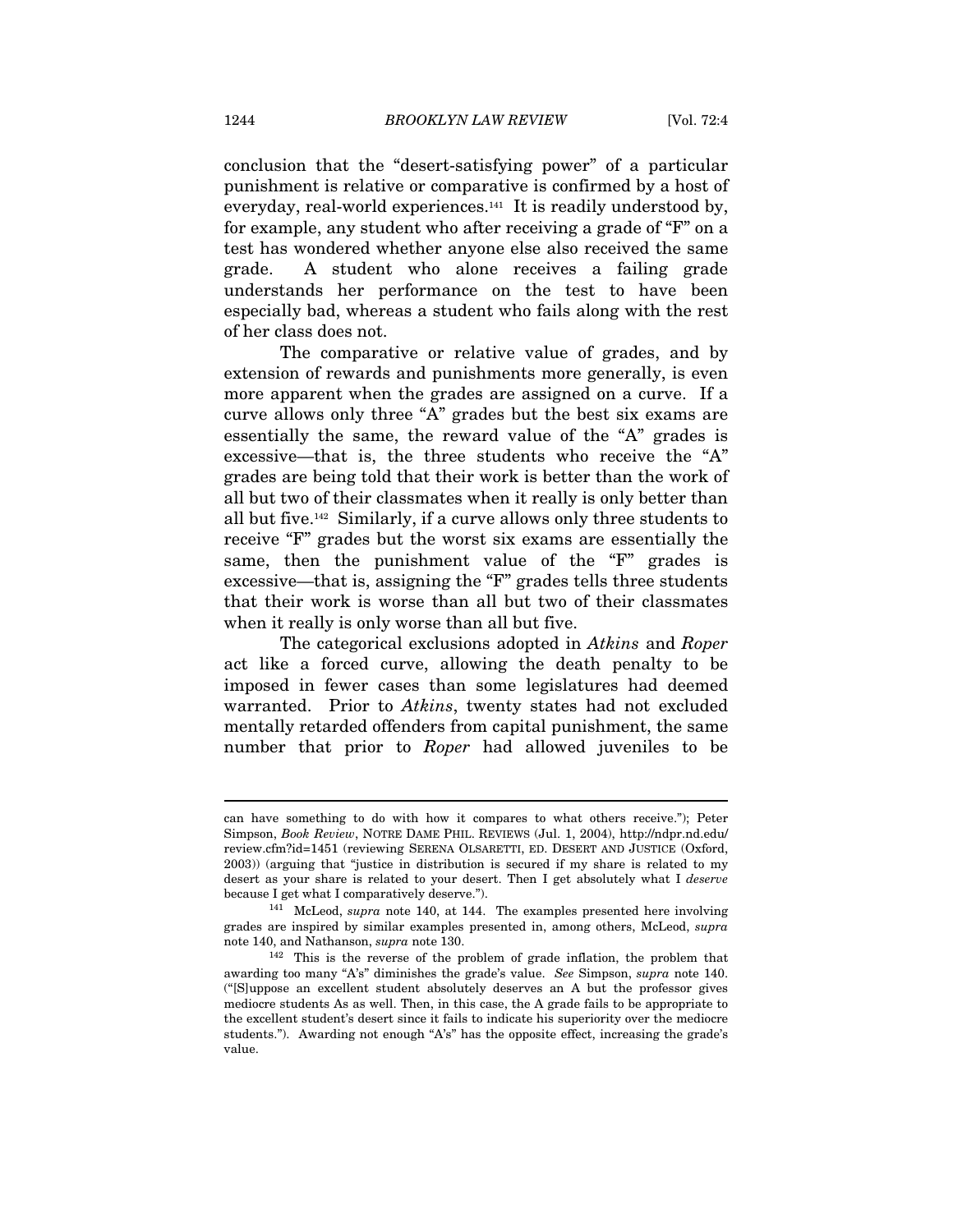sentenced to death.<sup>143</sup> In these states, after Atkins and Roper, the punitive value of the death penalty is enhanced for the nonjuvenile and non-mentally retarded offenders who remain subject to this punishment.<sup>144</sup>

Moreover, had these legislatures known when they enacted their death penalty statutes that the Supreme Court would eventually rule that mentally retarded and juvenile offenders could not be sentenced to death—that is, had the legislatures known that only some of the offenders that they considered worthy of capital punishment could receive this punishment—the legislatures might have decided not to sentence any offenders to death, or to sentence a different subset of offenders.<sup>145</sup> Because the death penalty is qualitatively different from all other kinds of punishments,<sup>146</sup>

Id. at 564 (citation omitted). 144 See Andrew von Hirsch, Recent Trends in American Criminal Sentencing Theory, 42 MD. L. REV. 6, 28 (1983) ("If  $A$  and  $B$  commit a given kind of crime under circumstances suggesting similar culpability, they deserve similar punishments. Imposing unequal punishments on them . . . unjustly treats one as though he were more to blame for his conduct than the other."); see also William S. Laufer & Nien-hê Hsieh, Choosing Equal Injustice, 30 AM. J. CRIM. L. 343, 347-49 (2003) (arguing that failing to punish some offenders has the effect of imposing on those who are punished "a burden of relative disadvantage," which causes them "to be punished more than they deserve"). 145 Although it might seem unlikely at best that a legislature would be

motivated by concern for fairness to criminal defendants, such skepticism might reflect an unduly pessimistic view of legislatures. As Professor Ronald Wright has argued in a somewhat different context,

Such pessimism about legislatures in criminal justice . . . is overstated. The facts on the ground tell us that legislatures sometimes vote for things that benefit the defense even when courts interpreting the Constitution do not demand them. For instance, states have long provided defense counsel in a broader range of cases than the Constitution strictly requires. Given the minimal levels of competence required to satisfy the Sixth Amendment and due process guarantee of effective counsel, most states already fund their systems at levels higher than the bare minimum that the Constitution would tolerate.

Wright,  $supra$  note 2, at 254-55 (footnote omitted).  $^{146}$  As the Supreme Court has stated:

The penalty of death differs from all other forms of criminal punishment, not in degree but in kind. It is unique in its total irrevocability. It is unique in its

<sup>143</sup> Roper v. Simmons, 543 U.S. 551, 552 (2005). As the Court explained:

When Atkins was decided, 30 States prohibited the death penalty for the mentally retarded. This number comprised 12 that had abandoned the death penalty altogether, and 18 that maintained it but excluded the mentally retarded from its reach. By a similar calculation in this case, 30 States prohibit the juvenile death penalty, comprising 12 that have rejected the death penalty altogether and 18 that maintain it but, by express provision or judicial interpretation, exclude juveniles from its reach.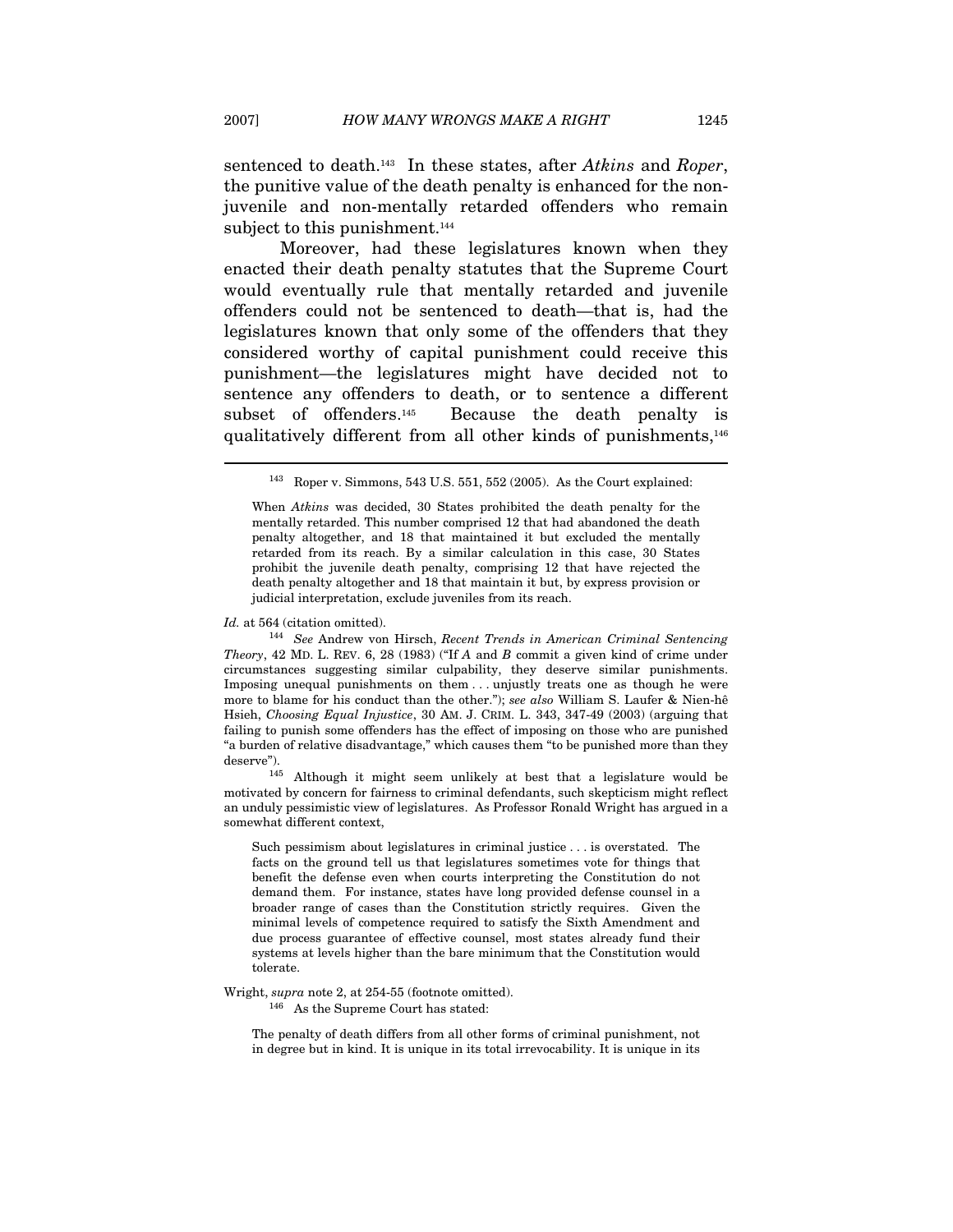the offenders who are sentenced to death must be qualitatively different from all other people who commit crimes, even the crime of murder.147 When deciding the statutory criteria that define this category of "worst of the worst" offenses, legislatures make assessments about which kinds of murders are both similar to each other and different from other kinds of murders. For example, a legislature might decide that the murder of a child and the murder of a police officer are sufficiently similar to each other—perhaps because both cause a special kind of harm to society—and are also sufficiently more harmful than other more ordinary murders to justify capital punishment. The legislature is not deciding in an abstract, Platonic Forms sense which murders are worthy of capital punishment but is instead making relative assessments about which murders are worse than all other murders; therefore, excluding from capital punishment a certain subset of offenders who murder children or police officers, as the Court did in Atkins and Roper, challenges the legislature's entire assessment of which offenses merit the death penalty. Had this legislature known that the Supreme Court would one day prohibit sentencing to death any offender who, for example, before his eighteenth birthday murdered a child or a police officer, the legislature might have decided not to impose the death penalty on any offenders who commit these offenses. Executing non-juvenile and non-mentally retarded offenders whose death sentences were imposed under statutes that had, before Atkins and Roper, allowed juvenile or mentally retarded offenders also to be sentenced to death presumes that the legislatures that enacted those statutes would have believed

rejection of rehabilitation of the convict as a basic purpose of criminal justice. And it is unique, finally, in its absolute renunciation of all that is embodied in our concept of humanity.

Rummel v. Estelle, 445 U.S. 263, 272 (1980) (quoting Furman v. Georgia, 408 U.S. 238, 306 (1972) (Stewart, J., concurring)); see also Woodson v. North Carolina, 428 U.S. 280, 305 (1976) (plurality opinion) (stating that "the penalty of death is qualitatively different from a sentence of imprisonment, however long"); cf. Nathanson, supra note 130, at 162 ("I conclude then that the argument from arbitrariness has special force against the death penalty because of its extreme severity and its likely uselessness. The arbitrariness of other punishments may be outweighed by their necessity, but the same cannot be said for capital punishment.").<br><sup>147</sup> Godfrey v. Georgia, 446 U.S. 420, 432 (1980) (reversing a death sentence

because "[t]he petitioner's crimes cannot be said to have reflected a consciousness materially more 'depraved' than that of any person guilty of murder"); Furman, 408 U.S. at 248 n.11 (Douglas, J., concurring) (requiring capital sentencing schemes to provide a "meaningful basis for distinguishing the few cases in which [the death penalty] is imposed from the many cases in which it is not").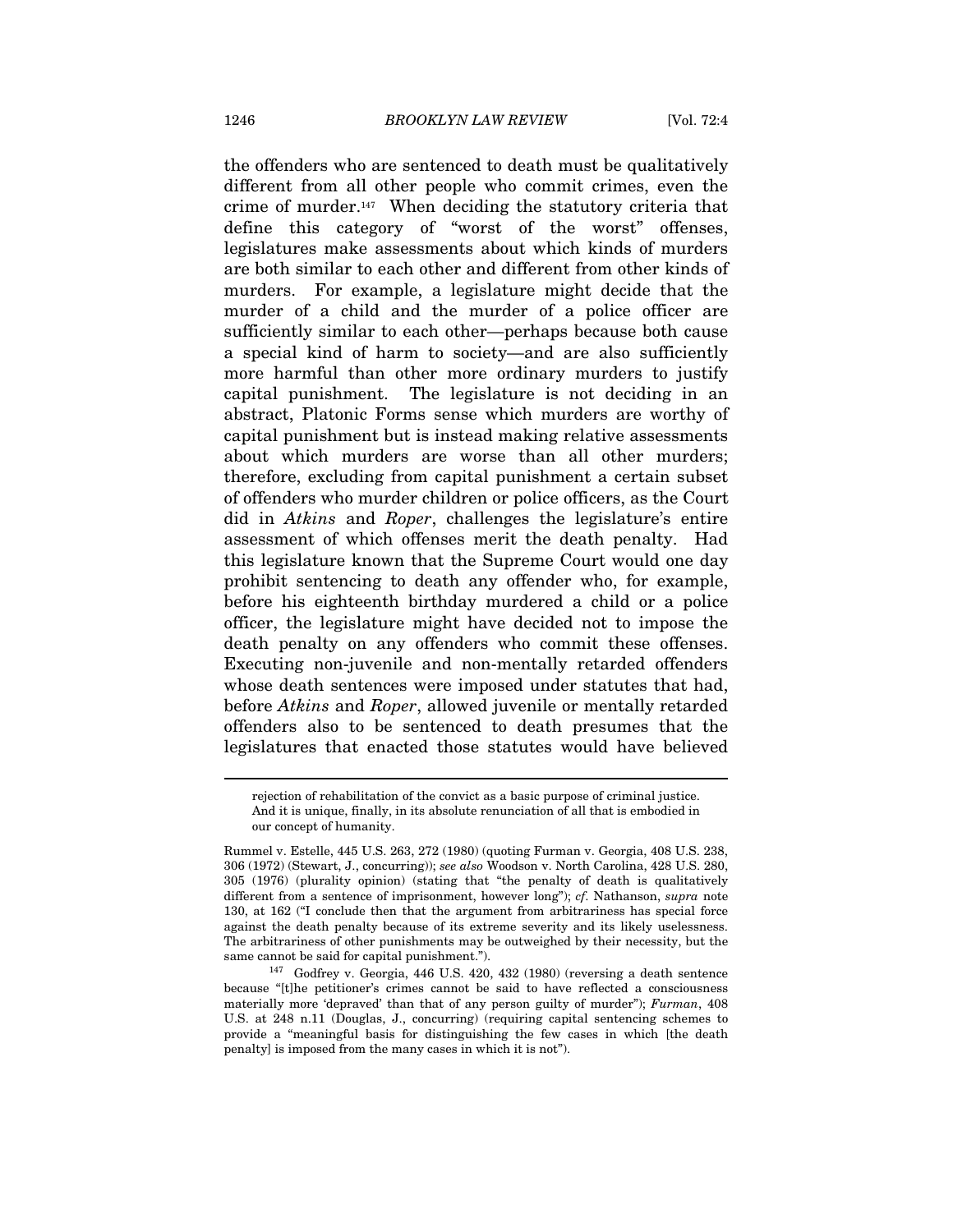these non-juvenile and non-mentally retarded offenders to still deserve the death penalty had it known that others it believed to deserve the death penalty would be excluded from this punishment. But this presumption might be wrong. Just as a teacher might prefer to not fail anyone if she could not fail everyone whom she believed to deserve to fail, a legislature might have decided to not sentence any offenders to death if it could not sentence to death all the offenders whom it believed to deserve this punishment. And while students might not have a legal right to the grade that their teacher thinks that they deserve, criminal defendants do have a constitutional right to a punishment that is not excessive—that is, to a punishment that is not more severe than the punishment that their legislature thinks that they deserve.<sup>148</sup>

### II. THE BIGGER PICTURE: SEEKING FAIRNESS AND **CONSISTENCY**

#### A. Inequalities Abound (But That's No Excuse for Adding More)

Categorical exclusions are, of course, not the only reason that equally culpable offenders will sometimes receive unequally severe punishments.149 Prosecutors' decisions not to seek the death penalty for reasons unrelated to culpability reasons such as the defendant's agreement to plead guilty in exchange for a lesser charge, or the wishes of the victim's family—likely account for most cases, certainly for more cases than will the categorical exclusions adopted in Atkins or Roper.150 But the fact that a variety of factors cause some equally culpable offenders to receive unequally severe punishments does not mean that the disparities that Atkins

<sup>&</sup>lt;sup>148</sup> See Steiker & Steiker, Let God Sort Them Out?, supra note 135, at 865 (noting that "the Eighth Amendment must also protect defendants against punishment not authorized by their local communities" and that "a disassociation of individual sentencing decisions from a state's internal consensus regarding just punishment would . . . violate the Eighth Amendment").<br><sup>149</sup> See id. at 867 (noting that "vast arbitrariness exists in the operation of the

criminal justice system prior to sentencing—in the investigation of crime, the charging decision, the plea offer (if any), the decision to seek the death penalty, and the effectiveness of defendant's counsel").<br><sup>150</sup> Scott W. Howe, *The Constitution and Capital Sentencing: Pursuing Justice* 

and Equality, 60 FORDHAM L. REV. 749, 788 (1992) (stating that "if anything is clear about the administration of the death penalty, it is that most death-eligible offenders escape the death penalty through discretionary decisions made outside the sentencing proceeding").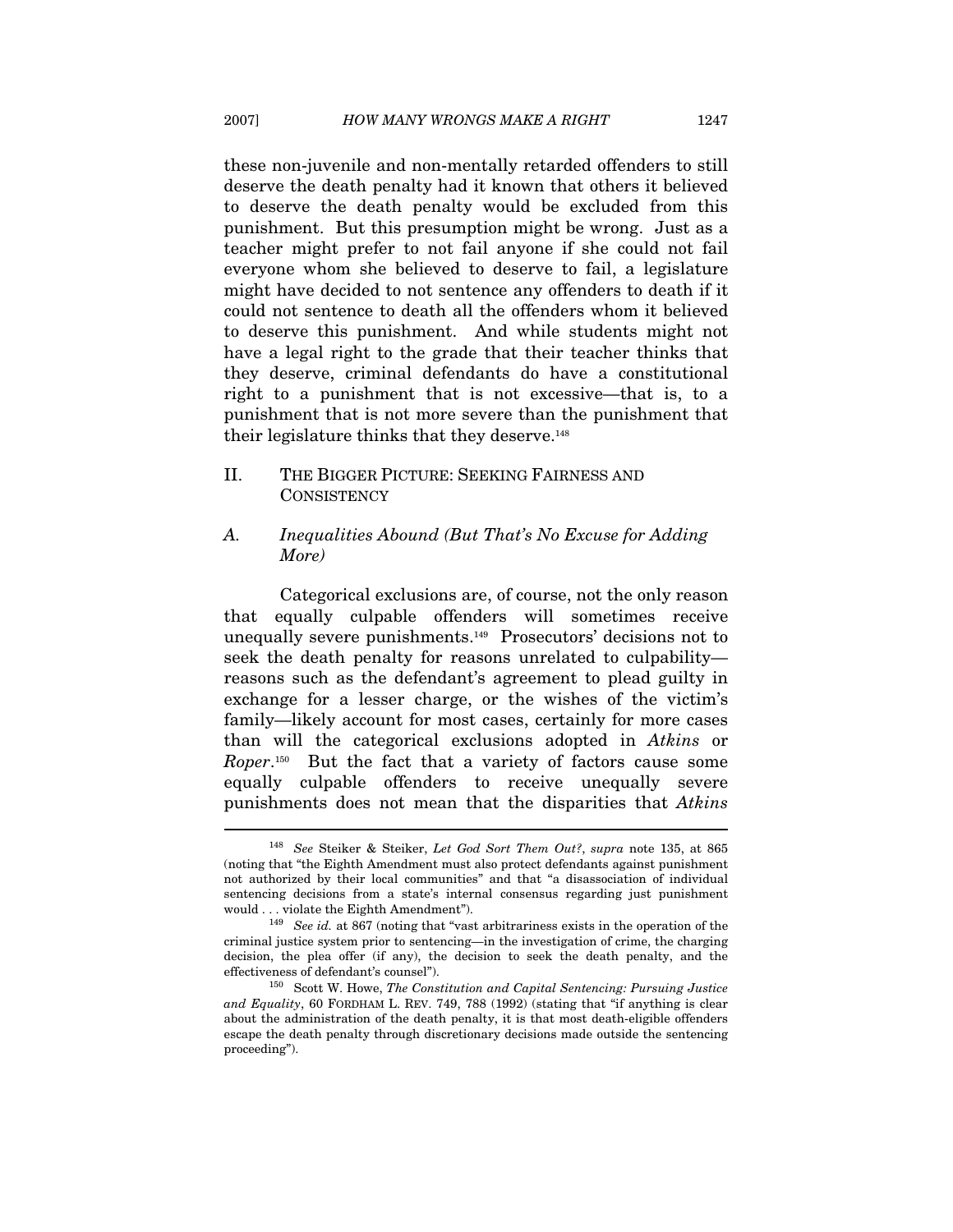and Roper cause are not problematic. Indeed, a growing number of commentators are arguing for increased honesty and transparency in plea bargaining and other exercises of prosecutorial discretion, so as to diminish disparities in sentences among equally culpable offenders.<sup>151</sup> While Atkins and Roper might not create a huge number of additional disparities, the desired trend is toward fewer rather than more unequal sentences among equally culpable offenders.

Additionally, the potential for disparities increases as courts consider calls to extend the "Atkins logic" to traits other than mental ability and age. Many commentators have noted that such characteristics as mental illness, alcohol and other drug addictions, a history of childhood abuse, and an impoverished background are especially prevalent among death row inmates.152 All of these characteristics, like age and mental ability, likely correlate with culpability. For example, as the severity of a psychotic disorder or a substance abuse

Report of the Massachusetts Governor's Council on Capital Punishment, 80 IND. L.J. 1, 12 (2005); see also Ronald Wright & Marc Miller, The Screening/Bargaining Tradeoff, 55 STAN. L. REV. 29, 109 (2002) (proposing that "hard" prosecutorial screening systems can, among other benefits, diminish unequal treatment).<br><sup>152</sup> E.g., Carol S. Steiker, No, Capital Punishment Is Not Morally Required:

<sup>151</sup> As the Report of the Massachusetts Governor's Council on Capital Punishment stated:

<sup>[</sup>I]n the special context of the death penalty, it is essential to ensure that local prosecutorial discretion is exercised in a reasonably rational and consistent manner, so that—as much as humanly possible—like cases are treated alike, and different cases are treated differently. This basic principle was central to the U.S. Supreme Court's modern constitutional mandate for capital punishment, as expressed in Furman v. Georgia, 408 U.S. 238 (1972), and Gregg v. Georgia, 428 U.S. 153 (1976), and it remains a constitutional requirement for all capital sentencing systems today.

Deterrence, Deontology, and the Death Penalty, 58 STAN. L. REV. 751, 766 (2005) (noting that capital defendants "very frequently are extremely intellectually limited, are suffering from some form of mental illness, are in the powerful grip of a drug or alcohol addiction, are survivors of childhood abuse, or are the victims of some sort of societal deprivation (be it poverty, racism, poor education, inadequate health care, or some noxious combination of the above)" (citing DOROTHY OTNOW LEWIS, GUILTY BY REASON OF INSANITY: A PSYCHIATRIST EXPLORES THE MINDS OF KILLERS (1998) (documenting the prevalence of organic mental defects and histories of childhood abuse among death row inmates); Phyllis L. Crocker, Childhood Abuse and Adult Murder: Implications for the Death Penalty, 77 N.C. L. REV. 1143, 1172-73 (1999) (documenting the prevalence of histories of childhood abuse among murderers in general and capital defendants in particular); Craig Haney, The Social Context of Capital Murder: Social Histories and the Logic of Mitigation, 35 SANTA CLARA L. REV. 547, 566, 585 (1995) (documenting the prevalence of impoverished backgrounds and histories of drug or alcohol abuse among death row inmates))).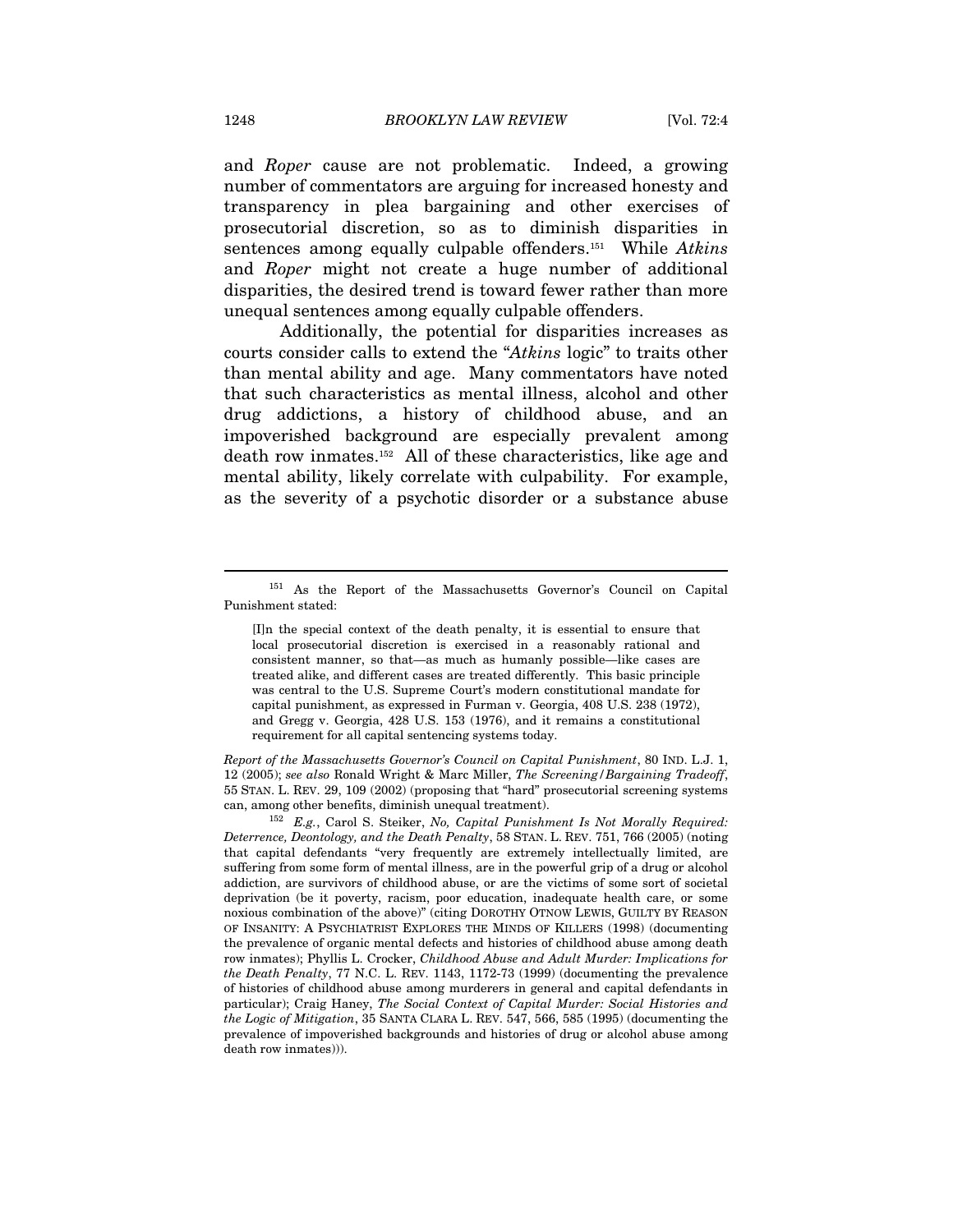disorder increases, culpability tends to decrease.<sup>153</sup> Someone who was abused or neglected as a child is likely to be less culpable for her actions than someone who enjoyed a wellcared-for childhood, in the same way that a juvenile or mentally retarded offender is likely to be less culpable than a non-juvenile or non-mentally retarded offender.<sup>154</sup> As a result of this similarity, treating these additional categories of offenders differently from juvenile and mentally retarded offenders with respect to eligibility for the death penalty might be unjust, or—as one scholar has argued—might even be a violation of equal protection.155 Several state court justices have already expressed agreement with the argument that Atkins should apply to mentally ill offenders.<sup>156</sup> If these additional characteristics, or any other imperfect correlates of culpability, become grounds for additional categorical exclusions, then an increasing number of offenders will become ineligible for the death penalty not because they are in fact less culpable but because they possess traits that make them likely to be less culpable. Death sentences will then increasingly become not so much pronouncements of actual culpability as actuarial assessments of likely culpability.

It is possible to think that avoiding the risk that juries will sentence to death some juvenile or mentally retarded offenders who do not deserve this punishment justifies whatever inequalities categorical exclusions might cause. The Court itself suggested such a possibility in both Atkins and

<sup>&</sup>lt;sup>153</sup> See Richard S. Frase, State Sentencing Guidelines: Diversity, Consensus, and Unresolved Policy Issues, 105 COLUM. L. REV. 1190, 1210 (2005) (suggesting that "[a]n offender's mental illness or addiction to drugs reduces his or her capacity to obey the law, thus making the offender less blameworthy").<br><sup>154</sup> Phyllis L. Crocker, *Childhood Abuse and Adult Murder: Implications for* 

the Death Penalty, 77 N.C. L. REV. 1143, 1179 (1999) ("Psychological and medical literature reveals how physical abuse as a child may have long-term negative repercussions for the defendant's ability to make appropriate judgments, to understand the consequences of his actions, and to control his behavior."); Paul Litton, The "Abuse Excuse" in Capital Sentencing Trials: Is It Relevant to Responsibility, Punishment, or Neither?, 42 AM. CRIM. L. REV. 1027, 1071 (2005) ("In recognizing that the death penalty is not intended for all murder convicts, it is worth stressing that defendants who suffered severe abuse and neglect were deprived of a safeguard in comparison to others who were not treated as such.").<br><sup>155</sup> Christopher Slobogin, What Atkins Could Mean for People with Mental

Illness, 33 N.M. L. REV. 293, 294 (2003) ("The ultimate conclusion is that distinguishing between people with significant mental illness, people with mental retardation, and juveniles in the application of capital punishment violates the Equal

Protection Clause."). 156 See, e.g., Corcoran v. State, 774 N.E.2d 495, 502-03 (Ind. 2002) (Rucker, J., dissenting); State v. Nelson, 803 A.2d 1, 48-49 (N.J. 2002) (Zazzali, J., concurring).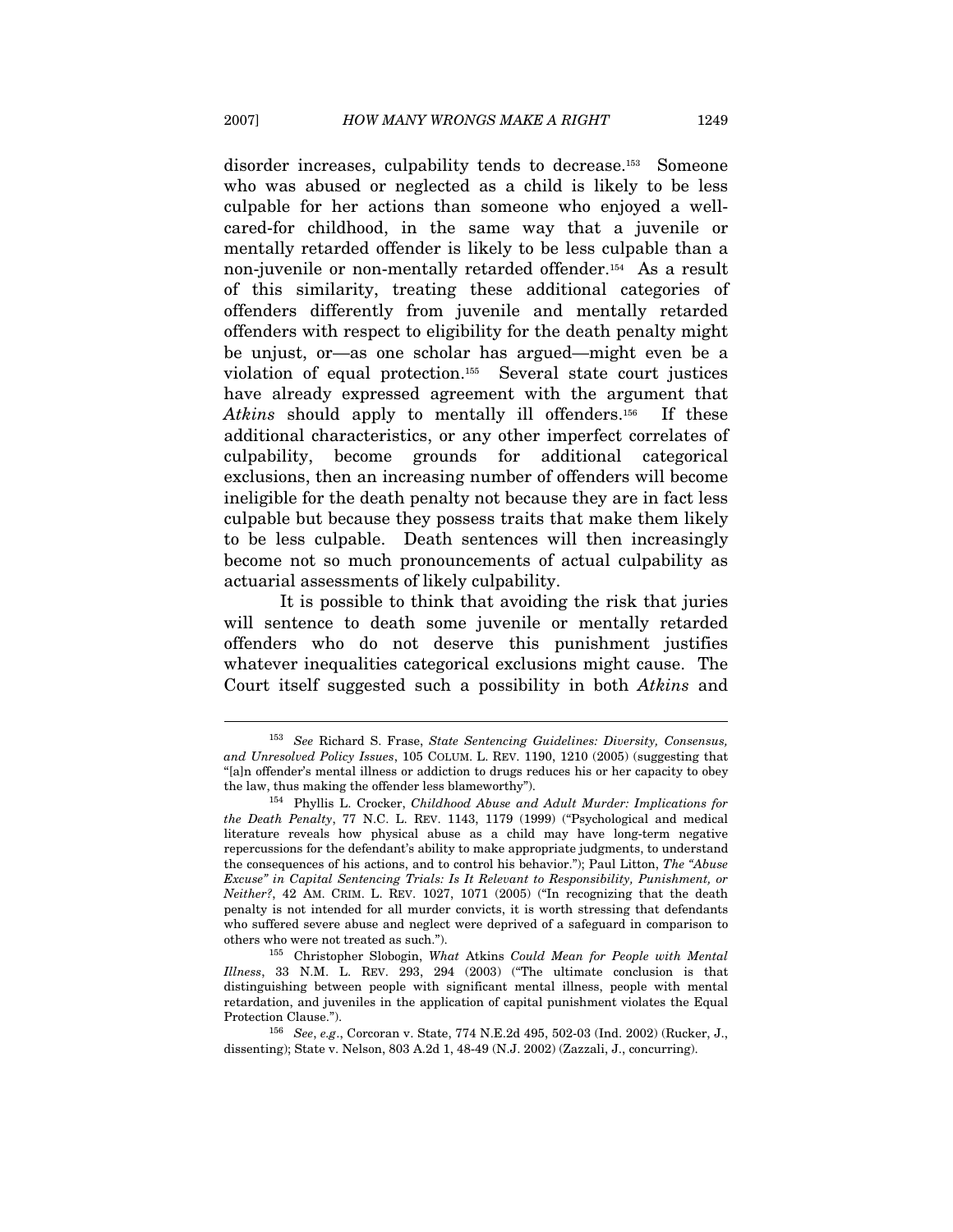Roper.157 But accepting categorical exclusions as risk-avoiding measures does not make the consequences any less unjust for those offenders who remain subject to the death penalty.158 Moreover, no evidence exists that mentally retarded or juvenile offenders are especially likely to be wrongfully sentenced to death. Indeed, the Court's reliance on the "infrequent" and "uncommon" executions of juvenile and mentally retarded offenders to support its findings of a national consensus against such sentences159 is inconsistent with its suggestion that categorical exclusions are needed to address special risks of wrongful death sentences.160

prohibition, the execution of juveniles is infrequent"); Atkins, 536 U.S. at 316 (observing that "even in those States that allow the execution of mentally retarded offenders, the practice is uncommon"). 160 See Roper, 543 U.S. at 620-21 (Scalia, J., dissenting) (noting that "the

Court itself acknowledges that the execution of under-18 offenders is 'infrequent' even in the States 'without a formal prohibition on executing juveniles,' suggesting that juries take seriously their responsibility to weigh youth as a mitigating factor" (citation omitted)); cf. Tonja Jacobi, The Subtle Unraveling of Federalism: The Illogic of Using State Legislation as Evidence of an Evolving National Consensus, 84 N.C. L. REV. 1089, 1144 (2006) ("If the Court is correct that jurors are incapable of assessing whether the death penalty may be applicable to juveniles and other categories of defendant, then looking to how often juries apply the death penalty is entirely illogical.").

 The Court's discussions of special risks also included the possibility that some jurors might inappropriately consider evidence of an offender's mental retardation or youth as supporting an aggravating, rather than mitigating, factor. Roper, 543 U.S. at 573 ("In some cases a defendant's youth may even be counted against him."); Atkins, 536 U.S. at 321 (stating that "reliance on mental retardation as a mitigating factor can be a two-edged sword that may enhance the likelihood that the aggravating factor of future dangerousness will be found by the jury"). The same is also true, though, of many kinds of evidence that defendants commonly present to sentencing juries. See John M. Fabian, Death Penalty Mitigation and the Role of the Forensic Psychologist, 27 LAW & PSYCHOL. REV. 73, 90 (2003) ("[M]ental illness, substance abuse, and having a deprived and abusive childhood, factors that would appear to be mitigating and arising sympathy, may be viewed as aggravating and suggestive of future dangerousness."); Welsh S. White, A Deadly Dilemma: Choices by Attorneys Representing "Innocent" Capital Defendants, 102 MICH. L. REV. 2001, 2035 (2004) (explaining that evidence of a defendant's problems, such as mental illness or childhood abuse, is "double-edged" because "while it does explain where the defendant has come from and how he got to be the way he is, it also has the potential to not only eliminate any lingering doubts jurors might have had as to the defendant's guilt, but also to strengthen their perception that sparing his life will enhance the danger to

<sup>157</sup> Roper v. Simmons, 543 U.S. 551, 572-73 (2005) (referring to the "risk [of] allowing a youthful person to receive the death penalty despite insufficient culpability"); Atkins v. Virginia, 536 U.S. 304, 321 (2002) ("Mentally retarded defendants in the aggregate face a special risk of wrongful execution.").<br><sup>158</sup> The argument that fairness to those who remain subject to the death

penalty matters in evaluating the desirability of categorical exclusions is not meant to suggest that the harms of erroneous exclusion are equal to the harms of erroneous inclusion. But so long as the Supreme Court is willing to allow anyone to be sentenced to death, death sentences should be as fair as possible. Fairness is diminished when equally culpable offenders receive unequally severe sentences.<br><sup>159</sup> Roper, 543 U.S. at 553 (noting that "even in the 20 States without a formal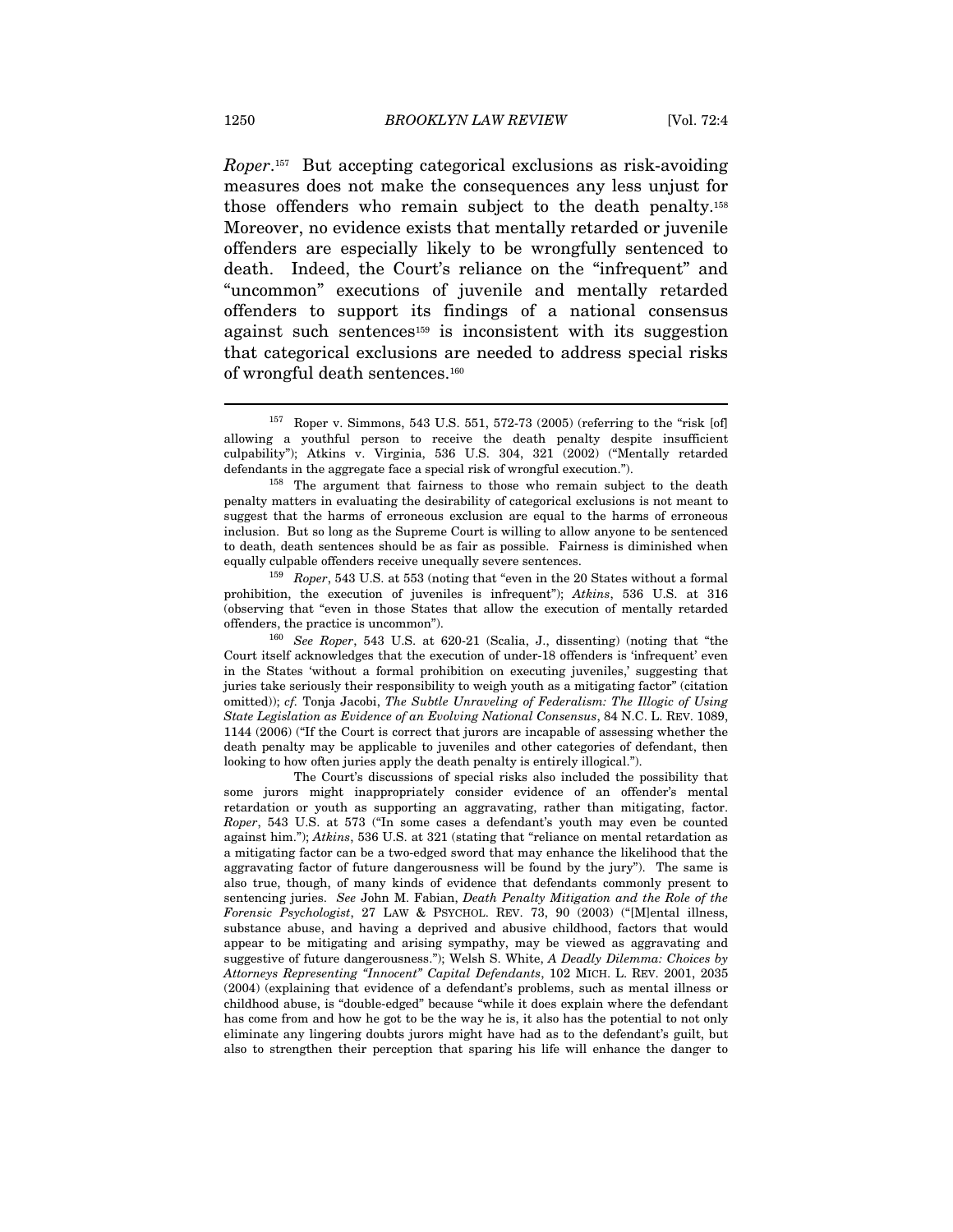Another potential pragmatic argument in favor of categorical exclusions is that they are a lesser of evils, or an imperfect means justified by the desired ends of fewer offenders who may be sentenced to death. The problem with this argument, though, is that it is not possible to predict all of the ends that Atkins and Roper will produce. Certainly, one result is that some offenders who were sentenced to death will not be executed.161 But the decisions likely will have other effects as well. For example, because Atkins and Roper proclaim to be making the death penalty more just, these

convictions in capital cases). 161 These offenders include seventy one juveniles who were on death row as of December 2004. Death Penalty Info. Ctr., Juvenile Offenders Who Were on Death Row, http://www.deathpenaltyinfo.org/article.php?did=204&scid=27#streibcaselist (last visited Jul. 5, 2006). The number of offenders whose death sentences will be reversed because of Atkins is still being sorted out, as courts hear claims of mental retardation. See Nava Feldman, Annotation, Application of Constitutional Rule of Atkins v. Virginia that Execution of Mentally Retarded Persons Constitutes "Cruel and Unusual Punishment" in Violation of Eighth Amendment, 122 A.L.R.5th 145 (2004) (collecting cases).

 While considering the effects of the Court's decisions on these individual offenders is important, it is also important to consider the decisions' wider effects. Cf. Ogletree, supra note 138, at 34-35 ("As an abolitionist, I feel that we must constantly be asking what the likely outcome will be from any arguments we raise against the death penalty."); Carol S. Steiker & Jordan M. Steiker, Should Abolitionists Support Legislative "Reform" of the Death Penalty?, 63 OHIO ST. L.J. 417, 431 (2002) [hereinafter Steiker & Steiker, Should Abolitionists Support Legislative "Reform"] (proposing that abolitionists "must have a long-term strategy that allocates some resources toward current cases and some toward larger goals").

society, a consideration that empirical data indicate will weigh heavily in the penalty jury's decision"). The fact that evidence is "double-edged," however, does not mean that it useless to a defendant: "even double-edged mitigating evidence can be used to present a powerful case for life by causing the jury to empathize with the defendant." White, supra, at 2036.

The Court further noted the possibility that mentally retarded offenders are likely to confess falsely. Atkins, 536 U.S. at 320 (noting "the possibility of false confessions"). But this is a guilt-phase rather than sentencing-phase problem. Cf. id. at 352 (Scalia, J., dissenting) ("We have never before held it to be cruel and unusual punishment to impose a sentence in violation of some other constitutional imperative."). Moreover, recent research suggests that other characteristics—including factual innocence—also lead to false confessions. Saul M. Kassin, On the Psychology of Confessions: Does Innocence Put Innocents At Risk?, 60 AM. PSYCHOL. 215 (2005). Of the 123 cases since 1973 that the Death Penalty Information Center identifies as exonerations, four were juveniles and three were either diagnosed as mentally retarded or had an IQ score suggestive of mental retardation. See Death Penalty Info. Ctr., Innocence: List of Those Freed from Death Row, http://www.deathpenaltyinfo.org/ article.php?scid=6&did=110 (last visited Jul. 5, 2006). And while it is impossible to know the extent to which the age or mental ability of these seven defendants contributed to their wrongful convictions, most of their trials were marred by the kinds of misconduct that seem to be present in a great many wrongful conviction cases: witnesses who committed perjury or prosecutors who suppressed or inappropriately used evidence. Id.; see also Samuel R. Gross, The Risks of Death: Why Erroneous Convictions Are Common in Capital Cases, 44 BUFF. L. REV. 469, 481 (1996) (discussing witness perjury and prosecutorial misconduct as sources of wrongful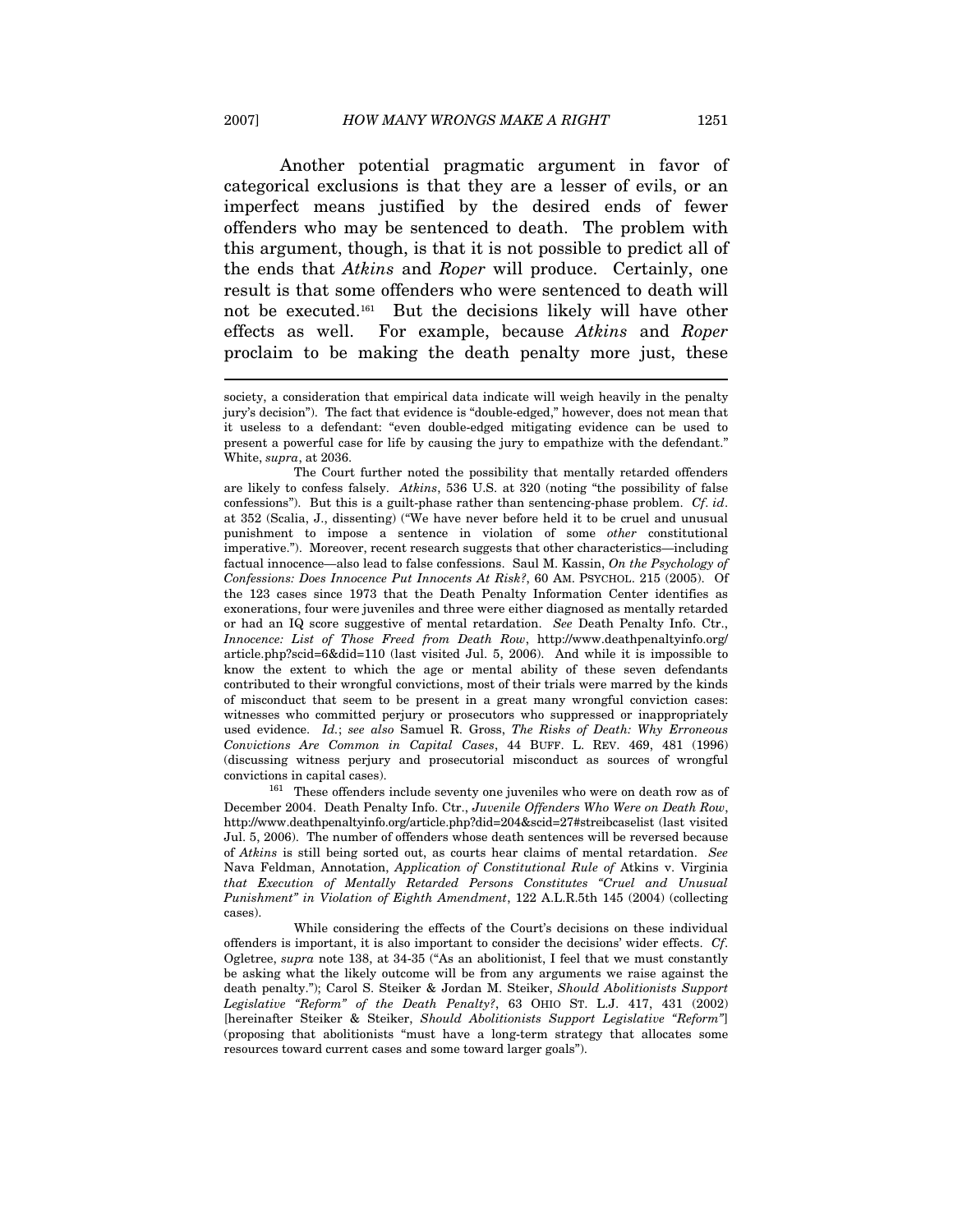decisions risk diminishing opposition to the death penalty among those who fear that it cannot be administered justly.162 Additionally, lawmakers who might have been willing to support reforms that really could make the death penalty more just—reforms such as increasing funding for defense counsel<sup>163</sup> or eliminating death qualification of jurors at the guilt stage<sup>164</sup>—might now be less inclined to support such proposals given the possibility that the Supreme Court will take adoption of such legislation as evidence of a national consensus and declare that the Constitution makes the legislature's decision irreversible.<sup>165</sup> Some evidence suggests that the Atkins decision might have diminished legislative interest in reforming the death penalty: in 2001, the year preceding the *Atkins* decision, "lawmakers in nearly every state that retained the death penalty sponsored a series of capital punishment-related bills that have paved the way for unprecedented reform,"166 but since 2001, such legislative activity has been scarce.167 Of course,

<sup>162</sup> See supra note 1.<br><sup>163</sup> See sources cited supra note 2.<br><sup>164</sup> See Erik Lillquist, Absolute Certainty and the Death Penalty, 42 AM. CRIM. L. REV. 45, 88 (2005) (noting a "robust scholarly consensus that death-qualification of jurors lowers the effective standard of proof in capital cases").<br><sup>165</sup> See Jacobi, supra note 160, at 1152 (arguing that "anti-death penalty

actions of Supreme Court Justices could result in higher rates of death penalty legislation and executions, as states protect their policymaking powers. Thus the feedback effects between courts and legislatures makes judicial reliance on state

<sup>166</sup> Death Penalty Info. Ctr., The Death Penalty in 2001: Year End Report 4, http://www.deathpenaltyinfo.org/YearEndReport2001.pdf (Dec. 2001) (noting that these measures included bans on executing mentally retarded offenders enacted in five states, calls for a moratorium on executions in eighteen states, legislation providing inmates with greater access to post-conviction DNA testing enacted in seventeen states, and changes to provide better legal representation for indigent defendants adopted in "many death penalty states"); see also Steiker & Steiker, Should Abolitionists Support Legislative "Reform", supra note 161, at 417-18 (discussing

legislative activity). 167 In each of the years from 2002 to 2005, only a handful of state legislatures adopted death penalty reforms. Death Penalty Info. Ctr., The Death Penalty in 2005: Year End Report 2, http://www.deathpenaltyinfo.org/yearend05.pdf (Dec. 2005) (listing as state developments that Illinois and New Jersey continued to ban executions, that Kansas and New York failed to pass new death penalty legislation after those states' highest courts overturned prior death penalty laws, that the New Mexico legislature came close to voting to abolish the death penalty, that the Massachusetts legislature voted against the governor's proposed death penalty, and that California and North Carolina appointed commissions to study the death penalty system); Death Penalty Info. Ctr., The Death Penalty in 2004: Year End Report 1-2, http://www.deathpenaltyinfo.org/DPICyer04.pdf (Dec. 2004) (reporting that New York's legislature did not enact new death penalty legislation to replace the death penalty statute that the state's highest court ruled unconstitutional, that California's legislature commissioned a study of that state's death penalty, that Illinois continued its moratorium, and that New Jersey halted executions over concerns about execution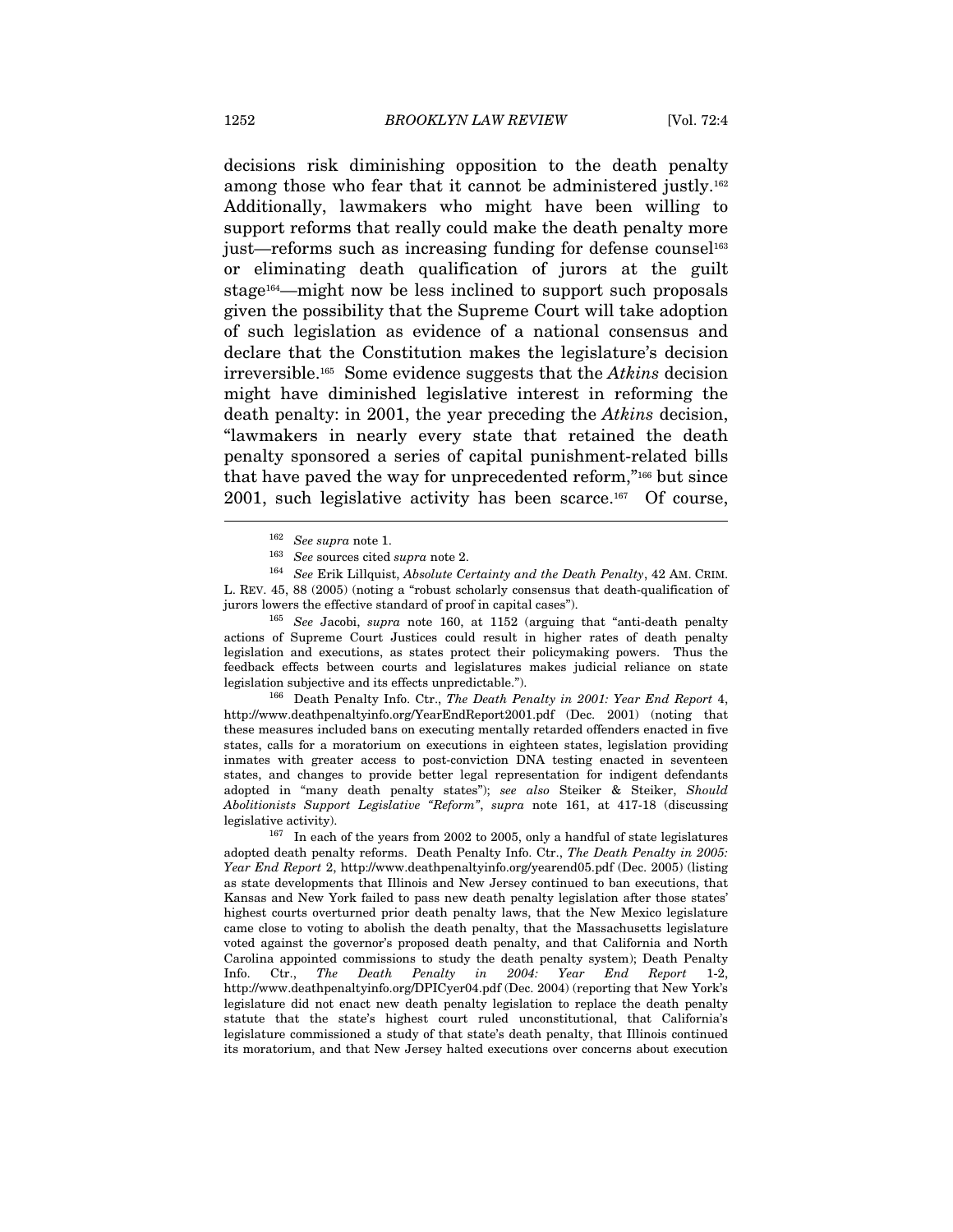such a change in legislative activity is undoubtedly the result of many factors, but the possibility that the Atkins decision is one of those factors suggests that the evils of categorical exclusions might, in the long run, not be lesser after all.<sup>168</sup>

#### B. Categorical Exclusions and the Furman-Lockett "Tension"

 $\overline{a}$ 

In Furman v. Georgia, the Supreme Court's first real foray into regulating the death penalty,169 the Court decreed that this punishment must be administered either consistently or not at all.<sup>170</sup> Several years after *Furman*, the Court ruled in

and Washington).  $168$  It might be easier to embrace categorical exclusions as a lesser evil but for the availability of arguments against the death penalty that are not contingent upon what evils actually result. Many writers, for example, have persuasively argued that the basic problem with all capital sentencing is the impossibility of achieving infallibility. See, e.g., CHARLES L. BLACK, JR., CAPITAL PUNISHMENT: THE INEVITABILITY OF CAPRICE AND MISTAKE 96 (1974) ("Though the justice of God may indeed ordain that some should die, the justice of man is altogether and always insufficient for saying who these may be."); see also Margaret Jane Radin, The Jurisprudence of Death: Evolving Standards for the Cruel and Unusual Punishments Clause, 126 U. PA. L. REV. 989, 1064 (1978) ("If infallibility is to be required for any case, it should be required where the deprivation is irrevocable; and if infallibility is to be required in any case in which the deprivation is irrevocable, it should be required where the irrevocable deprivation is of life itself."). <sup>169</sup> See Carol S. Steiker, Remembering Race, Rape, and Capital Punishment,

83 VA. L. REV. 693, 704 (1997) (book review) (noting that "the Supreme Court first 'constitutionalized' death penalty law in Furman v. Georgia"); Note, Cruel and Unusual Punishments in The Supreme Court, 1971 Term, 86 HARV. L. REV. 76, 76 (1972) ("In Furman v. Georgia the Supreme Court for the first time ruled directly on the constitutionality of capital punishment under the cruel and unusual punishments

 $170$  Furman v. Georgia, 408 U.S. 238, 239-40 (1972) (per curiam) (holding that the Eighth Amendment requires capital punishment to be applied consistently); see also Callins v. Collins, 510 U.S. 1141, 1147 (1994) (Blackmun, J., dissenting from denial of certiorari) ("There is little doubt now that Furman's essential holding was correct. Although most of the public seems to desire, and the Constitution appears to permit, the penalty of death, it surely is beyond dispute that if the death penalty cannot be administered consistently and rationally, it may not be administered at all."); Eddings v. Oklahoma, 455 U.S. 104, 112 (1982) (referring to "the Court's insistence that capital punishment be imposed fairly, and with reasonable consistency, or not at all").

methods); Death Penalty Info. Ctr., The Death Penalty in 2003: Year End Report 3, http://www.deathpenaltyinfo.org/YER-03-F.pdf (Dec. 2003) (noting comprehensive criminal justice reform adopted by the Illinois legislature and a vote by the North Carolina senate in favor of a moratorium on executions); Death Penalty Info. Ctr., The Death Penalty in 2002: Year End Report 4, http://www.deathpenaltyinfo.org/ yrendrpt02.pdf (Dec. 2002) (describing, in addition to reforms enacted to comply with the Supreme Court's decisions in Atkins v. Virginia and Ring v. Arizona, the moratorium instituted in Maryland and the one continued in Illinois, Indiana's law prohibiting executions of offenders under 18, Pennsylvania's law allowing postconviction DNA testing, and heightened requirements for trial attorneys in California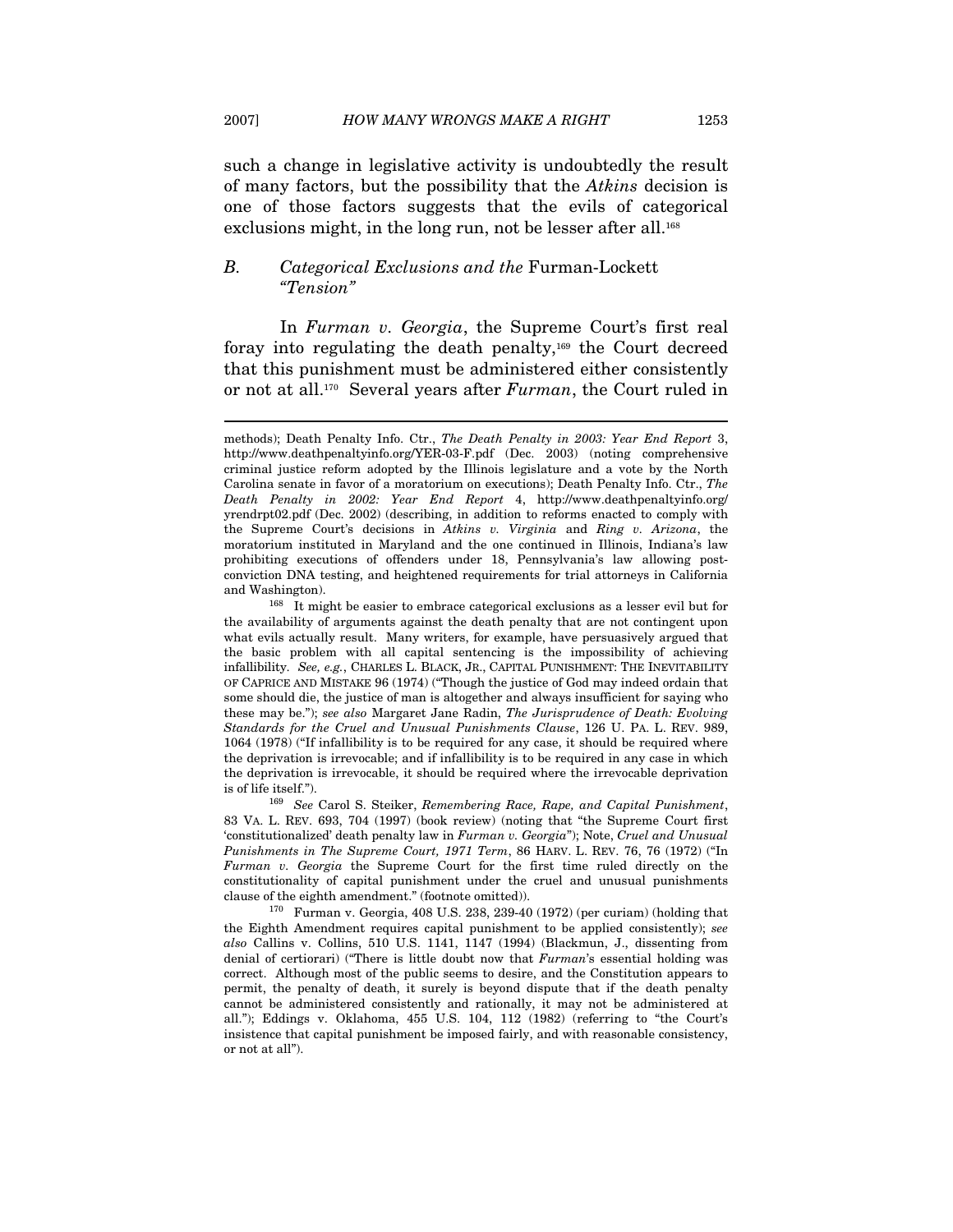Lockett v. Ohio that to ensure fairness to individual offenders, capital sentencing juries must be allowed to consider a nearly  $\text{limits}^{171}$  range of reasons for not imposing the death penalty.172 Many commentators have accused the Furman and Lockett decisions of creating a "tension" between consistency and fairness.173 The Supreme Court has, on occasion, expressed the same idea. $174$  The root of the problem is that procedures adopted to enhance one goal often have the unintended consequence of diminishing the other. For example, since

and Fourteenth Amendments require that the sentencer . . . not be precluded from considering, as a mitigating factor, any aspect of a defendant's character or record and any of the circumstances of the offense that the defendant proffers as a basis for a sentence less than death."); see also Woodson v. North Carolina, 428 U.S. 280, 304 (1976) (plurality opinion) ("[I]n capital cases the fundamental respect for humanity underlying the Eighth Amendment . . . requires consideration of the character and record of the individual offender and the circumstances of the particular offense as a constitutionally indispensable part of the process of inflicting the penalty of death." (internal citation omitted)); Jurek v. Texas, 428 U.S. 262, 271 (1976) (plurality opinion) ("A jury must be allowed to consider on the basis of all relevant evidence not only why

a death sentence should be imposed, but also why it should not be imposed."). <sup>173</sup> E.g., Vivian Berger, *"Black Box Decisions" on Life or Death—If They're* Arbitrary, Don't Blame the Jury: A Reply to Judge Patrick Higginbotham, 41 CASE W. RES. L. REV. 1067, 1080 (1991) (proposing that "the Court's dual sentencing objectives strongly resemble Siamese twins—locked at the hip but straining uncomfortably in opposite directions"); Margaret Jane Radin, Cruel Punishment and Respect for Persons: Super Due Process for Death, 53 S. CAL. L. REV. 1143, 1155 (1980) ("Thus, if death as a punishment requires both maximum flexibility and non-arbitrariness, and these requirements cannot both be met (because flexibility and nonarbitrariness must vary inversely), then death cannot be a permissible punishment."); Scott E. Sundby, The Lockett Paradox: Reconciling Guided Discretion and Unguided Mitigation in Capital Sentencing, 38 UCLA L. REV. 1147, 1196 (1991) (referring to "the tension between Furman's call for guided discretion and Lockett's requirement of unrestricted presentation of relevant mitigating evidence"); see also Stephen P. Garvey, "As the Gentle Rain from Heaven": Mercy in Capital Sentencing, 81 CORNELL L. REV. 989, 1001 (1996) ("Commentators have often remarked that Furman's mandate of consistency and Woodson's mandate of individualization compete with one another at some level.").<br><sup>174</sup> See Tuilaepa v. California, 512 U.S. 967, 973 (1994) ("The objectives of

these two inquiries can be in some tension . . . ."); Romano v. Oklahoma, 512 U.S. 1, 6-7 (1994) ("[T]he Eighth Amendment's concern that the death penalty be both appropriate and not randomly imposed requires the States to perform two somewhat contradictory tasks in order to impose the death penalty."); Franklin v. Lynaugh, 487 U.S. 164, 182 (1988) (plurality opinion) ("Arguably these two lines of cases . . . are somewhat in 'tension' with each other." (citation omitted)); California v. Brown, 479 U.S. 538, 544 (1987) (O'Connor, J., concurring) ("[T]ension . . . has long existed between the two central principles [of consistency and individualized sentencing] of our Eighth Amendment jurisprudence.").

 $171$  Under *Lockett*, the jury must consider all relevant mitigating evidence. What counts as relevant mitigating evidence is "evidence which tends logically to prove or disprove some fact or circumstance which a fact-finder could reasonably deem to have mitigating value." Tennard v. Dretke, 542 U.S. 274, 284-85 (2004) (quoting McKoy v. North Carolina, 494 U.S. 433, 440 (1990) (internal citation omitted)). For an argument that only culpability-related mitigating evidence is constitutionally required, see Steiker & Steiker, Let God Sort Them Out?, supra note 135, at 840.<br><sup>172</sup> Lockett v. Ohio, 438 U.S. 586, 604 (1978) (plurality opinion) ("[T]he Eighth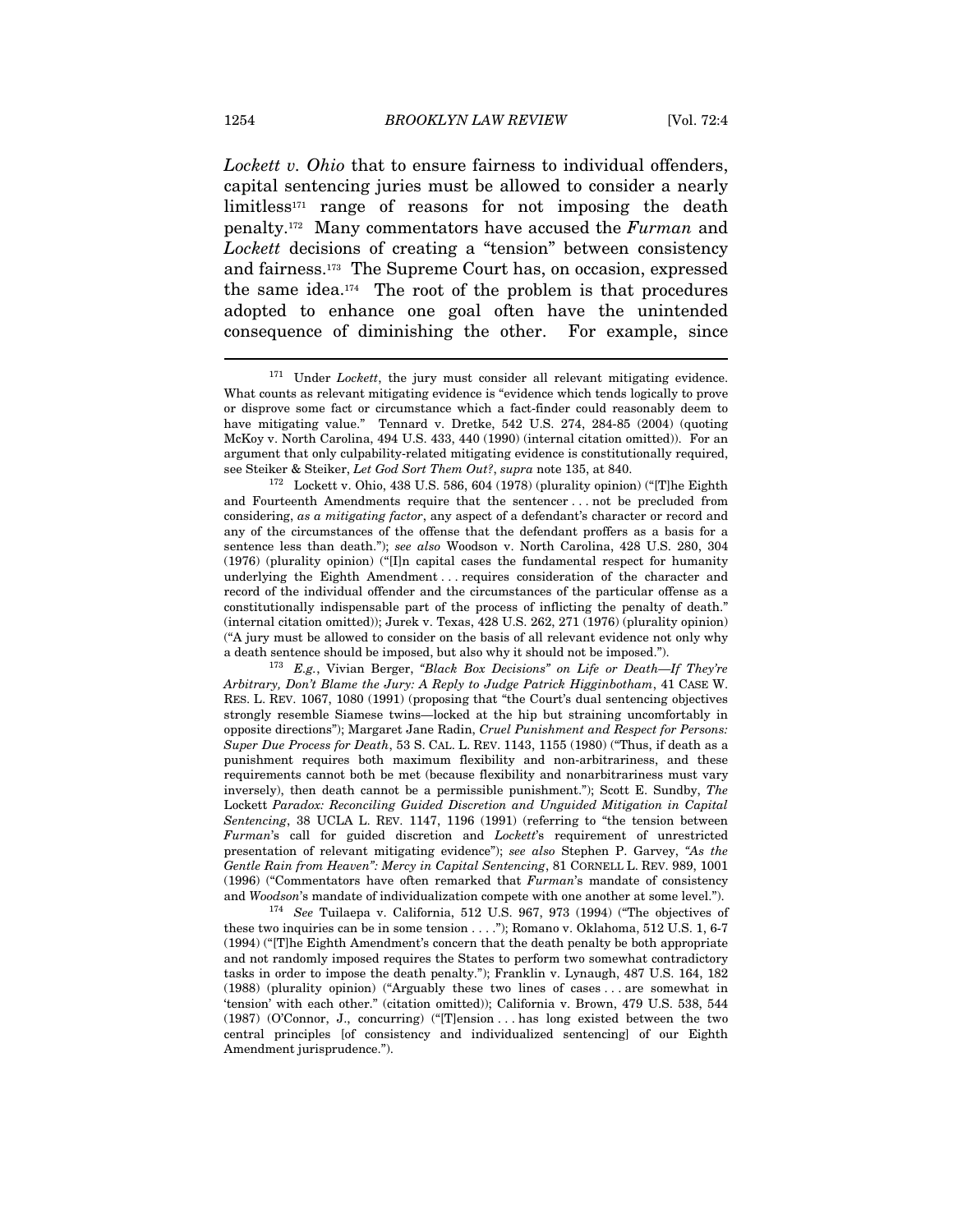Furman, one way that legislatures have attempted to narrow the category of offenders who are eligible for the death penalty is by enacting lists of statutory aggravating factors and allowing juries to impose the death penalty only when one or more of the factors on the list is present.<sup>175</sup> The purpose of limiting capital punishment to those cases in which one or more aggravating factors is present is to achieve consistency among those offenders who are sentenced to death.176 But limiting capital punishment to crimes in which certain statutory aggravating factors are present achieves consistency without compromising individual fairness only if the list of aggravating factors is neither under- nor over-inclusive.<sup>177</sup>

The response of the states to Furman was a valiant effort to introduce evenhandedness where irregularity had prevailed. But the outcome has been no more successful than that of the prior system of capital punishment. This failure has not resulted from lack of effort but rather from the impossibility of fashioning an acceptable method of administering capital punishment while maintaining the system of rights that our Constitution mandates.

Jack Greenberg, Capital Punishment as a System, 91 YALE L.J. 908, 928 (1982); see also Note, The Rhetoric of Difference and the Legitimacy of Capital Punishment, 114 HARV. L. REV. 1599, 1607 (2001) ("[T]he method of distinguishing the worst of the worst is no more precise now than it was prior to Furman. The moral determination

<sup>&</sup>lt;sup>175</sup> These aggravating factors must "reasonably justify the imposition of a more severe sentence on the defendant compared to others found guilty of murder" and "genuinely narrow the class of persons eligible for the death penalty." Zant v. Stephens, 462 U.S. 862, 877 (1983); see also Godfrey v. Georgia, 446 U.S. 420, 428 (1980) ("[A State must] define the crimes for which death may be the sentence in a way that obviates standardless sentencing discretion." (alterations and internal quotations omitted)).<br><sup>176</sup> "[S]tatutory aggravating circumstances play a constitutionally necessary

function at the stage of legislative definition: they circumscribe the class of persons eligible for the death penalty."  $Zant$ , 462 U.S. at 878.<br><sup>177</sup> This is arguably the most serious pragmatic problem with capital

punishment. Present statutes are undoubtedly over-inclusive. See sources cited supra note 6. Legislatures might remedy this problem by limiting capital punishment to one or two crimes for which there is broad agreement that if any crime justifies the death penalty, it would be these. Two fairly obvious candidates for such crimes are the murder of a child and the murder of more than one person. See Stephen P. Garvey, Aggravation and Mitigation in Capital Cases: What Do Jurors Think?, 98 COLUM. L. REV. 1538, 1556 (1998) ("Murders involving child victims are highly aggravating, but otherwise jurors claim that the victim's status and standing make little difference."); David McCord, An Open Letter to Governor George Ryan Concerning How to Fix the Death Penalty System, 32 LOY. U. CHI. L.J. 451, 455 (2001) (suggesting multiple victims as an example of the worst kind of murder); Conference, The Death Penalty in the Twenty-First Century, 45 AM. U. L. REV. 239, 345 (1995) (remarks of Diann Rust-Tierney, Director of the ACLU Capital Punishment Project and Vice Chair of the National Coalition to Abolish the Death Penalty) (same). But this approach raises the problem of under-inclusiveness. The idea that legislatures are capable of constructing a list of aggravating circumstances that will succeed both in making all offenders who deserve the death penalty eligible for this punishment and in excluding all offenders who do not deserve this punishment might be wishful thinking: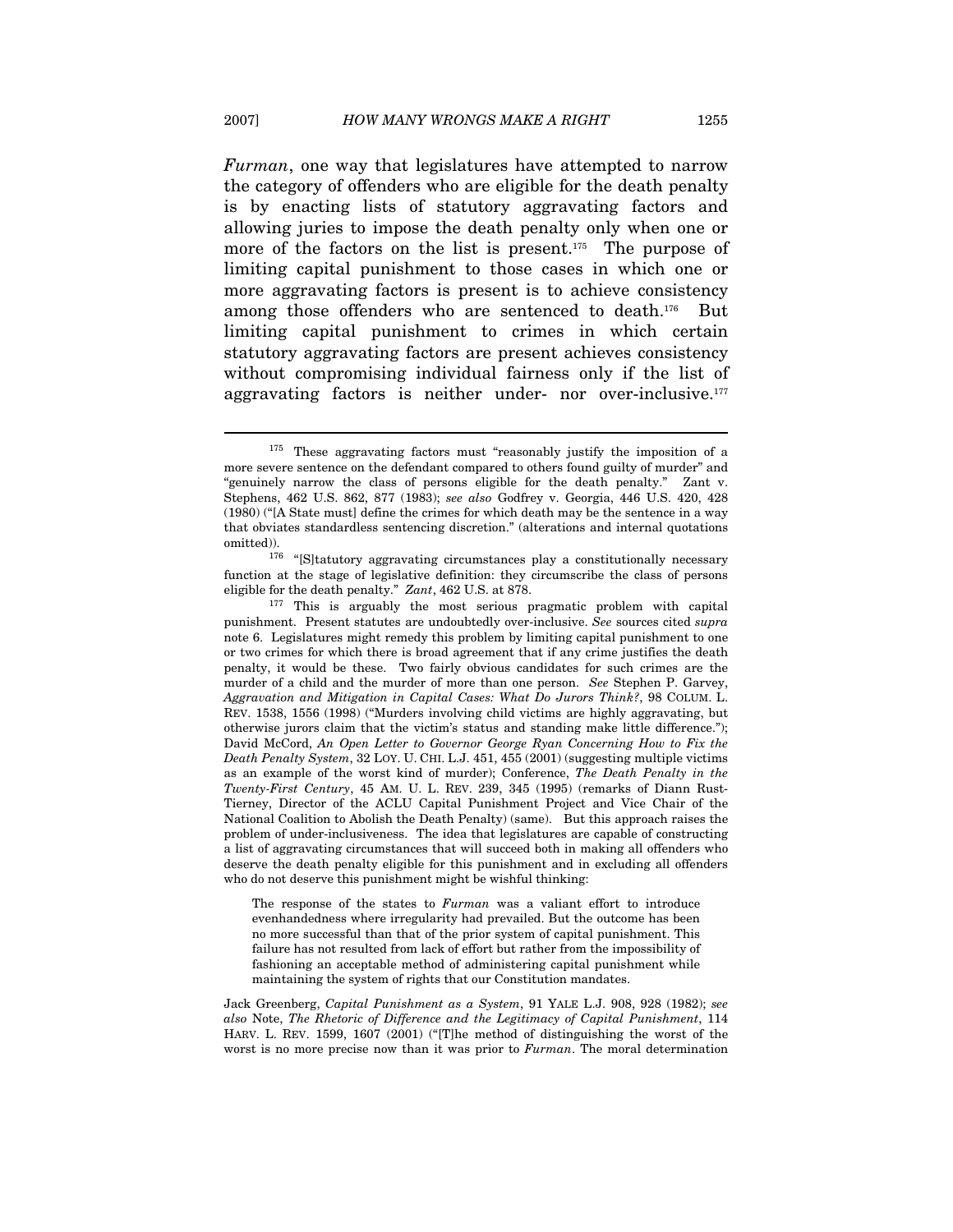Otherwise, as Justice Blackmun suggested, "[a] step toward consistency is a step away from fairness."178

The procedural requirements of *Lockett* produce the same kind of problem. The goal of allowing defendants to present unlimited mitigation evidence is to ensure that a jury will not impose a death sentence when a lesser sentence is deserved.179 But allowing juries to consider unlimited mitigation evidence—including evidence of factors not related to culpability—invites its own inequalities.180 For example, under Lockett, a jury could decide not to impose the death penalty for such non-culpability-related reasons as sympathy for the offender's family or admiration for the offender's behavior in prison.181 Or the jury could make the opposite decision, to impose the death penalty, for the opposite reasons: lack of sympathy or admiration.<sup>182</sup> Either way, the result is diminished consistency, or unequal sentences for equal culpability.

Given that requiring legislatures to specify aggravating factors or to in some other way narrow the category of offenders

System of Capital Punishment, 43 KAN. L. REV. 1039, 1064 (1995) ("The notion of guided discretion is destroyed and the goal of consistent results is unattainable if the sentencer's discretion is guided with respect to aggravating circumstances but unlimited in granting mercy."); Steiker & Steiker, Sober Second Thoughts, supra note 3, at 384; see also Penry v. Lynaugh, 492 U.S. 302, 360 (1989) (Scalia, J., concurring in part and dissenting in part) ("The decision whether to impose the death penalty is a unitary one; unguided discretion not to impose is unguided discretion to impose as

well.").<br><sup>181</sup> Susan R. Klein & Jordan M. Steiker, *The Search for Equality in Criminal* Sentencing, 2002 SUP. CT. REV. 223, 266 (arguing that "the Court's broad conception of individualization—extending far beyond truly 'mitigating' factors (in terms of reducing moral culpability)—prevents states from developing any consistent theory of the goal or goals behind their capital statute; a defendant must be free to argue against the death penalty on the basis of any plausibly relevant consideration, including evidence of familial sympathy, good character traits, and future good behavior").<br><sup>182</sup> McCleskey v. Kemp, 481 U.S. 279, 312 (1987) (observing that "the power to

be lenient [also] is the power to discriminate" (quoting K. DAVIS, DISCRETIONARY JUSTICE 170 (1973))).

involved in this choice may render impossible a rational and precise description of the

types of defendants who should be put to death.").<br><sup>178</sup> Callins v. Collins, 510 U.S. 1141, 1149 (1994) (Blackmun, J., dissenting<br>from the denial of certiorari).

<sup>&</sup>lt;sup>179</sup> See Eddings v. Oklahoma, 455 U.S. 104, 112 (1982) ("By holding that the sentencer in capital cases must be permitted to consider any relevant mitigating factor, the rule in Lockett recognizes that a consistency produced by ignoring individual differences is a false consistency."); Lockett v. Ohio, 438 U.S. 586, 604 (1978) ("[A] statute that prevents the sentencer in all capital cases from giving independent mitigating weight to aspects of the defendant's character and record and to circumstances of the offense proffered in mitigation creates the risk that the death penalty will be imposed in spite of factors which may call for a less severe penalty."). 180 Stephen R. McAllister, The Problem of Implementing a Constitutional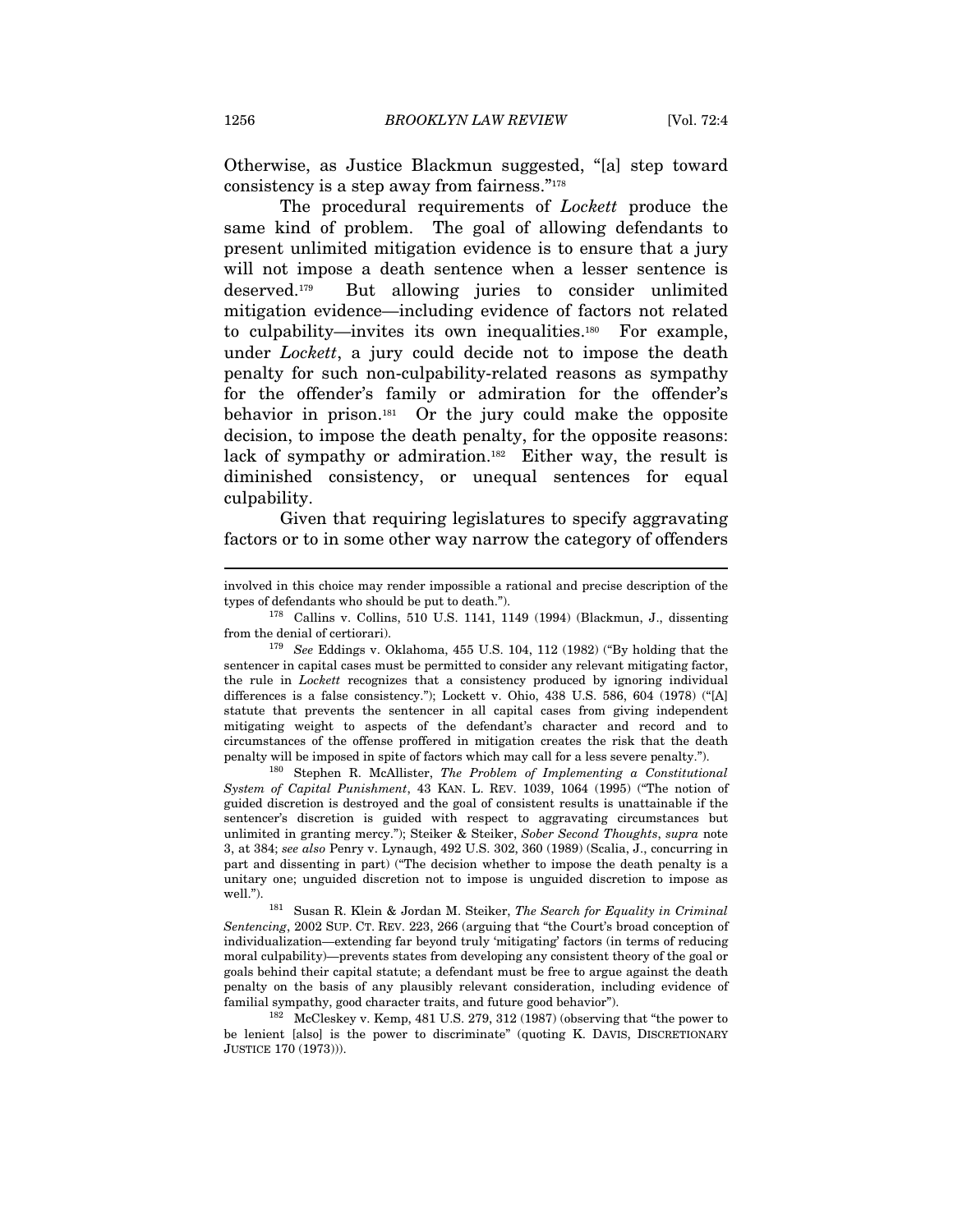who can receive a death sentence promotes consistency but jeopardizes fairness, and that prohibiting legislatures from limiting mitigation evidence promotes fairness but jeopardizes consistency, it might be tempting to conclude that one of these rules must go. This would not be a novel conclusion; Justice Scalia, for one, has stated that because *Lockett* and Furman are "rationally irreconcilable," and because Furman is connected less tangentially than Lockett to the original meaning of the Eighth Amendment, he will "not vote to uphold an Eighth Amendment claim that the sentencer's discretion has been unlawfully restricted."<sup>183</sup>

Such a solution, however, fails to solve the problem, because consistency requires fairness. If a particular offender's culpability is inaccurately determined, then not only will his sentence be unfair but consistency also will be diminished. The death sentence of an offender who deserves a sentence of a term of imprisonment is unjust in two ways: it is unfair to him in an absolute, noncomparative sense because it is not commensurate with the wrongfulness of his acts and his culpability for those acts, and it is also inconsistent because it is more severe than the sentences received by offenders who neither are less culpable nor committed less wrongful acts. The same is true if the offender receives a sentence of a term of imprisonment when he deserves to be sentenced to death. His sentence is unfair (to others if not to the offender himself)<sup>184</sup>

<sup>183</sup> Walton v. Arizona, 497 U.S. 639, 673 (1990) (Scalia, J., concurring); see also Callins, 510 U.S. at 1141-42 (Scalia, J., concurring in denial of certiorari) ("[T]his Court has attached to the imposition of the death penalty two quite incompatible sets of commands: The sentencer's discretion to impose death must be closely confined, but the sentencer's discretion not to impose death (to extend mercy) must be unlimited."

<sup>(</sup>citations omitted)). 184 Some scholars have proposed that an unfairly lenient sentence is a wrong against the offender, who has a "right to punishment." See Lloyd L. Weinreb, The Complete Idea of Justice, 51 U. CHI. L. REV. 752, 758 n.14 (1984) ("Hegel, emphasizing that punishment responds to the aspect of wrongdoing, said that 'punishment is regarded as containing the criminal's right and hence by being punished he is honoured as a rational being.'" (quoting G. HEGEL, PHILOSOPHY OF RIGHT 71 (T. Knox trans. 1942))).

Here, "unfair" is used to mean "undeserved." The wrong created by imposing an unfairly lenient sentence is experienced if not by the offender himself then at least by others whose sentences are not so lenient. See Richard S. Frase, Punishment Purposes, 58 STAN. L. REV. 67, 74 (2005) ("[U]niformity is based on concepts of fairness—fairness to other offenders (who could justly complain if this defendant received a lighter penalty for the same conduct), and fairness to the defendant (who could justly complain if he were punished more severely than other equally blameworthy offenders)."). But see Scott W. Howe, The Failed Case for Eighth Amendment Regulation of the Capital-Sentencing Trial, 146 U. PA. L. REV. 795, 825 (1998) (stating that this idea suffers from "profound irony"). Recently, the topic of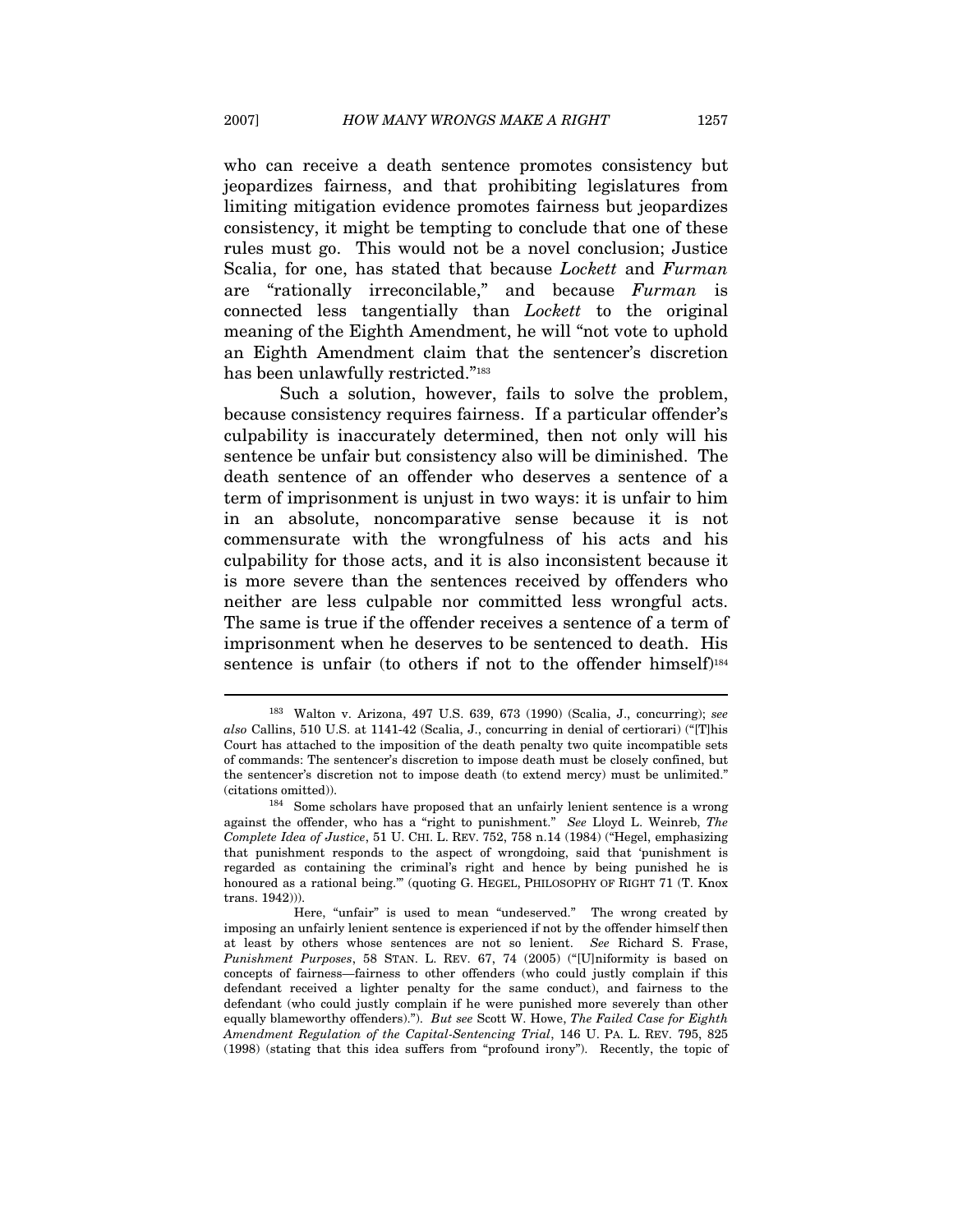because it is less severe than he deserves, and it is inconsistent with the more severe sentences received by other offenders who are equally culpable. Consistency and fairness thus both require the same thing—that all offenders receive sentences that are neither more nor less severe than they deserve.185

If the exclusions adopted in Atkins and Roper really did, as the Court conveyed, affect only those offenders who are less culpable than other offenders, then these decisions would promote both consistency and fairness. But to the extent that Atkins and Roper exclude some offenders who are not necessarily less culpable than those offenders who remain included, these decisions advance neither of capital punishment's sentencing goals. Moreover, by failing to address the inequalities that Atkins and Roper might cause, the Court created an impression that the exclusions will only enhance fairness and consistency—an impression that may provide false comfort to those who do not oppose the death penalty in all instances but who nevertheless do care that this punishment is administered justly.

#### **CONCLUSION**

 $\overline{a}$ 

Contrary to the Supreme Court's contentions in Atkins and Roper, juvenile and mentally retarded offenders are not necessarily less culpable for their crimes than are non-juvenile and non-mentally retarded offenders. Because juvenile and mentally retarded offenders are not necessarily less culpable,

unfair leniency has been addressed in the context of considering whether mercy is consistent with fairness. See, e.g., Steiker & Steiker, Let God Sort Them Out?, supra note 135, at 864 (observing that "[d]iscrimination in the dispensation of mercy and discrimination in the imposition of death create exactly the same inequality problem in any given pool"). Although mercy creates problems for consistency, it is worth noting that some clemency decisions enhance consistency. For cases in which a clemency decision enhanced consistency, see Louis D. Bilonis, Legitimating Death, 91 MICH. L. REV. 1643, 1701 (1993) ("Ex-Marine Harold Glenn Williams' death sentence was commuted by the Board due to concerns about the proportionality of the sentence. A codefendant who entered a plea agreement received only a ten-year sentence, despite having been the 'ringleader' of the murder."); Daniel T. Kobil, The Quality of Mercy Strained: Wresting the Pardoning Power from the King, 69 TEX. L. REV. 569, 627 (1991) ("I am impelled to commute the sentence of Ames to the same sentence received by his cohort not for any sympathy for Ames, but in order that it may not be said that Ohio failed in comparative justice." (quoting former Ohio governor Thomas Herbert)).<br><sup>185</sup> Stephen P. Garvey, *Is It Wrong To Commute Death Row? Retribution*,

Atonement, and Mercy, 82 N.C. L. REV. 1319, 1330 (2004) ("Like cases must be treated alike. Justice and equality therefore work together. If an offender receives the punishment he deserves, and if all those similarly situated receive the punishment they deserve, then each offender will not only have been treated justly, he will also have been treated equally compared to all those similarly situated.").